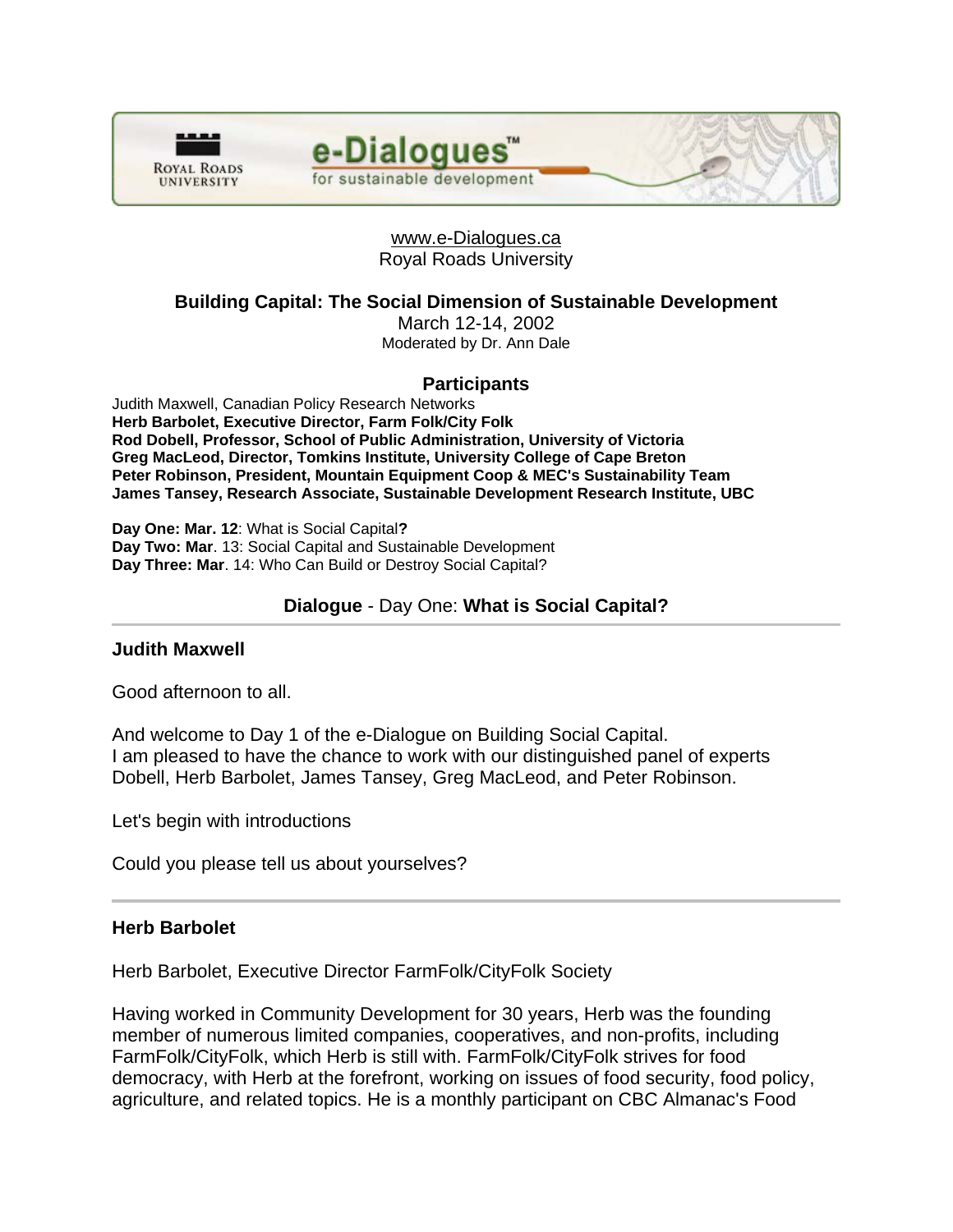Panel and appears regularly in all media. Herb is co-author of FarmFolk/CityFolk, the book, and is currently working on his second book. Many folks consider Herb Barbolet to be a leader in the sustainable food movement in Canada.

# **Peter Robinson**

l

By way of introduction … I am the Chief Executive Officer of that wonderfully anarchic, active and engaged organisation Mountain Equipment Co-op. In some small way, MEC reflects many of the issues of social capital that will no doubt be teased out over the next few days.

I'm also actively involved in work with respect to prisoners detained because of conflict or pending refugee claim status. I have worked in prisons of Rwanda, as well as Corrections Facilities in British Columbia. these experiences - both professional and voluntary - are intoxicating.

# **Rod Dobell**

Hi Judith-- Great to be here with this group. Look forward to enlightenment... As a mathematical economist working on optimal control theory and the complex dynamics of economic models with many capital goods, I returned in the late 1960s to Canada as Professor of Political Economy at the University of Toronto. In 1969/70 I had the wonderful opportunity to begin what turned out to be an extended eight-year field trip through the most senior reaches of the Government of Canada, and OECD.

As a result, I concluded that the more relevant issues were in public administration and micro-modeling. After seven years directing a School of Public Administration I had again an opportunity to go on an extended seven-year field trip, this time as President of a big NGO, The Institute for Research in Public Policy. As a result, when I returned to academic life again, it was as Professor of Public Policy, with a focus on the social challenge of global change, particularly on social learning and the deliberative processes by which communities come to agreement on collective intentions (and more importantly, on realization through individual action in accord with the collective intentions).

Now I'm an ecological socio-political economist, back again to the complex dynamics of models with many capital goods, but now focusing on social, institutional, cultural and natural capital.

# **Greg MacLeod**

Ī

I am a university professor and activist in community businesses- such as New Dawn Enterprises, and BCA, a community finance company, we are now building a not-for-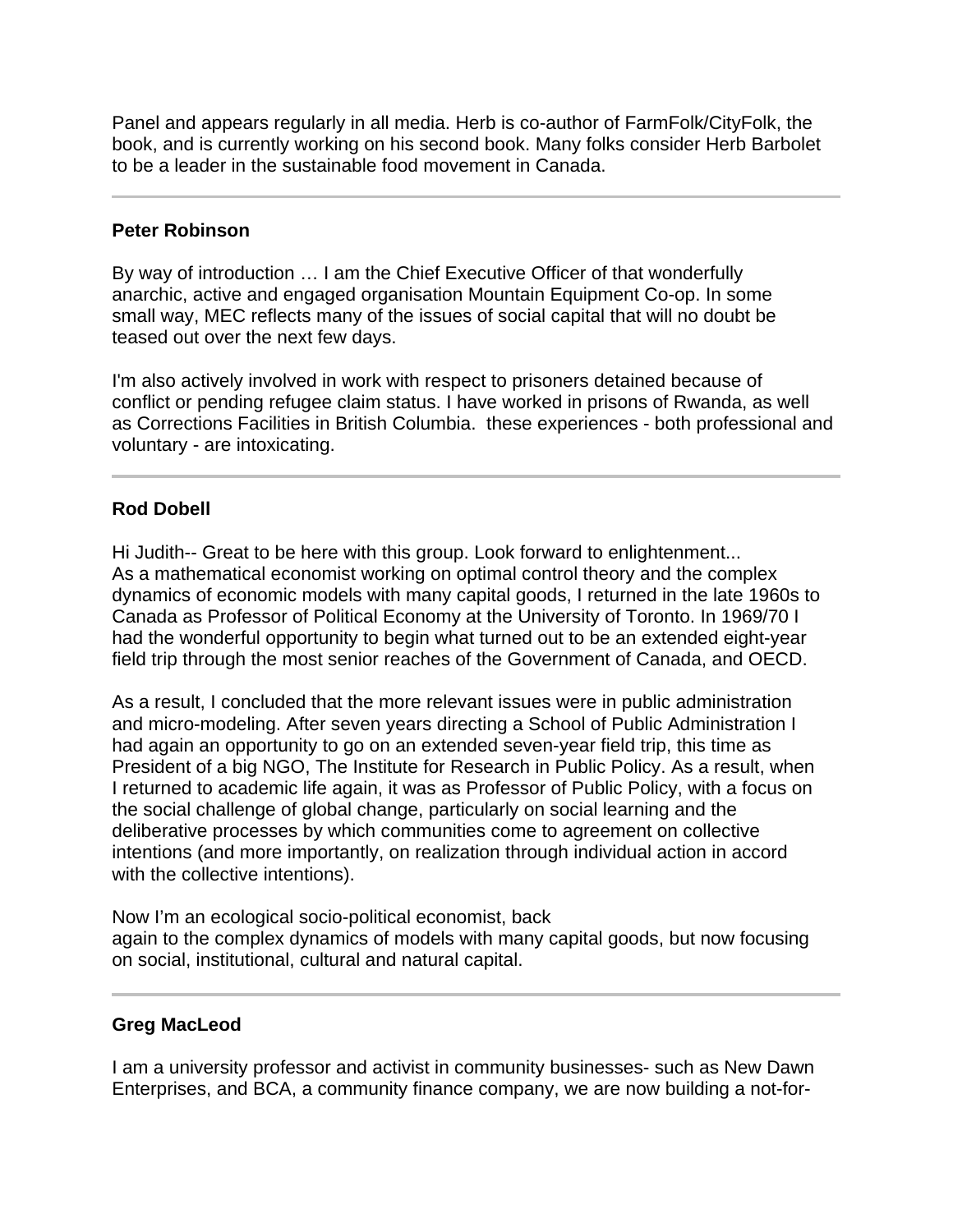profit condo etc. these are volunteer businesses. I experiment in both practice and theory. I am now in Quebec visiting innovative, job creating cooperatives. My special interest is business development in non-metropolitan areas. You are all invited to invest in BCA.

# **Havi Echenberg**

Hello. I'm an independent consultant in Ottawa with a particular interest in both social capital and using technology to build it. I'm happy to be here.

#### **Sheila van Wyck**

Hello. My name is Sheila Van Wyck and I am a policy analyst in the social policy and programs branch of the Department of Indian Affairs & Northern Development, at Headquarters in Ottawa.

#### **James Tansey**

I am a research associate with the Sustainable Development Research Institute at UBC. I am currently involved in the Georgia Basin Futures Project. Part of this involves research on the role of social capital in increasing the resilience of resource dependent communities.

My background is Environmental science/human geography

#### **Judith Maxwell**

Ĩ

To begin, we need a definition of social capital– or several.

Rod, would you like to begin with your definition?

#### **Rod Dobell**

What is social capital?

Informally, I guess I define social capital as the mesh of shared norms, codes and institutions that enables people in a community to work together with some confidence in the way the other members of the community will adhere to the shared codes, interpret collective intentions, and meet their commitments to comply.

Speculatively, I wonder whether it is important to distinguish the implicit character of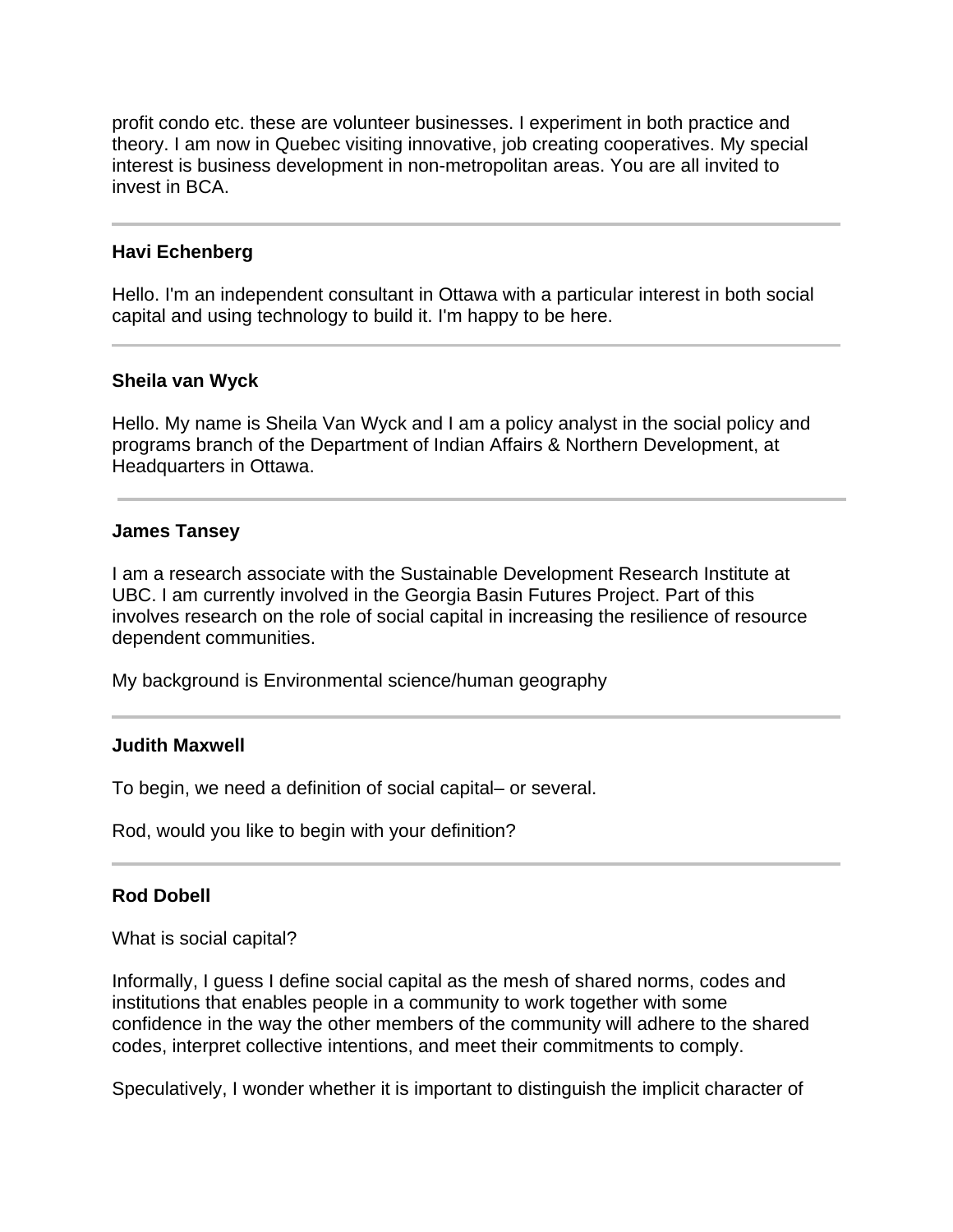this shared context from an explicit institutional capital that provides an accepted legal and contractual framework that generates the same degree of confidence and predictability within, say, a formal market economy.

# **Greg MacLeod**

"Social capital is generally defined as the relationships, networks and norms that facilitate collective action. " (p. 6 ISUMA) I restrict it to voluntary relationships

# **Peter Robinson**

Interesting, Rod ... here's my version:

A few weeks back, when we were learning to work with the e-dialogue technology, we were asked what social capital meant to us. In the few remaining minutes I tossed off a definition that upon reflection sums up my view of social capital quite well: "Social capital is the accumulated good-will of a community"

1. "accumulated" because I wanted to capture the language of other capitals (financial, environmental, etc.)

2. "good-will" because it is a basket of intangible qualities reflecting engaged and active communities

3. "community" because there is an issue of scale here - not too small, not too large

# **Herb Barbolet**

Using the term social capital to depict concepts of social networks, reciprocity or any of the myriad things to which it has been applied is self-contradictory.

The discussion is basically whether humans are basically social beings, economic beings or, my view, one part of everything. For those of us not accepting that the sole or primary purpose of humans is to participate in economic interactions, once we start to use language like social capital we have conceded the debate.

It seems that a primary motivation for using concepts such as social capital is to try to meet the perceived advantages of more seemingly measurable areas of human activity.

#### **James Tansey**

I am pretty happy with Bourdieu's definition of social capital: 'the aggregate of the actual or potential resources which are linked to possession of a durable network of more or less institutionalized relationships of mutual acquaintances or recognition' (Bourdieu, 1985: 248).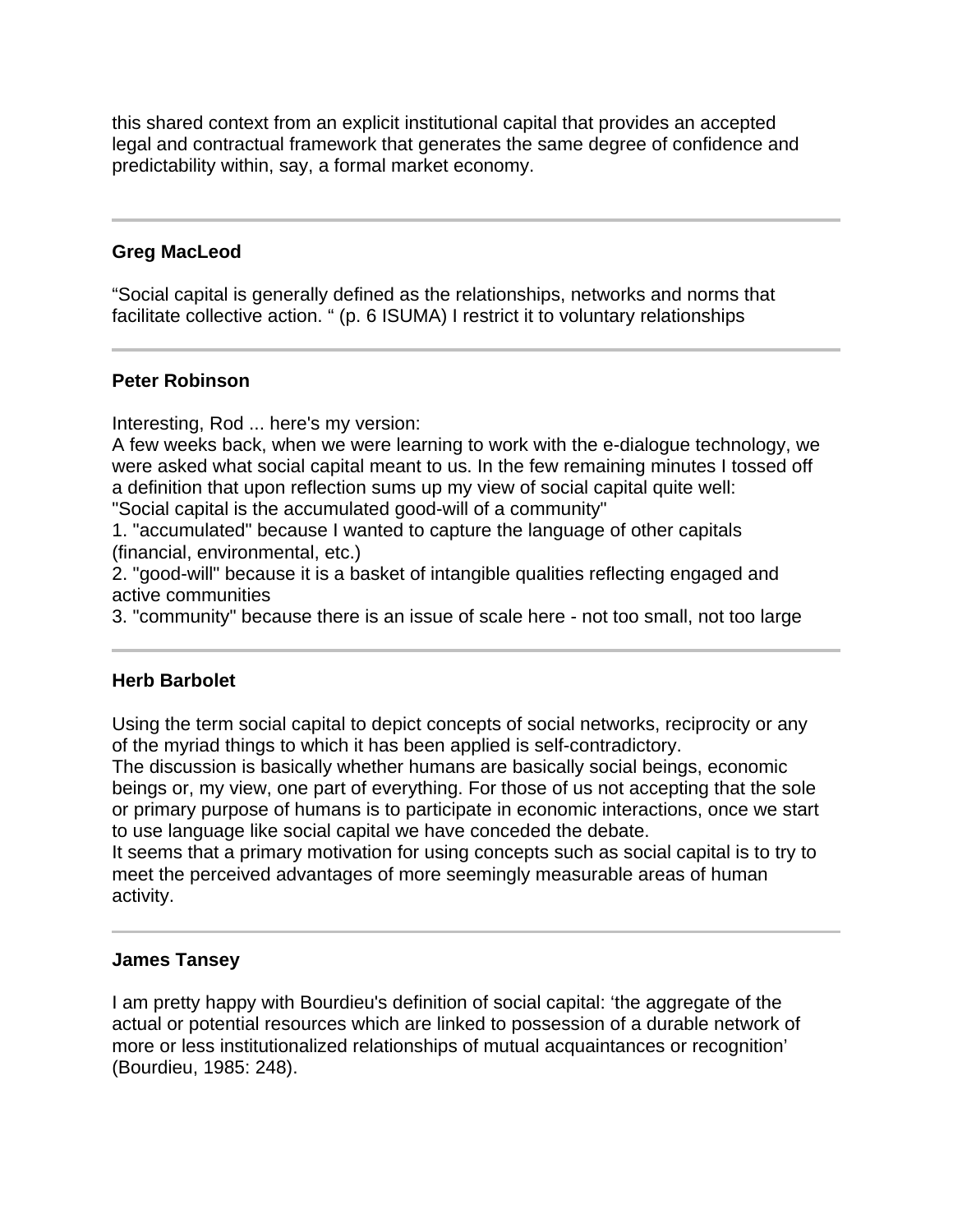The reason I like it is that it is neutral and doesn't include judgements about whether social capital is good or bad.

# **Herb Barbolet**

Rod, this effort seems to be to look for acceptable ways of measuring and evaluating "non-measurables". But, what we can and do measure is suspect. The World Bank, George Soros, and innumerable other authorities have discounted the value of such ubiquitous concepts as Gross National Product and Gross Domestic Product. These mainstays of common discourse about human interactions are understood to be grossly inadequate, yet they remain the cornerstones of measurement of human interactions.

Classical economics puts "externalities aside" and assumes "all things to be equal". We know that these premises are false, yet we still use them. Should we be seeking to quantify social relationships as well - or badly - as GNP or GDP does economic ones? Or should we preferably improve economic measures by pressing for ecobased economics rather than anthropocentric and market based, and leave the rest in the realm of the sacred.

Example, In the 1960's when John F. Kennedy promulgated The War On Poverty, the United States changed the eons old definition of poverty - from lack of land, to lack of income. Hundreds of thousands of people who thought of themselves as rich because they owned the land upon which they subsisted, now were told, and soon believed, that they were poor. Their affluence, or lack of it could now be measured, but the decline in their well-being could not.

# **Greg MacLeod**

For me the def. by James Tansey is not enough.. I wish to add the notion of voluntary chosen relationships.. .. the contrast is a type of modern society where individuals work and then come home and watch television... Not much choice..

#### **Judith Maxwell**

Does anyone want to react to Herb's comment.

Is this self-contradictory?

# **Rod Dobell**

l

On Herb's comment, I don't see that anything is conceded by using the concept of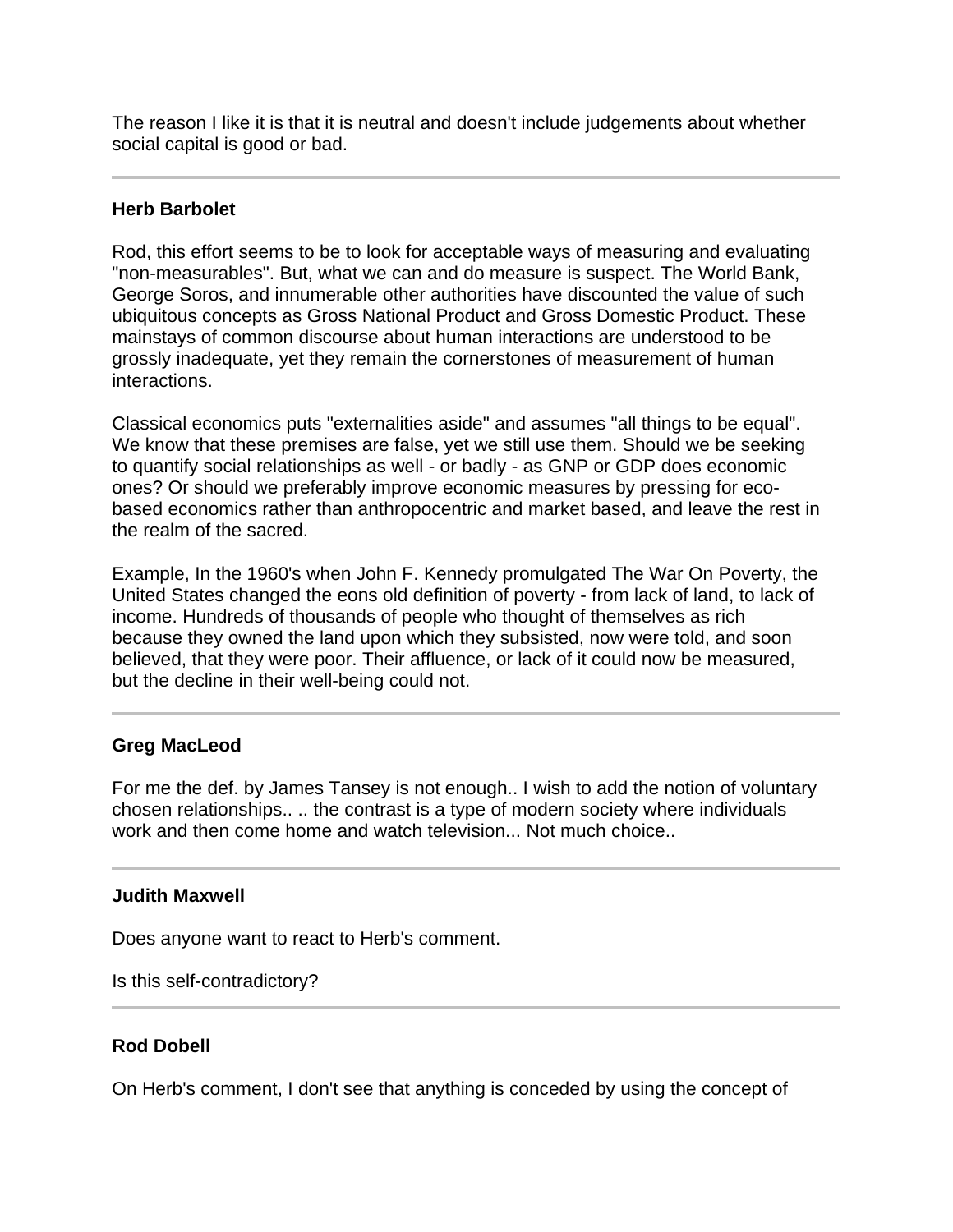social 'capital' as a latent capacity or potential--a resource that the community can build up, draw down, and use for purposes, good or ill. Surely the idea of a social resource does not imply an economic view or purpose?

# **Havi Echenberg**

I see individuals as participants in private relationships, economic relationships (which I'd argue with Rod are not always based on trust or reliability), and social relationships. Whether or not it's called "capital" is not entirely relevant to me.

# **Peter Robinson**

Herb raises an interesting point - but my own view is that there is essentially a "bank" of good-will, built from the myriad interactions that occur in an engaged society. We can add to this bank, or we can erode it. From this perspective, the term "social capital" is as good as any other term to capture the networks that are built up. More importantly to me, however, is how fragile this capital is. One only has to view the disintegration of the Republic of Yugoslavia to see that decades of accumulating social capital can disappear in a matter of months.

#### Ï **Greg MacLeod**

I think it essential to recognize the reality of social capital as described by Robinson.. but that does not mean that it can or must be quantified as Herb seems to fear

# **James Tansey**

I want to react to Herb's comment. Many writers have pointed out that there is nothing new to sociologists in the concept of social capital (Portes for instance). The argument that humans are social animals is a starting point for sociologists but would appear to be news to the economists, some political scientists and psychologists. I think the more powerful argument is not to suggest that economic and social activities are in a separate realm but to suggest that economic activities are a sub-set of social activities. Economics would benefit from seeing both work and consumption activities as social, contributing to identity etc.

# **Rod Dobell**

Folks (esp. Herb)--

Isn't the question of measurement a separate question? We have a lot of efforts to find alternative measures of progress toward sustainability, and most of these hang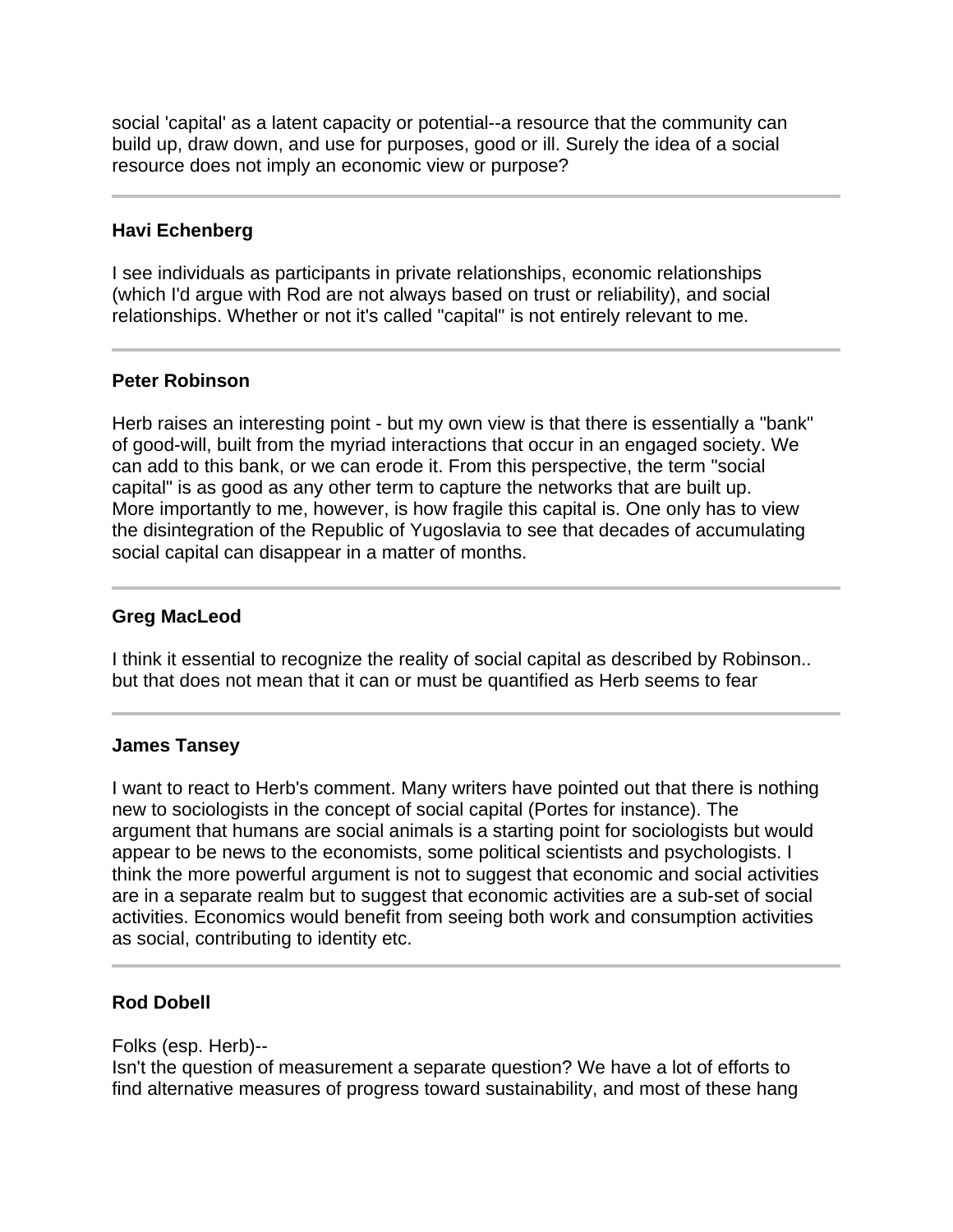up badly on the (non) measurement of social capital in terms that could go into an index or time-series. But the existence of the resource as a contribution to community output in general surely is still there?

#### **Herb Barbolet**

l

Ī

James, I agree. It doesn't seem to be a simple matter of changing what mindset to accepting economics as a sub-set. Perhaps that's what they're talking about - how that comes about.

# **James Tansey**

Greg, you argued that my definition is not enough. Well limiting it to voluntary relationships implies firstly that you think they are better and secondly that social capital should be defined in narrower terms. Why not keep the ambiguity of **B**ourdieu's definition and find ways to distinguish between types of social capital.

# **Greg MacLeod**

James, I am only interested in the relations that humans can control.. that is the domain of democracy no?

My interest and understanding of social capital is grounded in my concern for helping to change society.. to solve problems etc...the voluntary

#### **Judith Maxwell**

So do you all agree that we want to talk about how we are connected to each other? What are the ways that these networks are built?

# **Havi Echenberg**

As is evidenced here, networks that used to be based on geographic proximity are increasingly based on communities of interest, which may not build the kind of social tust and relationships that also work in situations of geographic proximity.

# **Rod Dobell**

Communities of interest, as distinct from communities of place, might be built in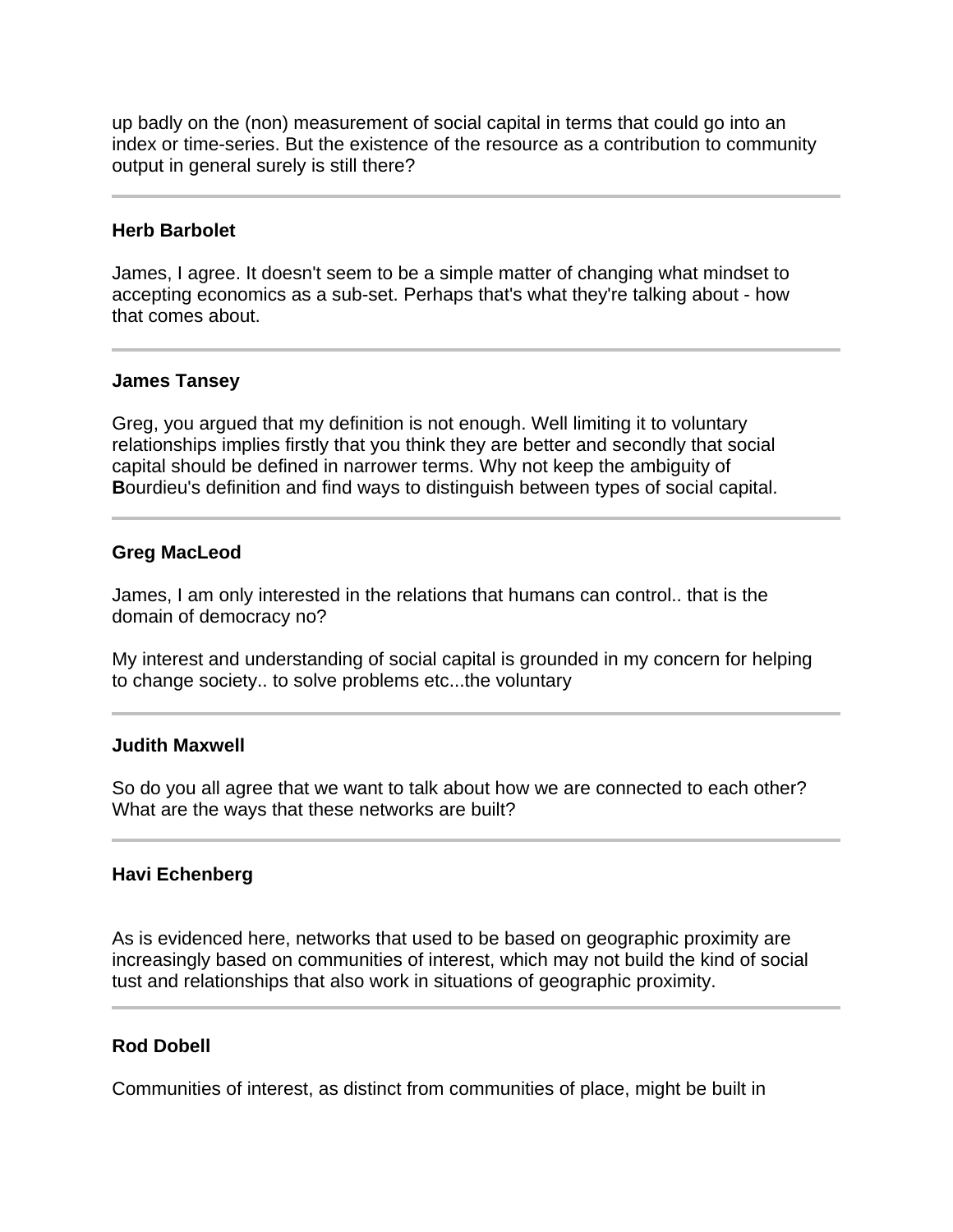several different ways. We have epistemic communities emerging from extending negotiations across communities or cultures. We have virtual communities built around shared values or (as in the case of the cross-national communities built to oppose NAFTA) common opposition. But we also have communities of economic interest--e.g., highly dispersed communities of fishermen holding individual quotas to tap into a migratory resource.

# **Peter Robinson**

Ï

Rod ... you speak about communities of interest that are distinct from communities based on geographic proximity. I wonder, though, about where a community of interest adds to social capital. Are communities of interest inclusive? Do they not exclude "non-believers" and thus only add a "limited dividend" capital ... if I might use another financial metaphor.

#### **Ambrose**

Social Capital Hmmm. I would suggest it is the combined capacity of a communities to work for the interest of the community ahead of the interests of the individual. Personal capital, although I don't like its parallel meaning with money, is the individuals capacity to work for their individual interests. When this personal capacity is applied to a broader spectrum of values external to the individuality becomes social capital.

#### **Havi Echenberg**

I'd argue that communities of interest may not be exclusive. Example: if I'm interested in music, I may belong to a community that includes those whose idea of music doesn't match mine, but we're both still learning about each other. What builds social capital in such communities is the willingness to learn, to be respectful of difference. That's an essential ingredient to building social capital, in my view, Judith.

#### **Peter Robinson**

How are they built?

Surely they are created because people care about their communities - and seek to make their points known through being active and engaged.

Of course, this assumes that everyone knows how to communicate respectfully which is where the issue of good-will can break down. Active engagement can be destructive if it's only about saying "what's wrong".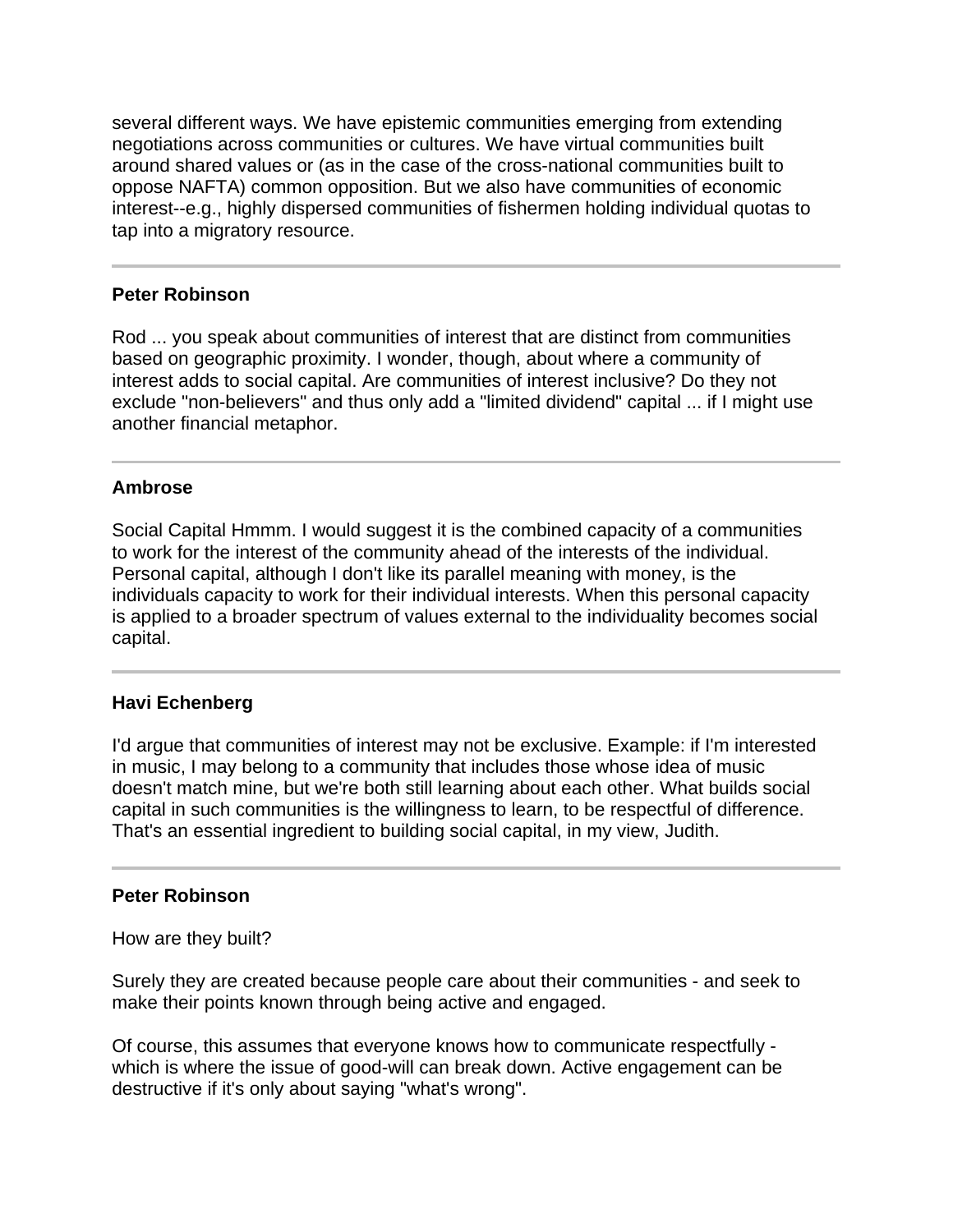# **Ambrose**

j

l

Ī

How we are connected to one another? Communities with social capital are connected through their needs. These being physical needs, emotional needs, spiritual needs, survival needs etc. Relationships and community infrastructure develops to accommodate these interactions to meet common needs. Networks can be developed based on common understanding of needs as well as appreciation of a benefit when people work together. When these relationships develop and prove effective they repeat becoming a traditions of social capital.

# **Havi Echenberg**

Perhaps another way to look at the "networks" is to see them as "appreciative communities".. communities in which individuals feel safe and valued. These are built, I believe, by continued exposure, common goals, and personal will.

# **Judith Maxwell**

I like that word appreciative! Some of the literature refers to bonding, bridging, linking. Would some one like to explore those concepts for us?

# **Havi Echenberg**

Bridging suggests some connection between what were previously isolated individuals or communities. I believe that a common set of values or interests are necessary to build such a bridge.

# **Kevin T**

Hi everyone,

With respect to bonding, bridging, and linking these are all concepts that we see as success factors for building teams (groups of individuals with common goals). In the context of social capital I see the team as being much larger and much more complex.

For instance, what governs the momentum of social capital (constructive versus nonconstructive).

So, while these are some of the building blocks for social capital, they may not address the applicability of social capital.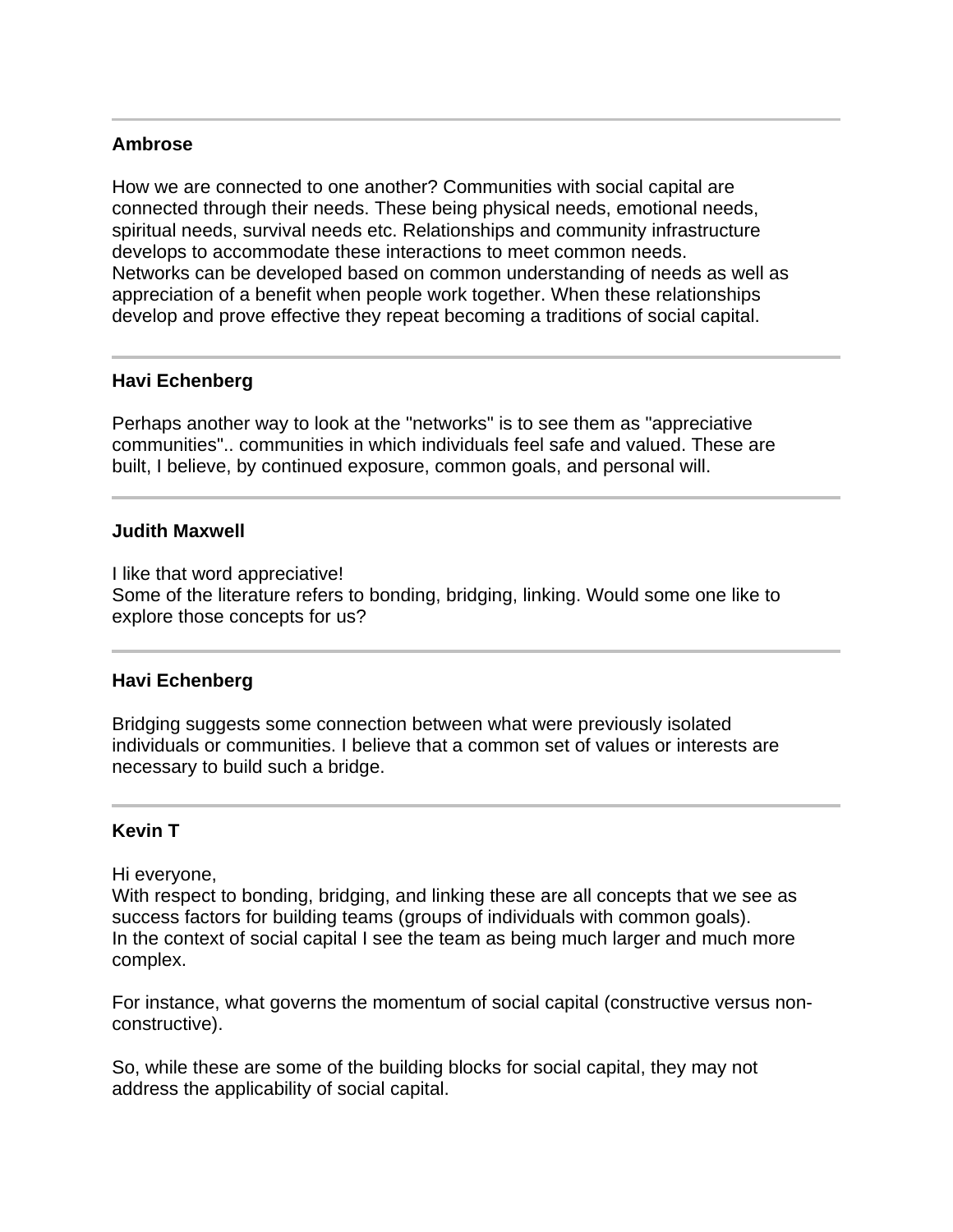### **Judith Maxwell**

A question from the audience, "What spiritual values are inherent in the concept of social capital and how do they play themselves out on a day to day basis?"

# **Greg MacLeod**

I would say that spirituality adds a reflective and evaluative aspect to social capital.. taling social capital always as voluntary relationships of various sorts.

#### **Peter Robinson**

Regarding the question of spirituality ... which I take to be somewhat different from organised religion? Regardless, let's assume that religious traditions - where they are practiced in a community (geographic or interest) - add to the bank of social capital. From this perspective a spiritual (or religious) tradition based on networks among people engaged in supporting their community adds to the social capital bank.

Question, though ...can this "bank of social capital" contain a plurality of spiritual traditions?

#### **Havi Echenberg**

Peter asked: "can this "bank of social capital" contain a plurality of spiritual traditions?" If the spiritual traditions are built on pluralism, I'd think so. If it's built on exclusion, then I don't see how it could be a positive contributor to building social trust.

# **Rod Dobell**

Isn't Peter's question essentially the question whether you can build social capital (shared core values, mutual respect, cohesion) at larger scale, across cultures, by concentrating on the diminishing core of values common across increasingly large scale? In the limit, is there any core shared at the level of the human family, in the face of deep diversity?

#### **Herb Barbolet**

I believe that the spiritual element goes beyond the linking, bonding or bridging if one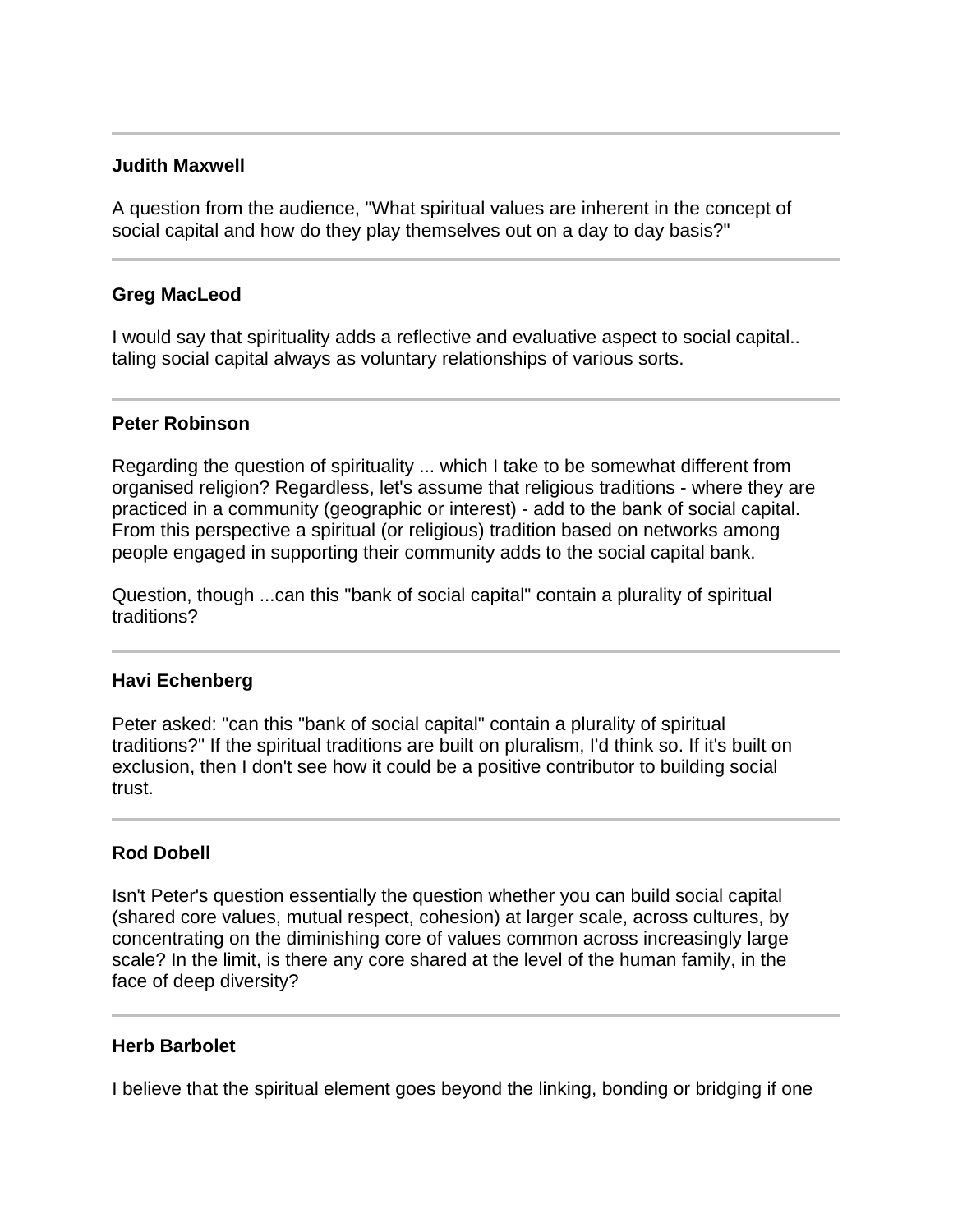considers oneself part of the entire universe and others' interests are a significant concern or priority, then a mindset is created that allows for the creation of appreciative communities.

If one takes the view that self interest is the sole or primary basis for relationships, then the types of associations that are created could arguably be less vital.

# **James Tansey**

Peter, it is hard to argue that there is a fixed relationship between religious traditions and social capital. Organised religions throughout history have on many occasions sought to bind people into religious communities, but they have also sought to undermine other forms of capital. For instance, consider the role of the catholic church in destroying local capital deemed to involve alignment with the devil. In this case and in many examples, the danger of social capital is that it is used to romanticise social relationships and romanticise what happens in communities. Part of the dynamic of sustaining shared identity through time is that a group marks its boundaries. Some are inside, some are outside. More importantly, social groups are extremely robust, even when they are rife with conflict internally.

# **Greg MacLeod**

Definitely, I believe that we must maintain a diversity of spiritual traditions, but I also believe that there is a enormous deposit of shared values.. you can't dialogue if you don't share some basic values.. in the middle ages, there were wonderful dialogues between Christians, Jews and Moslems.. many common concerns.. until the politicians cracked down on the philosophers.

### j **Rod Dobell**

Can you build strong social cohesion on the foundation of respect for difference? One would like to say yes, but what about fundamentally different views about social process, about the rights of women or children, and so on? I guess we haven't resolved the question whether Asian values and Western values can really co-exist.

# **Peter Robinson**

Ĩ

James ... to go back to your point about religions eroding social capital, yes I would agree there is a history of organised faiths repressing others - but the same can be said about secular traditions as well. Dictatorships, one-party states, all such groups can act to erode the ability of individuals to participate in their communities. Just look at Mr. Mugabe to see how actively he is trying to stop the struggle of those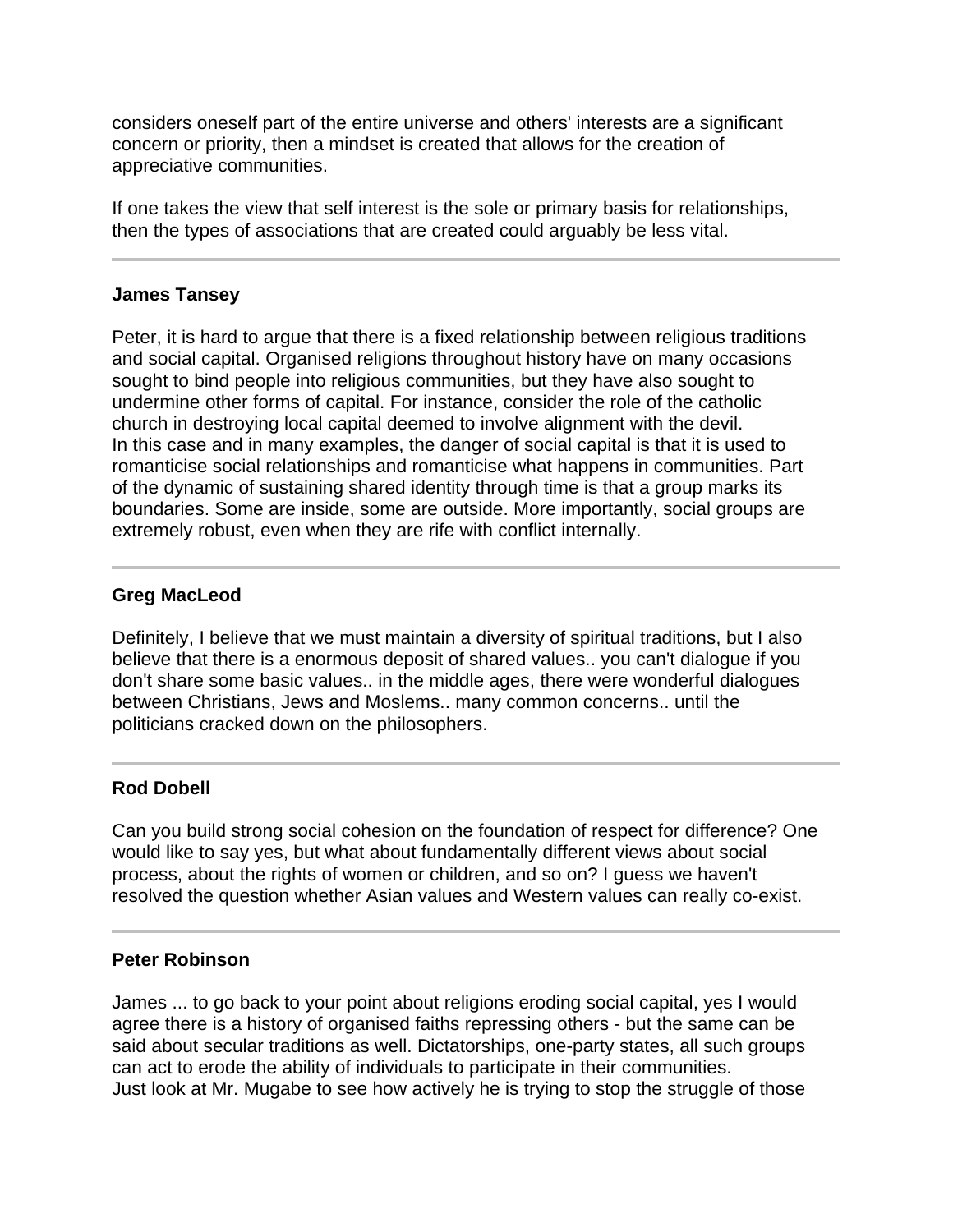who would like to engage in their community.

#### **Judith Maxwell**

Several of you have acknowledged that we can create or destroy social capital -- lack of respect, exclusion etc.

Let's see if we can build a good list of what creates social capital, and then later we can go on to what destroys.

#### **Peter Robinson**

Ī

Ī

Okay ... what creates social capital?

1. A tradition of trust - built over time.

2. A tradition of participation, almost an expectation that engagement is part of the community good.

3. A tradition of moving forward (more on this later).

So, why the word tradition? Because all these points are social constructs, reflecting the tradition or traditions from which they derive.

And why moving forward? Because of communities don't change, they stagnate and fail (I'm open to challenge on this).

#### **Martin Vachon**

Hello all. I'm a student in sociology in Québec City and spent a few month within the GBFP last year (sorry for my bad English). I particularly appreciated the last comment of Peter Robinson which made me think of what follows. I wonder if we could look at social capital from the notion of interdependency of resources we all need, as the link between us? Then social capital would be the conditions that enables every actor to exchange resources he needs with others. By conditions I mean trust, confidence, transparency, symmetry of meanings, etc. I think that symbolic interactionism (Strauss) could help us with that.

#### **Peter Robinson**

Bonjour, Martin Vachon ... et bienvenue!

I agree with your point about the interdependency of resources. In fact, many business are trying to find a way to report on the "triple bottom line" - one which links financial, environmental and social factors into a single report card. I know Rod can add more to this, but my sense is that we need to find a way to integrate such reporting into performance.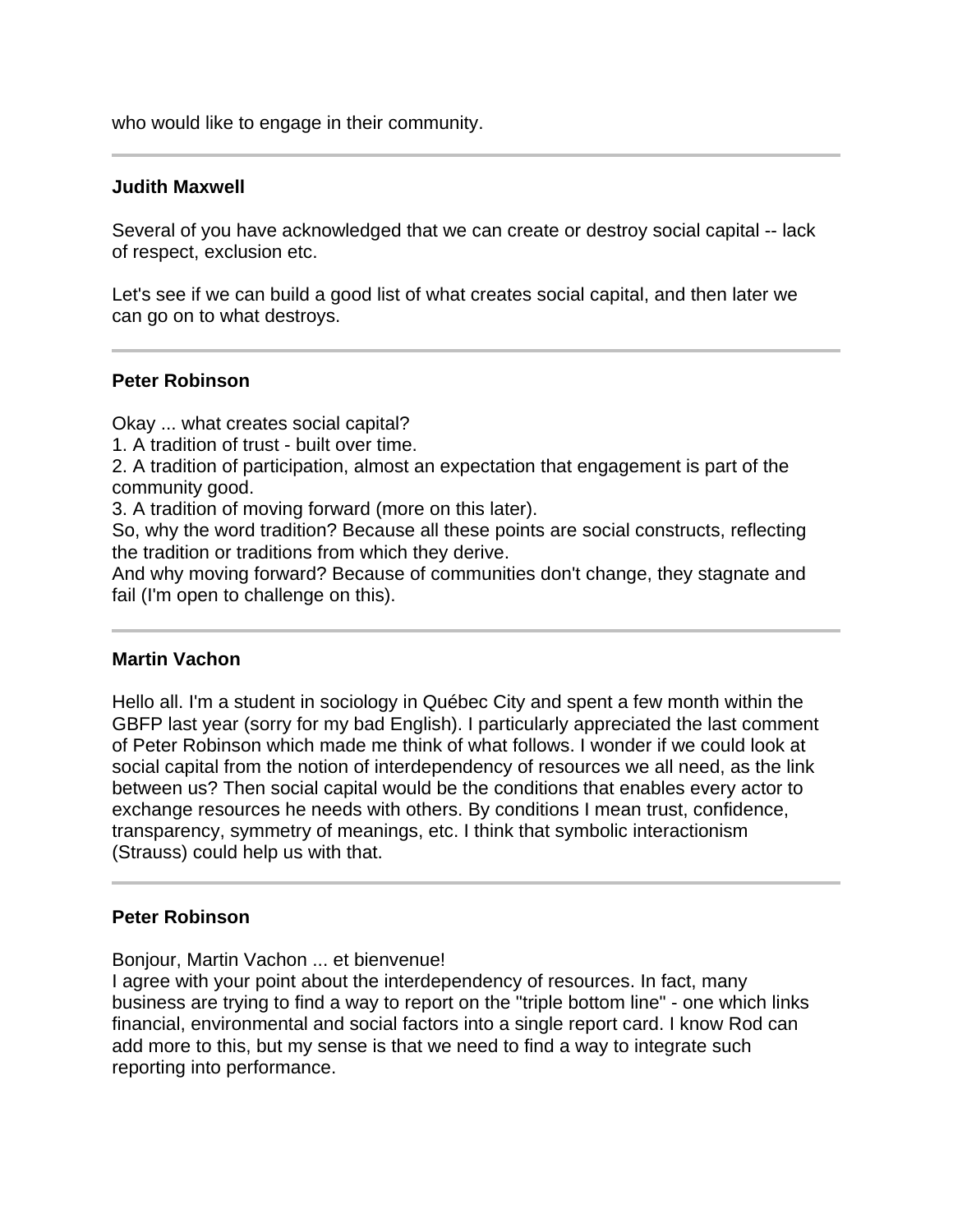# **Havi Echenberg**

I believe that the expectation of participation needs to respect the life-cycle demands that people face. I believe, for example, that those with young children or dependent parents have less time than those at other life stages, and their involvement is likely to be more limited and possibly more focussed on the particular demands they're living with. Hence, the expectation of participation, if it doesn't respect such familial responsibilities, will also be exclusionary.

#### **James Tansey**

Ĩ

I

Havi, it seems to me that you have distinguished between two forms of social capital, based on the extent to which individuals feel bound into a social group or on the basis that they are able to move in and out without penalty. This is one of the dimensions of social life that is used in a typology Rod and I have played with.

#### **Judith Maxwell**

So, where does compassion come in here.

# **Rod Dobell**

Let me, as the crass economist, argue that we don't need compassion as essential to social capital. Social capital can be built through repeated interaction that generates trust, effective for lots of purposes, compassionate or not.

#### **Herb Barbolet**

In this discussion are we dealing with Canada, North America or the world. More than two -thirds of the people on the planet still derive their sustenance directly from the land. Their approach to social capital (although I still reject the term) presumably would be different than ours.

#### **Greg MacLeod**

l

I see social capital as the complex of voluntary relationships... three is more or less of it in different societies..

Compassion is an attitude of the individual towards others.. I am certainly in favor of it and some societies favour it more than others.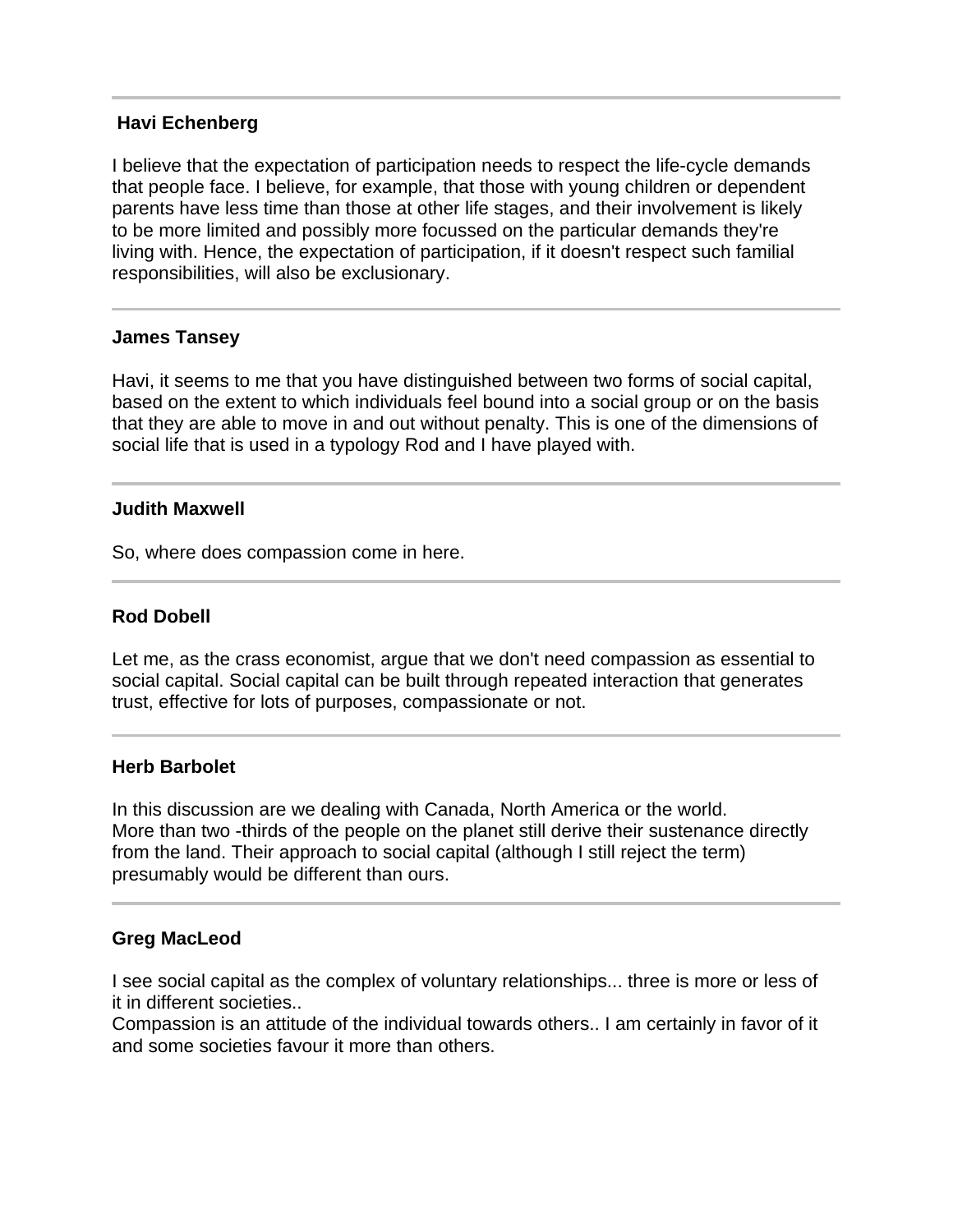#### **James Tansey**

Rod, I agree. I think making compassion an essential component of social capital is a distraction. There are lots of examples of social groups with high levels of social capital, whose viability does not depend on compassion

#### **Havi Echenberg**

Rod, how does what you describe differ from self-interest? Or are you suggesting that self-interest and social capital-building bonding aren't mutually exclusive?

#### **Rod Dobell**

Interesting question whether greater social capital generates greater concern for a social interest ahead of individual interest or not. It's possible to make the case that social capital helps to recognize a longer term self-interest pursued through cooperation, to achieve a social optimum (but only for selfish reasons).

#### **Greg MacLeod**

Havi, I would say that self interest and social capital building are mutually reinforcing.. My premise is that we are fundamentally social and anyone who tries to live as an isolated person thereby diminishes him or herself.

#### **Herb Barbolet**

In my dictionary, compassion is defined as pity - isn't empathy more the concept we're looking for?

#### **Judith Maxwell**

We now have interdependence, respect, trust, participation, appreciation, common goals. Are there other elements to add to the list? Maybe a common enemy?

#### **Peter Robinson**

Judith ... a common enemy? Absolutely NOT. Fear does not build social capital - it builds barriers.

Seriously, if we assume that one of the distinguishing features of social capital is that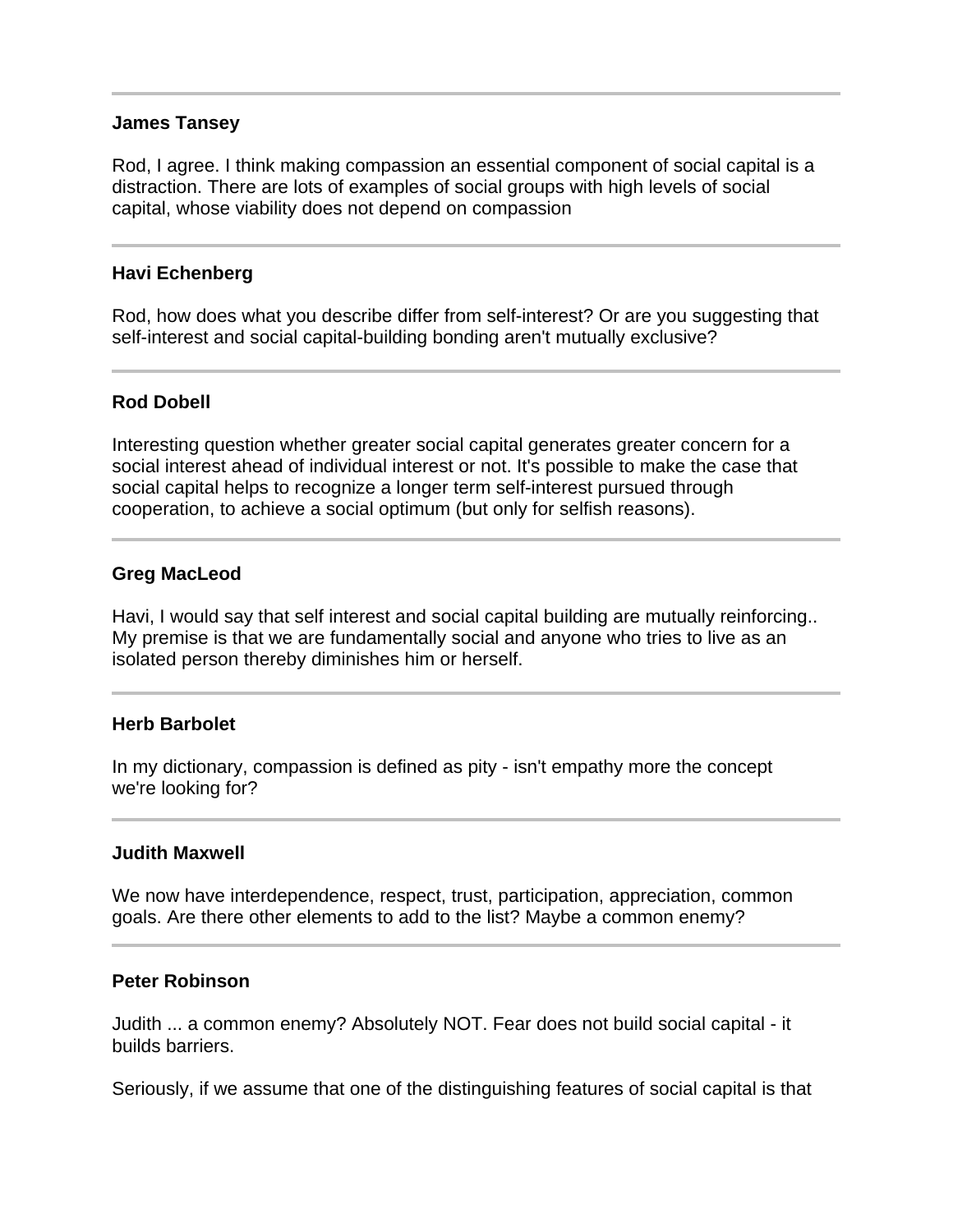it is respectful of other traditions - then common enemies are the antithesis. They exclude others based on ... on what? Usually on something we are taught to fear.

# **Havi Echenberg**

l

Is there any assumption operating that social capital is generally a constructive force? And if so, constructive in what sense? Was Nazism a particularly effective form of social capital, for example?

# **Peter Clutterbuck**

Hi, I'm working with social planning councils in Ontario on social capital formation strategies. Re the key elements of social capital and the suggestion that one is compassion -- Isn't social capital really value-free, like finance capital -- depends on what you bring to it. Isn't the Hell's Angels a great social capital model in a limited way (i.e. great at bonding -- not too interested in bridging except to exploit for group's own profits) -- how would compassion fit there?

# **Rod Dobell**

It seems to me that one of the interesting features of current discussion is the argument that cooperative behaviour may represent an evolutionarily stable strategy. In a longer term perspective, my success depends on my convincing other people that I can be trusted, that I will be willing to participate in a tradition of generalized reciprocity, that I'm willing to abide by agreements that pursue a social optimum even at the expense of immediate apparent short term self interest.

#### **Peter Robinson**

j

Ahh, Rod ... thank you for raising the issue of co-operative behaviour - given that I work in a co-op, I can say that the tradition of 30 years of often rancorous, impassioned debate on issues from where we source our products (yes ... some are made in China) to whether encouraging people to get into wilderness actually destroys the very environment we seek to access - has created an amazing history of debate, dialogue and learning.

Is it co-operative behaviour? Not really ... in fact it can some times be a pain in the \*\*\*. Would I change it for staid, autocratic models of business? Never.

# **Greg MacLeod**

Havi, we value free will.. it can be used for good or evil.. social capital can also be of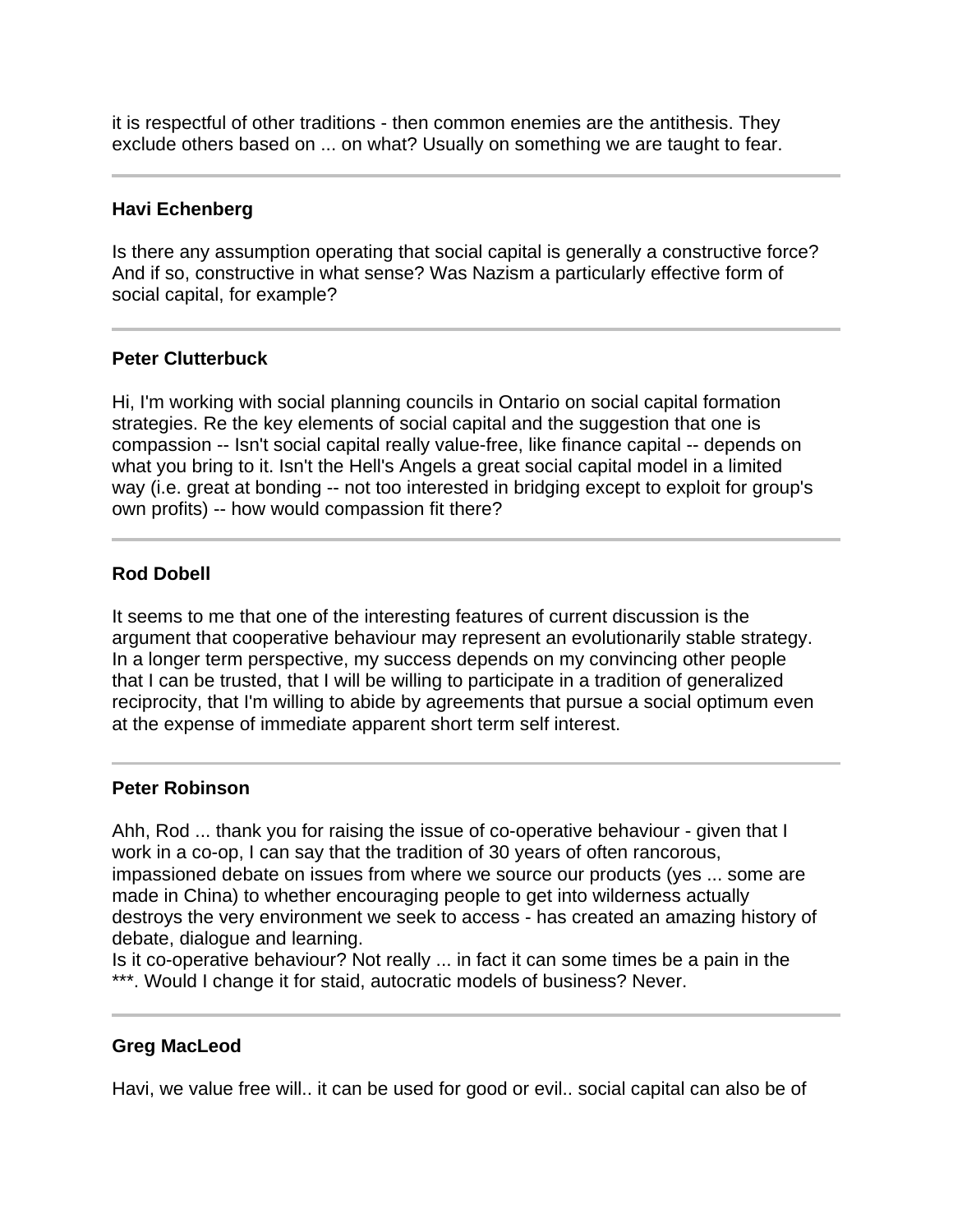fundamental value but can be used for good or evil as in your example of Nazis.

# **James Tansey**

The themes raised in this discussion are the themes that have occupied sociologists for many years. And they haven't found many clear answers. The question of whether there is an opposition between self interest and social capital building is a good one. First the distinction assumes that everything we do is a conscious rational choice where we weigh the benefits of participating against the costs of our time. Secondly, if you make self interest broad enough then even seemingly altruistic acts can be considered self interested. If I make a large donation to a charity that builds social capital that might be considered self interested if it gives me pleasure and adds to my status.

# **Rod Dobell**

Absolutely social capacity represents a capacity that can contribute to better achievement of a variety of purposes, good or ill. Like the physical capital that can be used to make bombs or batteries, social capital can make either the FBI or the Hell's Angels or the Catholic Church more effective in pursuit of their corporate purposes.

#### **Herb Barbolet**

Peter: You highlight a difficulty I'm having with this discussion. The concept that social capital can even be construed as value-free, is one which resides in a different paradigm. Talking across paradigms, often the same words have different meanings.

#### **James Tansey**

Peter, Robert Putnam has argued that the greater sense of fear created by 9/11 has increased social capital in the US. I don't think he is measuring the right things but fear of a range of external threats can create stronger solidarity among members of a community.

# **Peter Robinson**

But James ... if 9/11 created a community based on fear - did it not also have the effect of racial profiling those who don't fit into the community? How can that possible add to social capital?

I would agree, however, that the ability to debate the outcomes in a frank and open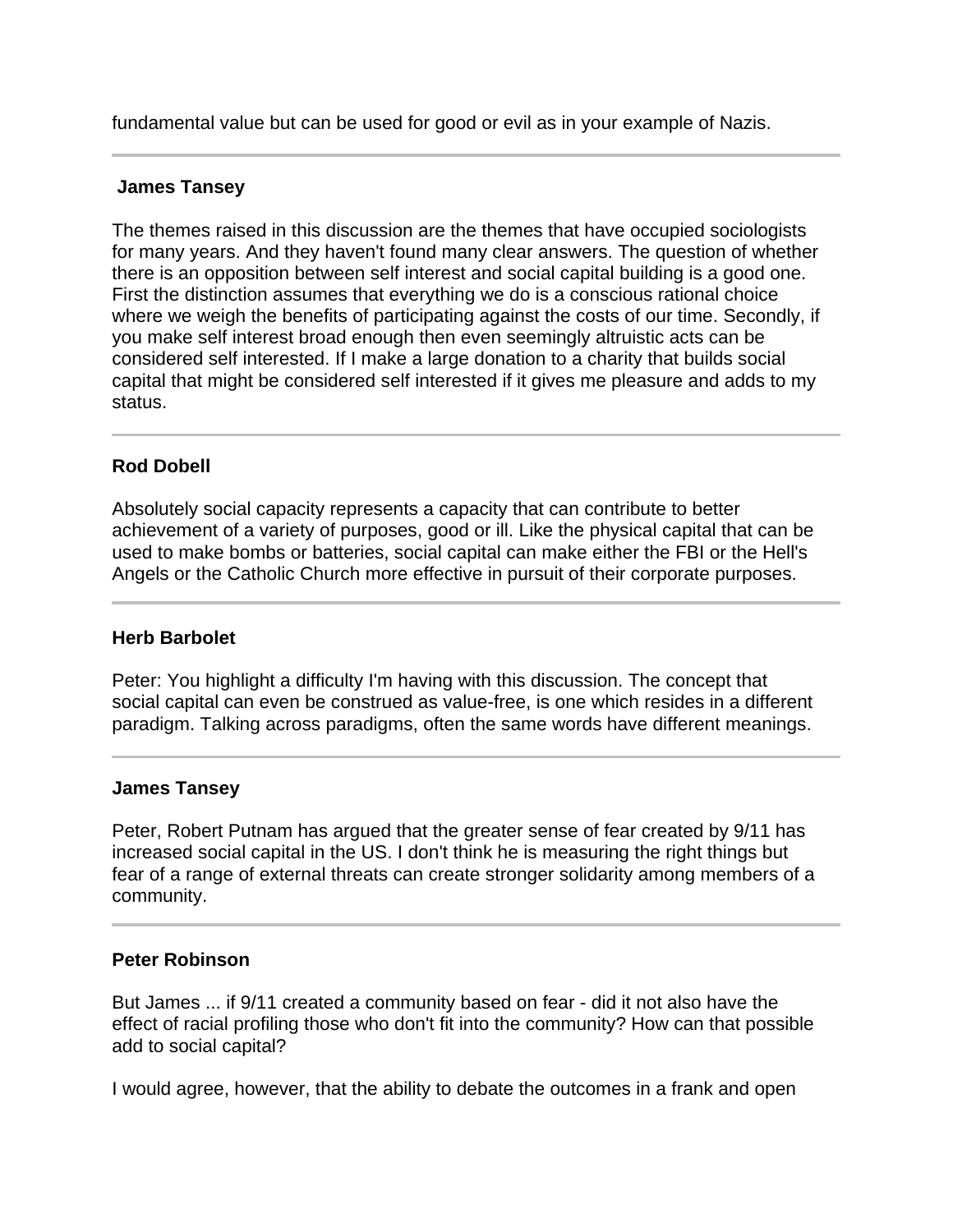manner WOULD add to social capital. However, in a state of crisis and fear, debate is very often stifled.

# **Judith Maxwell**

Some clarification around compassion and empathy.

My understanding of compassion is that it manifests itself as a sympathetic consciousness of other's distress, together with a desire to alleviate it. Empathy is the action of understanding, being aware of, being sensitive to, and vicariously experiencing the feelings, thoughts, and experience of another of either the past or present without having the feelings, thoughts and experience fully communicated in an objectively explicit manner.

#### **Janice**

What is the link between community development theory and a definition of social capital?

#### **Greg MacLeod**

Janice, community development is voluntary and relational. It both depends on social capital and reinforces social capital.

I have special interest in trying to convert social capital into business capital you can measure business capital quite easily but it is almost impossible to measure social capital , I would say, although there are indicators

#### **Judith Maxwell**

Greg, what indicators do you recommend?

#### **Havi Echenberg**

To respond to Janice's question, I think that social capital in the sense of building trust within a community is the goal of community development, and that community development strategies will often be successful in building social capital.

#### **Deb**

To James -- Robert Putman talks about bridging versus bonding -- where bridging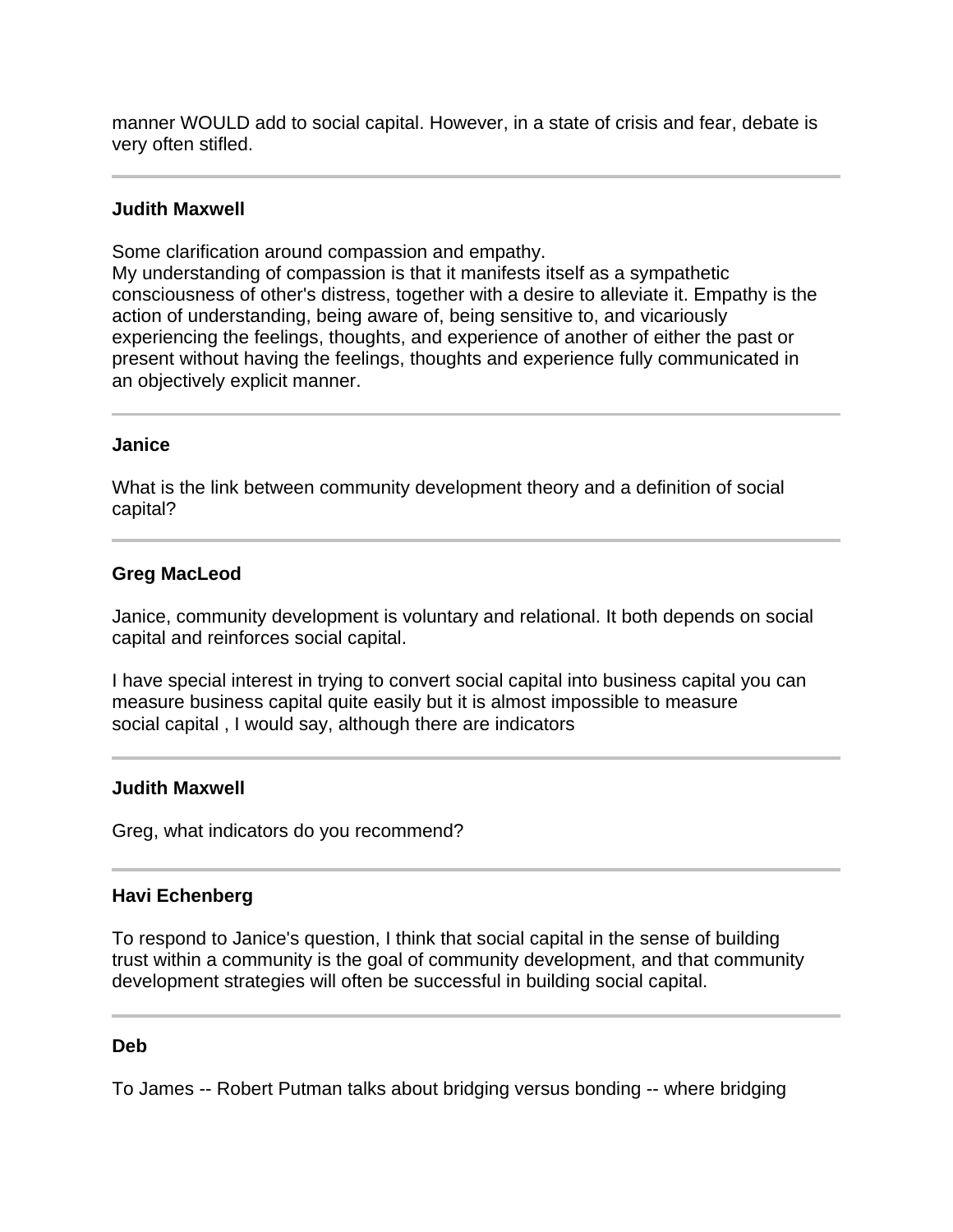has more lasting effects on building social capital. I would argue that the effects they measure after a crisis such as 9/11 is that there is incredible bonding (We against They -- rather than bridging within the 'We' part) and that is why the social capital declines (usually around 6 months after such an event -- and why it may still be strong in the case of 9/11 & the war against terrorism).

#### **James Tansey**

#### To Peter and Deb

(Apologies for the delay but I was excluded from the discussion for a while) Peter: If you define social capital in purely positive terms, then yes, 9/11 created an atmosphere of suspicion and exclusion despite creating stronger shared identity than existed prior to the event among the people not subject to racial profiling etc. But if we define it just in positive terms then why is it any more useful than terms like 'community'.

Deb: This is a related issue. I don't think the bridging versus bonding distinction is being used very consistently by Putnam but at least it does create some kind of distinction.

#### **Judith Maxwell**

 $\overline{a}$ 

j

Thanks Deb. You closed the loop on that question from earlier on.

#### **Judith Maxwell**

Another question from our audience, "To what degree does social capital need empirical measurements to be meaningful in the public policy arena? Are those indicators generic, or specific to a particular place and context?"

#### **Havi Echenberg**

What is the purpose of measuring social capital? If it is to measure outcomes of various interventions, then surely there are proxies that might be more relevant.

#### **Rod Dobell**

The measurement question takes us down a whole fascinating path of its own. Efforts to measure social capital generally start, it seems, from values surveys, and can link the resulting measures of social capital as an independent variable to some plausible outcomes in terms of subjective wellbeing or social health (both Putnam and Helliwell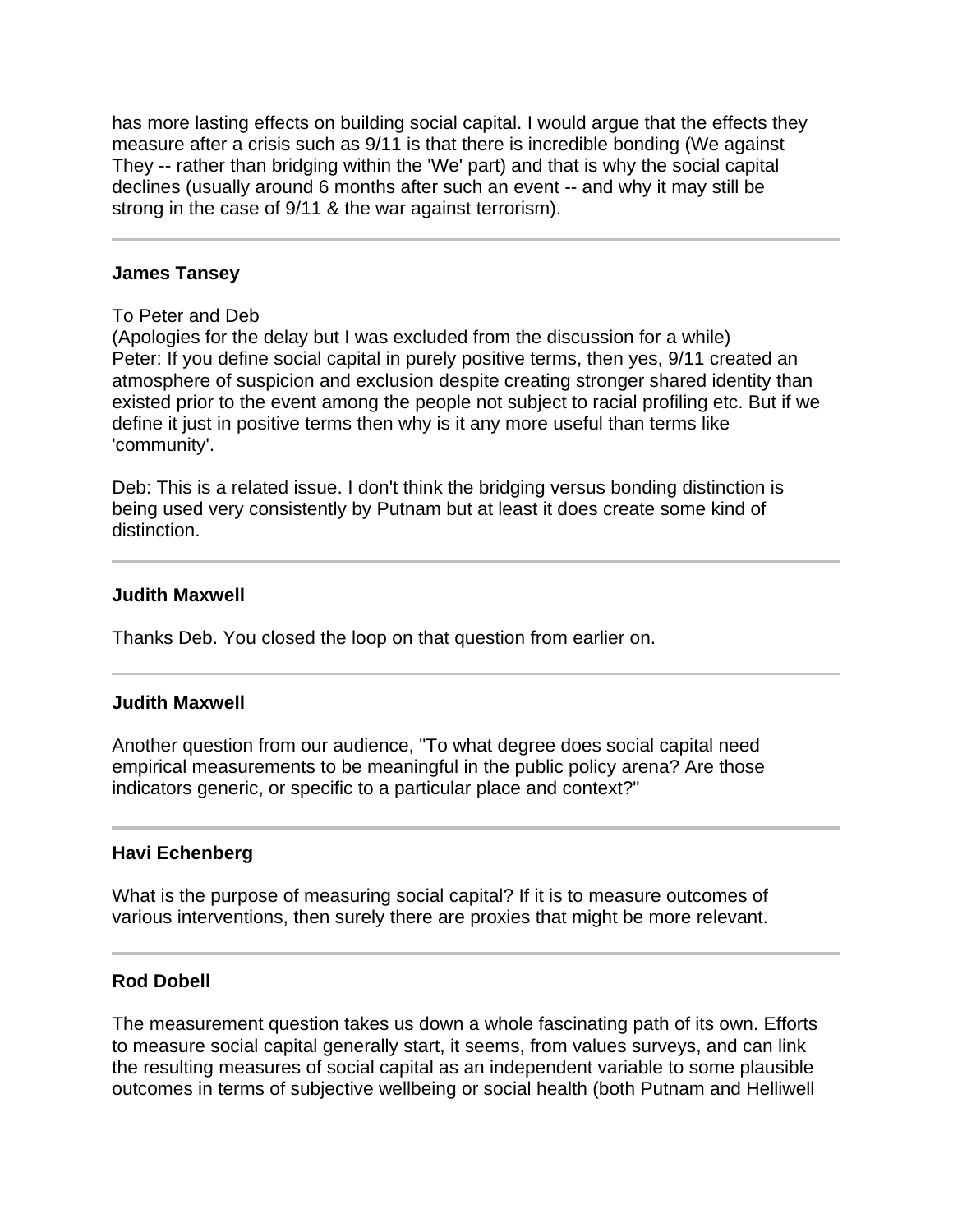have pursued and are pursuing such work). There is a bit of case study work pursuing a network analysis approach to looking at strength of linkages as a possible independent variable explaining degree of success in pursuing collective outcomes like autonomy in resource management. But generally it seems to me the measures or indicators are going to be pretty much community-specific or site-specific.

# **Greg MacLeod**

I

I would claim that there is a higher level of social capital on a first nation reserve than in a typical metropolitan center.. indicators.. people know each others' names.. when you post a notice in the community hall about some community venture you can get a response.. I suppose there are some measures such as the number of organizations existing or the percentage of people freely belonging to groups.. .but I am nervous about limiting social capital to what can be observed or measured.. I know it is easier to raise money in Newfoundland or Cape Breton for community purposes than it is in Toronto

# **Peter Clutterbuck**

Social capital is really grounded in relationships. So indicators of the presence and strength of social capital might be looked for in the numbers of relationships that exist among a set of people, the reciprocity and equality of relationships, the density and intensity -- things like that. To what ends this resource is put is another question.

#### **Peter Robinson**

Rod / Havi, yes - the old question of measurement. Do we need to find a metric to determine if we have good-will? Should there be a "social capital matrix" similar to the "misery index"?

In an earlier posting I noted that many business are, in fact, trying to find a way to measure social capital in order to report on it. The reports I've seen are more dialogues than balance sheets.

This leads to the interesting question of whether social capital can add to a businesses bottom line - the so-called "values equation". It's long been my theory that the very essence of capitalism will force companies to compete on the "social capital" side in the future. Is this a good thing?

# **Judith Maxwell**

Well the list of factors that create social capital has grown long: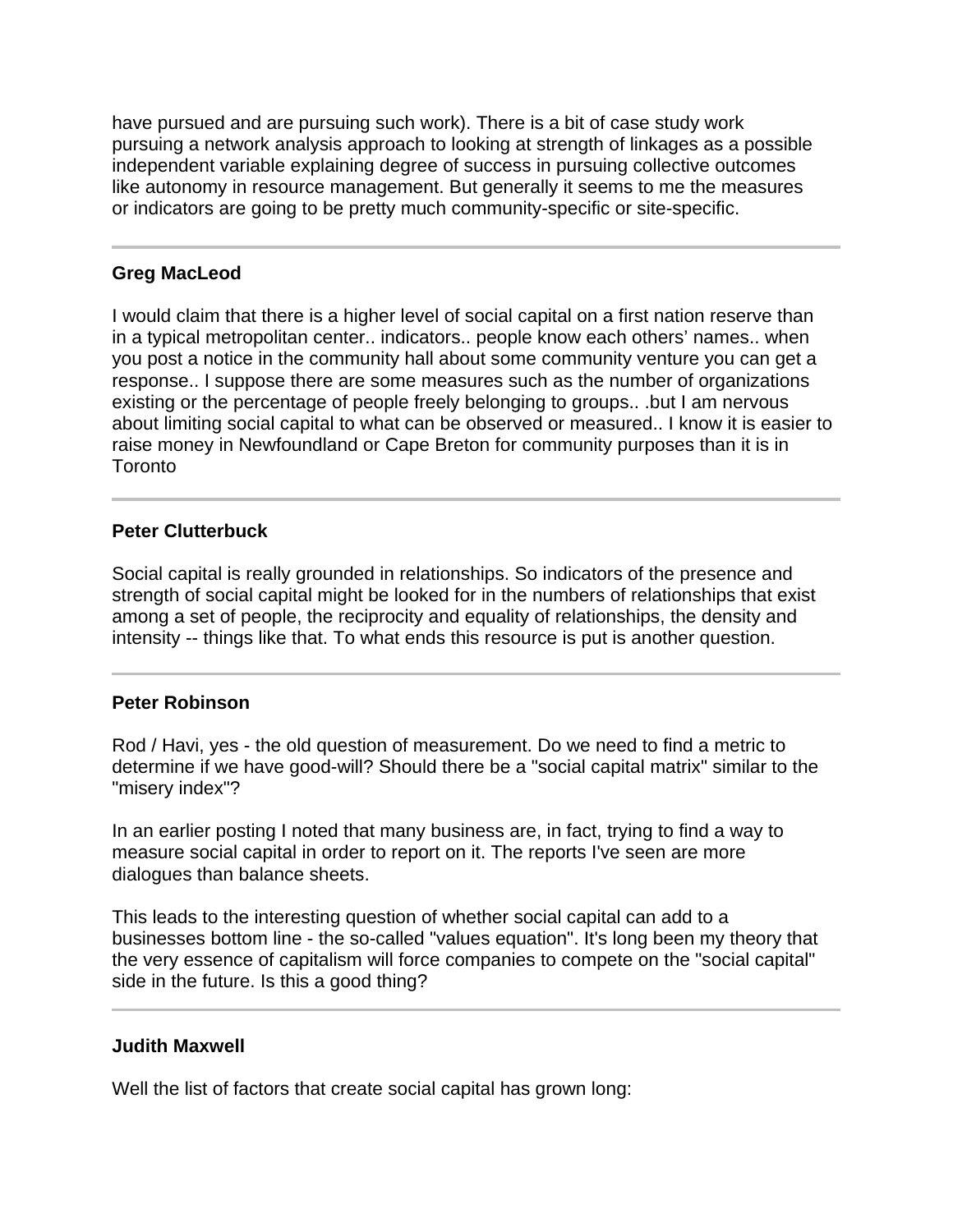Reciprocity/ mutual benefit, interdependence, common needs, empathy, debate/dialogue/learning are added to trust, respect, participation, appreciation, common goals.

Well done everyone. Now though, let's switch to the factors that destroy social capital. So far, we have self-interest, oppression . . .

# **Havi Echenberg**

I

At the risk of being seen to support the crass economic perspective, I'd argue that self-interest does not in and of itself destroy social capital. It destroys social capital when it is pursued at the expense of trust, and in spite of a commitment made to a different outcome to a community built on social capital.

# **Rod Dobell**

Right on, Havi. I would argue (have argued, in an old paper on the 1983 restraint program in BC) that the manner in which political programs are carried out can destroy social capital and reduce the productivity of the economy as well as the cohesion of the society. Appearing to act in a hard-minded rational way may defeat the self-interested purpose, simply because it fails to display the respect for people that would ensure the decision process is perceived as legitimate and builds a commitment to cooperate.

#### **Herb Barbolet**

What destroys social capital? Television.

#### **Judith Maxwell**

Television, yes. And Computers?

#### **Greg MacLeod**

 $\overline{a}$ 

Judith-- I strongly believe that completely free systems of business do destroy social capital.. in Yucatan , Mexico, fifty thousand Mayan Indians lost their jobs when the heenequen industry changed. In Cape Breton, the basic problem was that he old foreign owned coal companies did not reinvest or build anything to replace the coal industry.. result was social breakdown and outmigration.. it takes generations to build social capital.. dependency on outside economic forces is a key destroyer of social capital. .we have the experience.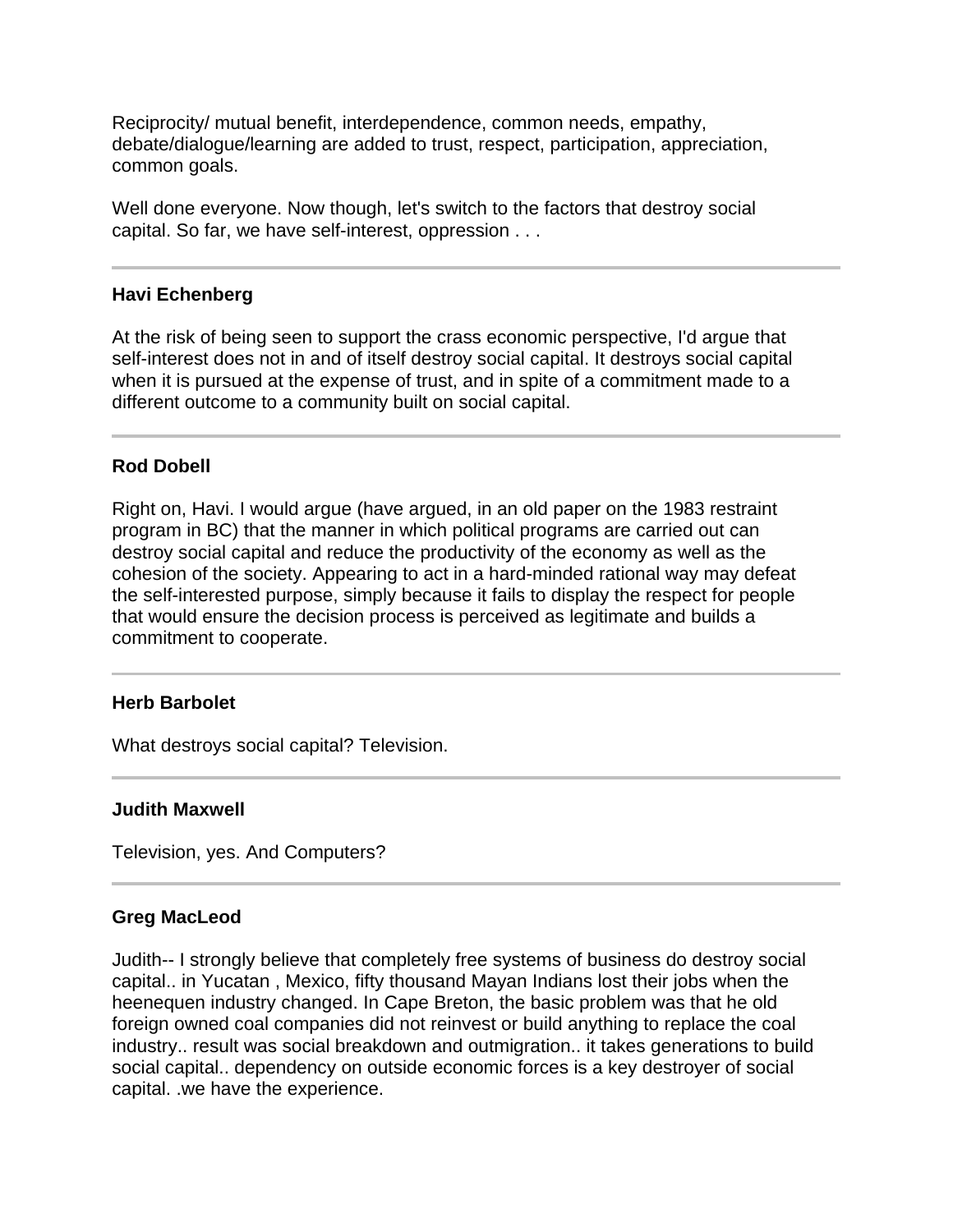# **Ambrose**

j

 $\overline{a}$ 

Ĩ

I

Greg: Hi.. Social Capital might be measured by the number of volunteer hours committed by the community, the number of cooperative business, employment created, skill levels increased and the amount of volunteering that is involved in the development of future economic development.

Business capital is easily converted to dollar values and so it can be measured controlled and manipulated by those that have the most capital.

The effectiveness of traditionally business capital was measured by the bottom line but increasingly social and environmental bottom lines are coming into to prominence.

#### **Judith Maxwell**

Peter, in an earlier message, you talked about trust, participation, and moving forward, and stated more on moving forward later. How about now? What do you mean by moving forward?

#### **Havi Echenberg**

As an aside, I'd have to argue that computers can build social capital by building communities, especially if they are tolerant of difference and embrace diversity as part of their raison d'etre. At least that has been my personal experience and my firsthand observation.

#### **Herb Barbolet**

In several communities in which I participate, the internet has drawn us quite close. The social capital can be very quickly destroyed on the internet by using language that is expeditious, however when care is taken to be clear and to be respectful, some amazing things can be accomplished.

# **Peter Robinson**

What destroys social capital is not television and computers ... these, after all, are just things. What really destroys the built-up capital is a feeling that one can not be heard in one's community, that one is immaterial to the larger currents.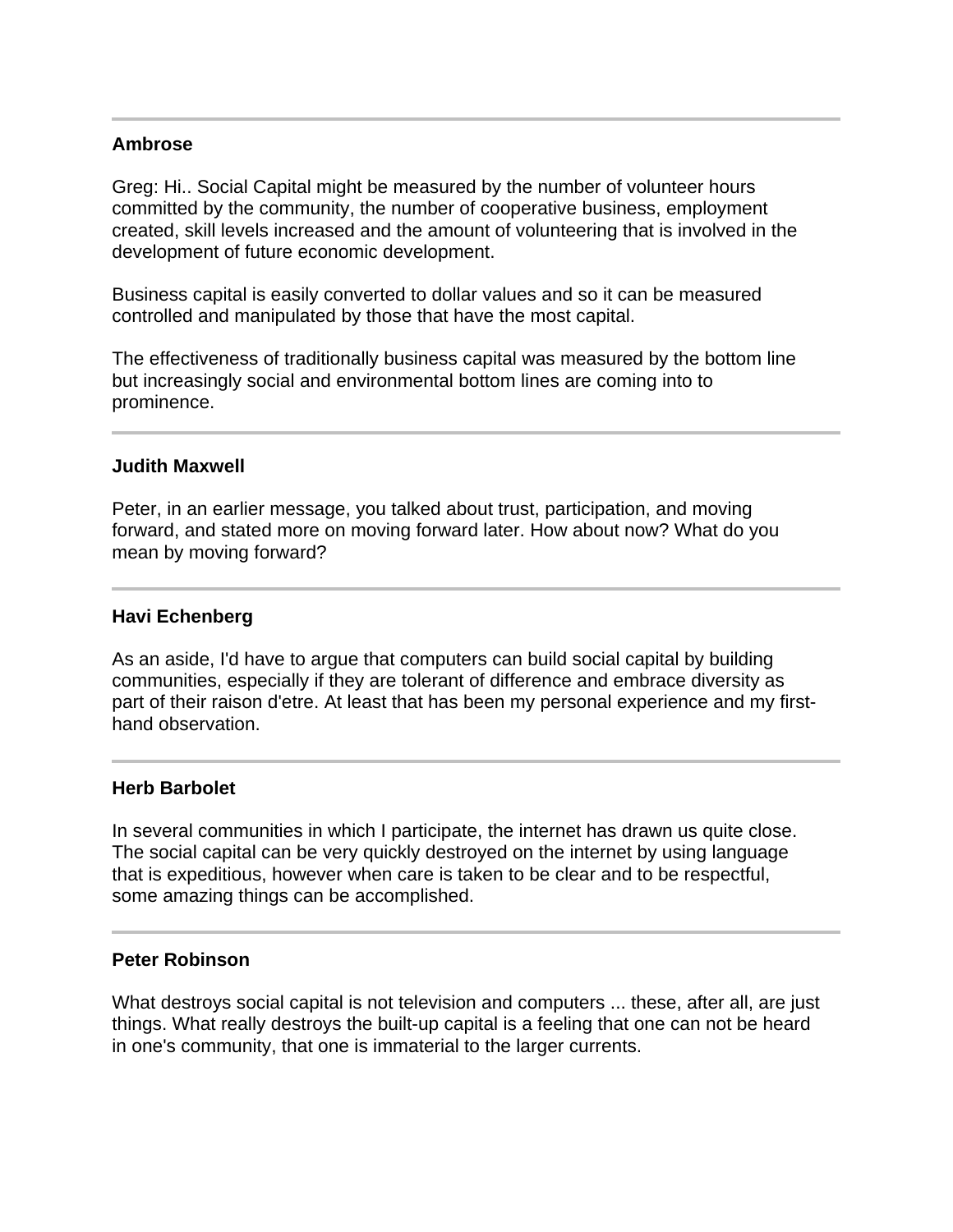#### **Martin Vachon**

What destroys social capital? The success of those leading there own activities without any consideration of others. Unfortunately, this shows, following a cost/benefit calculus, that it is possible to take from others without giving, which is contrary to all we've said so far about social capital.

# **Havi Echenberg**

Ĩ

Ī

Can we go back and add "reciprocity" to the ingredients necessary to building social capital? (Thanks, Martin!)

#### **Herb Barbolet**

I am reminded that greed and myopic focus on the material world can also destroy social capital.

# **Rod Dobell**

When Bob Putnam was in Ottawa last December to talk about social capital, I asked him about the PC generation as compared to the TV generation. (You recall that in his cohort dynamics work, on Bowling Alone, he found the smoking gun causing declining civic participation in the advent of TV and the end of civic engagement.) I wondered about the PC generation, on the one hand hooked up around the world, on the other isolated in front of a screen, completely away from personal engagement; on the one hand, able to build virtual movements globally, on the other hand, able to confine attention to the most narrow of ethnic, social and cultural cadres. On balance, good for social capital, or not?

# **Greg MacLeod**

Ī

I

I object when people seem to equate the relationship established by internet with the relationship based on a shared geographic spot.. We are organic and I think it important for a society to have longstanding physical contact... Geographical stability cannot be replaced.. in my view. Although it is very important for individuals to travel from one society to another

#### **Herb Barbolet**

Peter: Let's follow the argument of whether or not television destroys family life, community life, and most fundamentally, changes value systems. The pervasive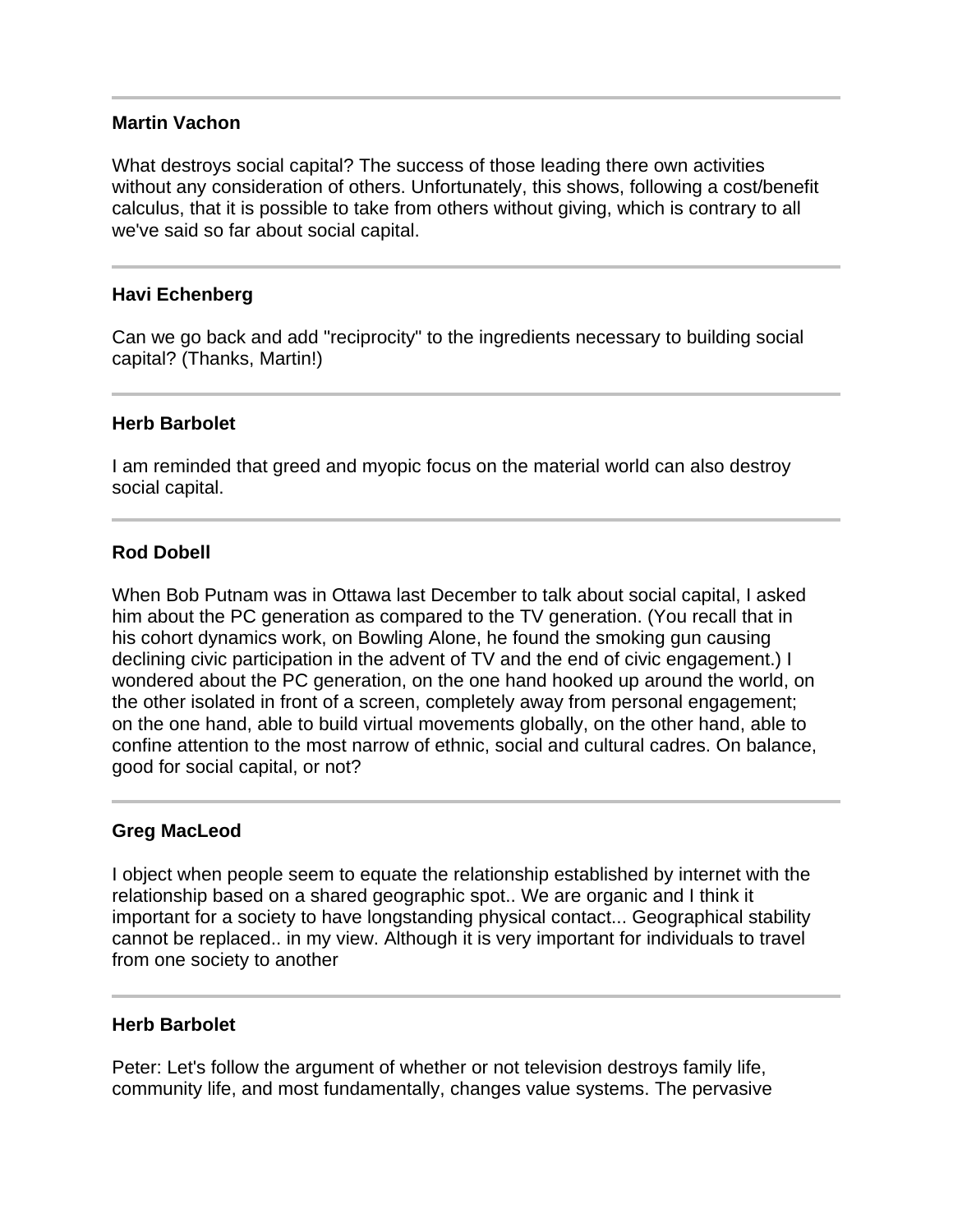nature of television has denigrated social relationships through the incessant imposition of economic/material messaging.

#### **Judith Maxwell**

Re Herb on Television.

It also destroys social capital by stealing time that would be used for family or social activity, and that is where I see the connection to computers. With computers we work too much and play too little.

# **Ambrose**

What destroys social capital?

Historically communities had much higher levels of social capital because they were dependant on one another to survive. Globalization destroys social capital because it isolates people and reduces the need for the continued development of social interactive skills. It removes the responsibility for a community to supply its own thinking process to survive. It supplies (in first world cases) food, energy, housing and entertainment. It reduces the human function to that of consumption and eliminates the need for community linkages. It creates a set of values that are focused on efficiency, profit margins and eliminates to a large degree, social, political and environmental factors as interference.

# **Judith Maxwell**

Let me pose one last audience question to our panelists before we close this session. "Most of the characteristics of social capital provided are at best ambiguous and, to a degree, very personal versions or considerations of the term.

I wonder if the panel might begin to address how they would propose to make social capital a normative and routine feature of organizations - since large-scale organizations (public, private, and third sector) still remain the central player in substantive and collective decision-making practices (e.g. through social policy, environmental policy, etc.)"

# **Greg MacLeod**

I

In answer to the question by Judith.. I think that policy should promote the survival of existing communities.... Small town -rural Canada is dying... thereby much social capital is being lost... government economic policy is a key factor here. The dynamic is similar to the breakdown of the traditional native communities in Latin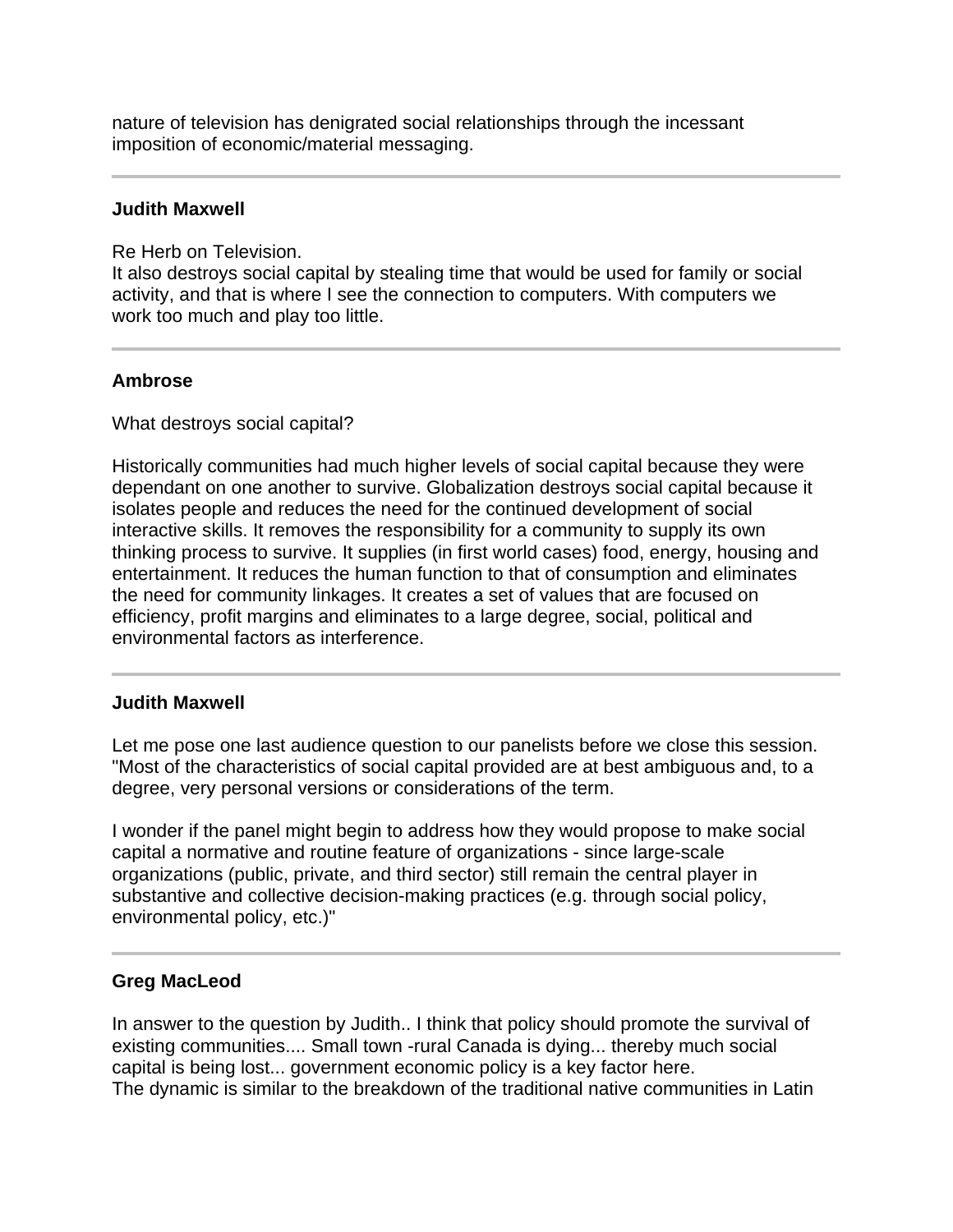America, they lose their economic base and moved to the anonymous city where they go to the slums.

#### j **Rod Dobell**

But Greg--surely the important point about the global village is that the virtual networks do in many cases build tighter allegiances than do communities of place in some cases? That is perhaps part of the distinction between bonding within a tight personal community, and bridging through personal (but possibly virtual) relationships across communities. The links may be more abstract, and certainly different, but we also live in both a personal lifeworld and increasingly in some formal organizational world characterized by explicit institutional rules rather than personal norms of etiquette or conduct.

# **Peter Robinson**

Tough question, Judith ... so this will no doubt be my last reply for today. I can only speak to organisations I work with at the moment - Mountain Equipment Co-op and the International Red Cross. Both these bodies embrace active internal and external dialogues. Both seek to find ways to ensure that the widest possible audience has a voice, and both have clear missions / mandates around what makes them successful.

# So, let's dissect this:

1. A commitment to dialogue is key. That means the traditions of the organization must allow for discussions to occur - even if they are troubling or painful. Such traditions are built on the participation of all levels - not just those who sit in the comfy chairs.

2. Widest possible audience goes to the notion that an organization should try to listen to all it's constituents - not just the most vocal. In the case of the Red Cross this means finding active ways to "interview without witness" for prisoners of conflict or conscious. At MEC it means listening to the member who is really concerned that their fleece jacket might be manufactured in a sweatshop.

3. And finally ... a clear idea of an organizations mission / mandate. If a business can feel clear and confident about what it is doing - it can also find a way to weave in the traditions of social capital we've talked about today.

# **Sheila van Wyck**

Greg - not to mention First Nation communities in Canada - there are many, and many important, similarities in these processes. And community building in such contexts can be a challenge, even if there are considerable resources of social capital, which is not always the case...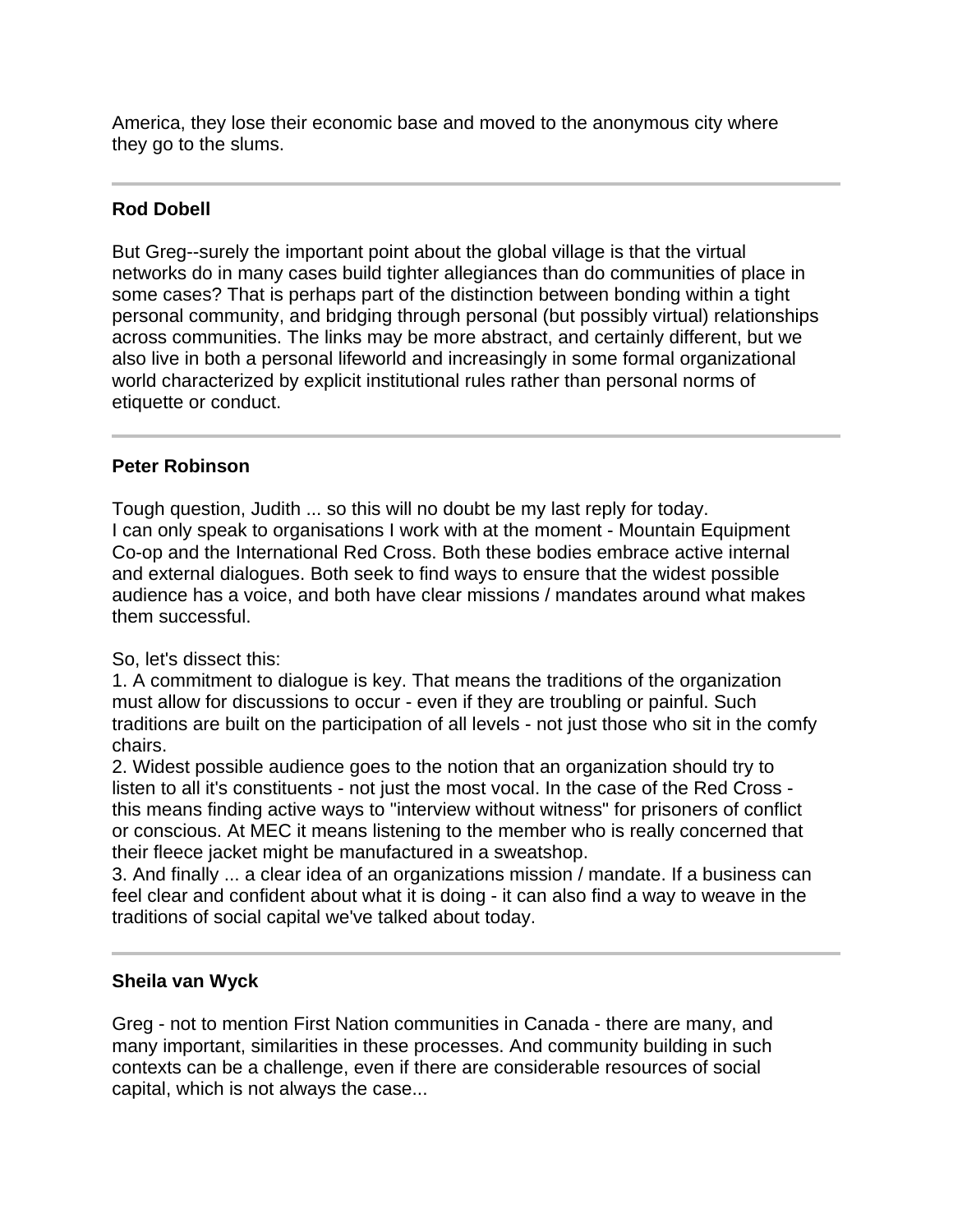# **Peter Clutterbuck**

I think organizations within any of the three sectors identified in Judith's audience question could develop very effective social capital formation strategies for their own purposes. I think I have seen articles in the HBR recommending a social capital approach for private businesses. The real challenge it seems to me is whether the market sector, government and the third sector can establish a shared common vision for the "society we want" around which to fashion a joined social capital formation strategy.

#### **Judith Maxwell**

Ī

Okay panel, we are reaching the end of the dialogue. You have done a marvelous job. Can you please now post your last thoughts on social capital?

# **Rod Dobell**

Fascinating questions, group-- Look forward to tomorrow's sorting things out more than we've managed so far.

#### **Kevin T**

I

Social Capital and Technology: I'm interested in the link between technology and social capital. I keep seeing this idea emerge in the discussion.

Technology can help to "link" common values and create communities. And, many of the teenagers have very elaborate online communities. But, do these communities always foster reciprocal behaviour?

What's missing to go from a community, bonded by common values, and the reciprocal behaviour required for social capital.

# **Judith Maxwell**

At the risk of missing a lot of important content, I think we have agreed on the builders of social capital -- I listed them earlier.

We have also struggled with measurement -- what to measure: relationships/networks, trust, well-being, outcomes, volunteer hours, creating new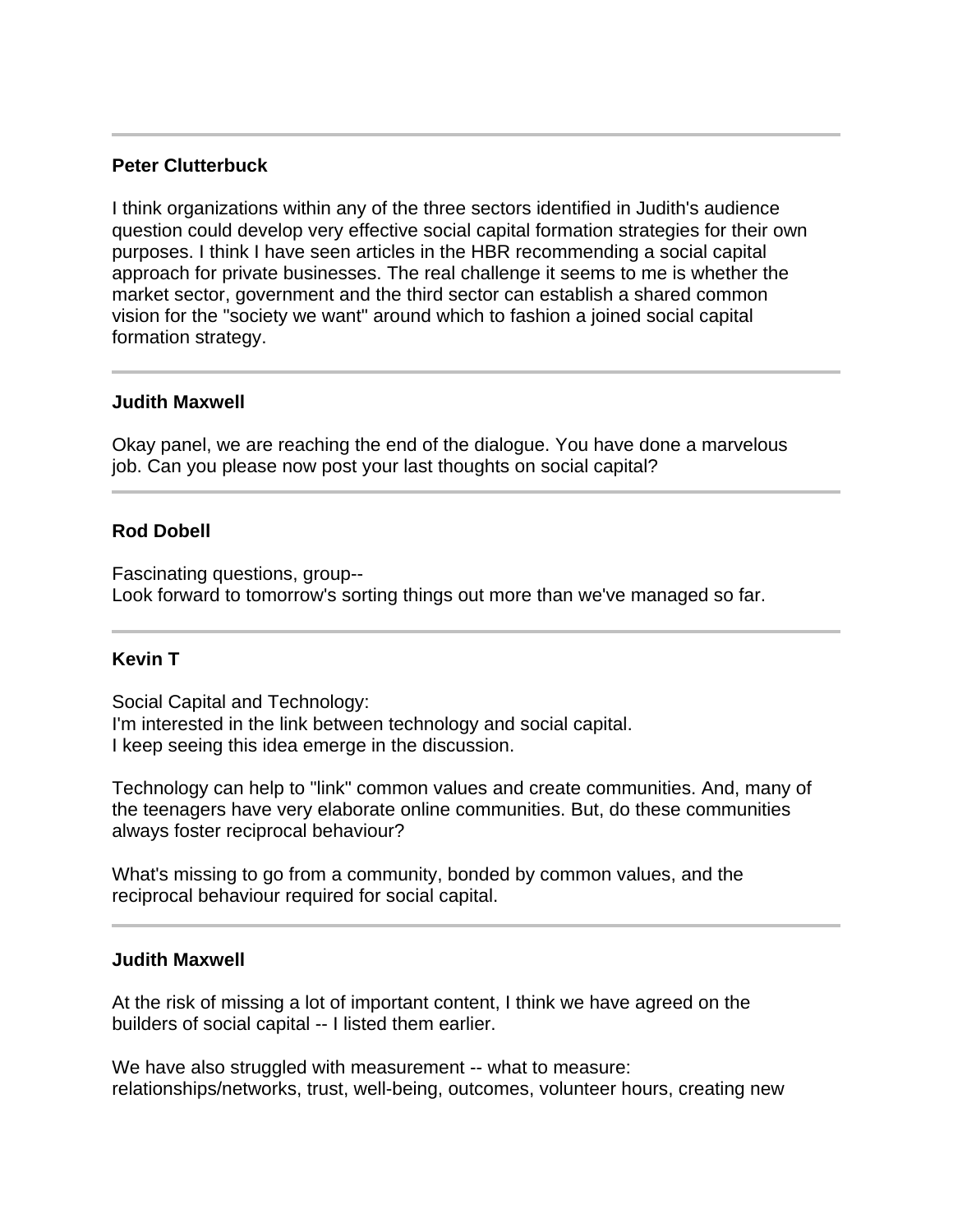co-ops and charities.

There is more to do on that one.

The destroyers of social capital: television, dependency on outside economic forces, bad policy decisions (lack of respect for citizen voice), getting without giving (lack of reciprocity), and lack of voice in community affairs.

But there is more to do on this topic and we will carry on tomorrow. Same time, same station.

Thanks to the panel and to the audience for your great participation. Au revoir. A demain a tous.

#### **Sheila van Wyck**

Ī

I think I would like to add a sense of shared history to what can build social capital, and conversely that the social capital may be destroyed by anything that successfully undermines a community's sense of shared history. Thank you for a very interesting discussion.

# **Dialogue** - Day Two: **Social Capital and Sustainable Development?**

#### **Judith Maxwell**

Welcome everyone to Day 2 --

What is the relationship between social capital and sustainable development? Today, we will have two forums, one being the panel discussion and the other being the audience forum. We are still experimenting with enhancing our software, and at this stage, it does not allow us to link audience questions and comments with the panel discussion concurrently. Thus, we are in two separate forums, but we will be bringing your questions forward throughout the panel discussion. One of the outcomes of this project will be enhanced software to facilitate more open dialogues on the internet.

Yesterday, we had a rich discussion on the meaning of social capital, and several themes emerged--trust, networks (that facilitate collective action), good-will, voluntary chosen relationships, generalized reciprocity, interdependence, trust, appreciation, transparency and symmetry of meanings. But social capital can be both a positive and a negative social good, as some of you referenced the Hell's Angels and Nazism as examples of strong social capital, but in the negative sense. And we discussed whether compassion was integral to the term, with some arguing that it was unnecessary. But if social capital, and remember Herb Barbolet's point that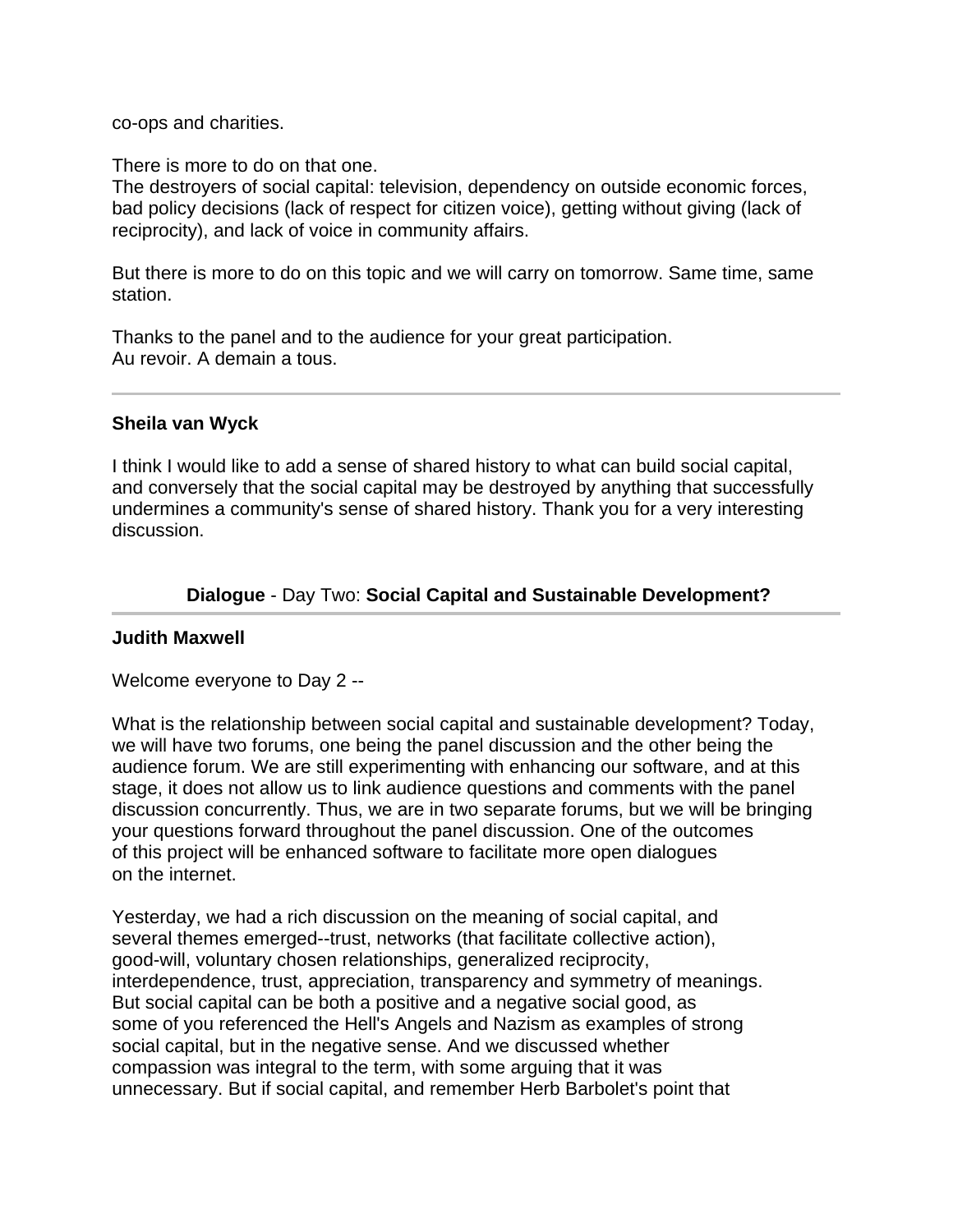perhaps "capital" should be put in quotations, involves relationships, then by removing feelings, are we not simply reducing human relations to transactions?

Let's start today with Peter Robinson's definition of social "capital" as the accumulated good-will of a community. Is there a relationship between social capital and sustainable development and healthy communities? Or in other words, if a community has high social "capital" is that community more sustainable? And what role does diversity access to resources, and "shared meaning" play?

# **Rod Dobell**

Ī

Sustainable development and social capital, now that we have struggled with the illdefined (or undefinable) and highly contested notion of social capital, the moderator would like us to progress (?) to a discussion of the relationship between that concept and the equally ill-defined (or undefinable) and highly-contested notion of sustainable development. I wonder when we'll get on to the hard questions.

Seriously, though, yesterday's discussion did introduce a lot of the issues we might want to think about in trying to link the extent of social capital with success in pursuing sustainable development.

Peter Robinson's reference to 'goodwill' is really interesting because of the growing recognition of businesses that they have to find some way to understand this intangible corporate asset that appears on the books, but rests on ephemeral things like reputation, standing, trust and such. This intangible corporate asset presumably plays a big role in sustainable economic development.

Peter also raised the question whether it's a good thing that business increasingly adhere to the discourse of sustainable development, or the 'balanced scorecard'/ 'triple bottom line' rhetoric (most of which is well-anticipated in Ursula Franklin's wonderful Massey Lectures, published as The Real World of Technology). My view is that we will see increasing attention to socially responsible business and socially responsible investment, not necessarily because business is becoming (or can afford to be) inherently more altruistic, but because this route is simply part of the market reality for trade and commerce built on increasingly shared values and shared visions around the need to manage human activities in all respects for a lighter tread on this Earth. Which I suppose is what links us from social capital to sustainable development.

Judith made the important distinction, which I've argued is crucial in thinking about social capital, between the informal personal civil society and the formal civil society organizations that, together with state structures and corporate entities, make up the sphere in which most social decisions now are taken. A lot of the building of social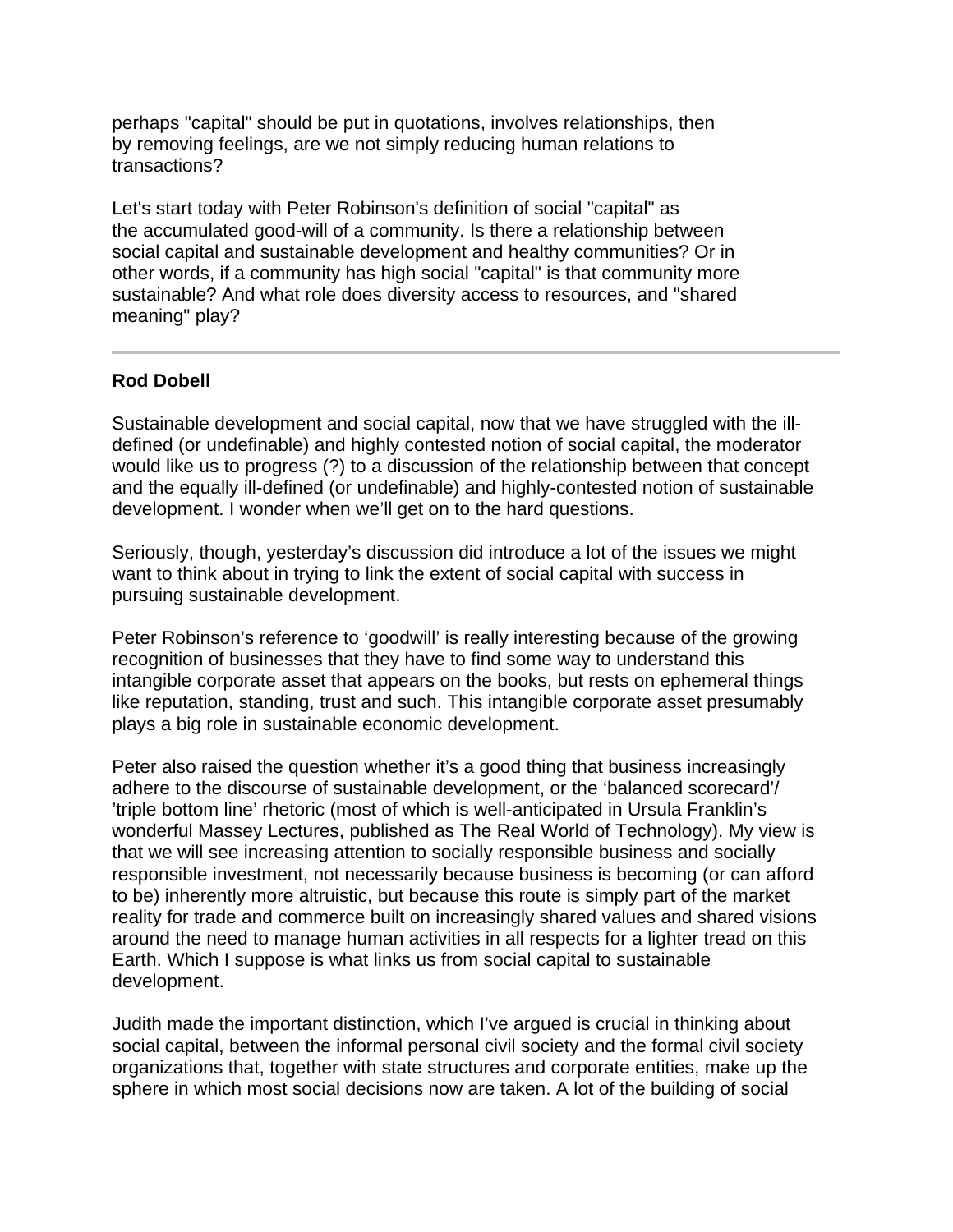capital has to do with ensuring the legitimacy and acceptability of those decision processes. (In fact, maybe one could think of social capital as concerned with ensuring that everybody has a confident sense of—even a human right to appropriate institutional vehicles to assure a personal voice in decisions that affect them, at whatever scale is necessary? This would be the social infrastructure needed to promote sustainable development, with policies robust in the face of uncertainty, and societies resilient in the face of the shocks of a globalizing world. (Remember that James mentioned the role of social capital in increasing the resilience (ability to rebound with undiminished ecological integrity from physical or economic shocks) of resource dependent communities confronting damaging economic structural adjustment.)

Which is maybe where Peter's insistence yesterday on the importance of a respectful hearing for all voices might take us as we move social capital on to sustainable development?

# **Peter Robinson**

Rod ... thank you for the references to things I wrote yesterday. I think for today, however, I'm going to start off on a different tangent in response to Judith's delightful question - the relation between high social capital and sustainable development. Let's start with sustainable development. I came across an interesting "spin" on the conventional definition last week - something from Kofi Annan in a presentation to the London School of Economics. He said sustainable development is the ability of "people now living on the planet to improve their lives, not at the expense of future generations, but in a way which their children and grandchildren will benefit." What's different about this is the notion that one can both enrich one's life as well as ensure future generations don't experience a diminished result. Enriching one's life in this context might be in the very area of "social capital" development we discussed yesterday.

In this context - high social capital (accumulated good-will) would correlate nicely with sustainable development and healthy communities.

Pragmatically - I see this happening in the business community. Ironically, I see it diminished in the public sector. This leads me to the observation that the future of social capital development is NOT in the public sphere. Comments?

# **James Tansey**

I

Focusing on Judith's question:

'If a community has high social "capital" is that community more sustainable?' 'Don't even ask the question' would be my response. All we will produce in this discussion is more ambiguity.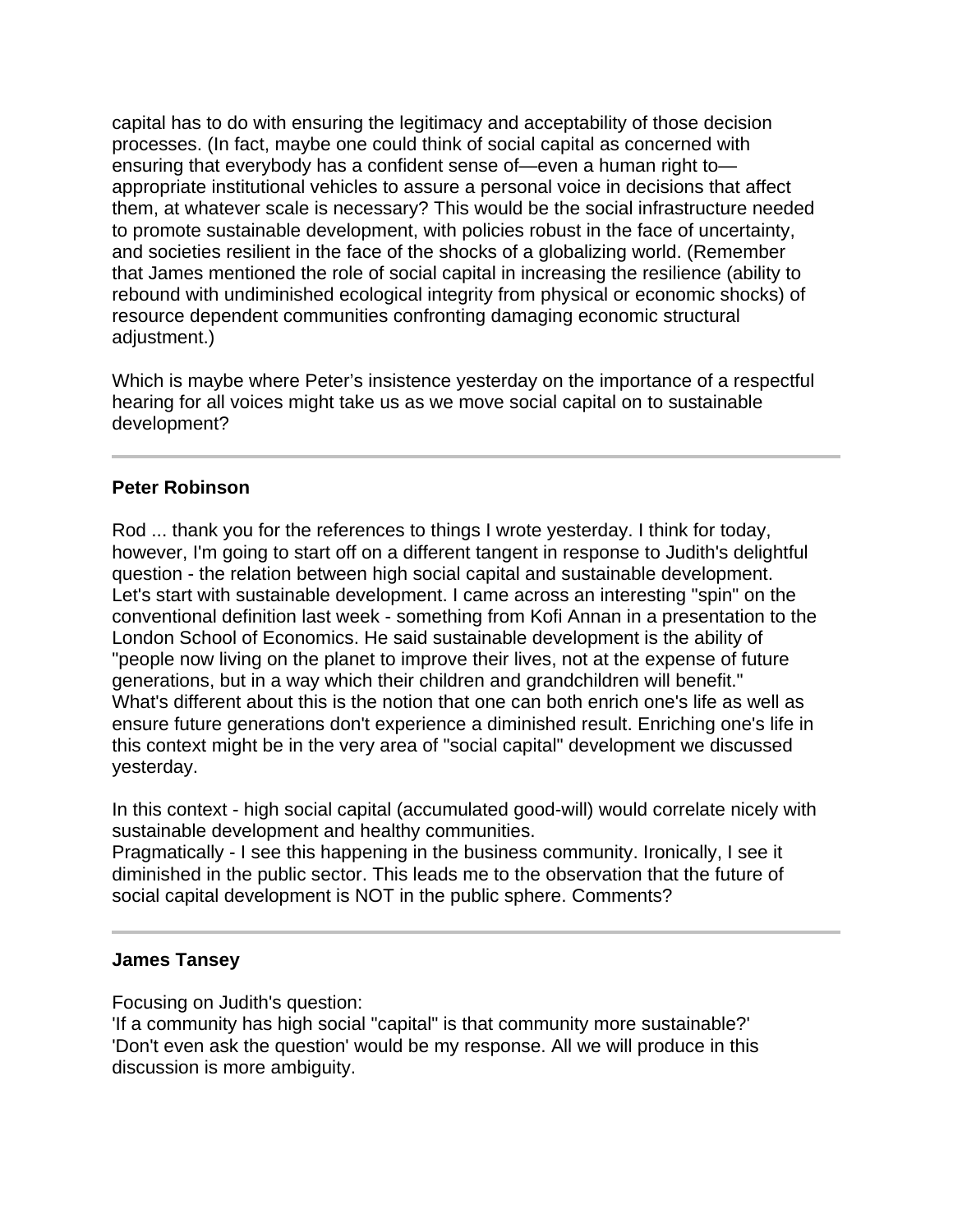The discussion yesterday was very rich, but the weakness was that we kept collapsing a whole range of complex dynamics into the rather nebulous concept of social capital. The biggest problem is the tendency to assume that the presence of strong interpersonal ties among members of a group with necessarily results in positive outcomes. The strongest criticism of social capital in the literature has been of this tendency. Crime cartels have strong linkages but produce negative outcomes for everyone except themselves.

Sustainable development is an equally nebulous concept but I assume that we are interested in the communitarian elements of the discourse. The argument suggests that stronger community leads to better environmental management and allows people to lead happier lives. It suffers from the same critical problem as social capital and in fact the problems are worse. What evidence do we have that stronger community leads to better environmental management. I can think of many cases where the opposite is likely. Strong social capital allows individual behaviour to be coordinated to a variety of ends and some of these--for instance, collaborating to divert water courses as occurred in a Vietnamese example-- result in environmental degradation.

#### **Herb Barbolet**

I

l

l

I'm sure there is a relationship, but I'm not interested in seeing sustainable communities built with high social capital that band together when a neighbour is in trouble, but can ignore hundreds of thousands dying in Africa.

# **Rod Dobell**

Herb--This question of how broadly we can cast the bounds of our community seems to me to be key question to confront as we look at the significance of social capital in adiverse world (as the moderator asks us to do.)

#### **Havi Echenberg**

Do we mean sustainable communities in the sense of physical ecological sustainability, or in the sense of longevity and endurance of communities?

#### **Judith Maxwell**

Rod, you have given us a great start. Panel, can you explore this question of the legitimacy of decision processes -- Does this apply to both the informal and the formal decision processes?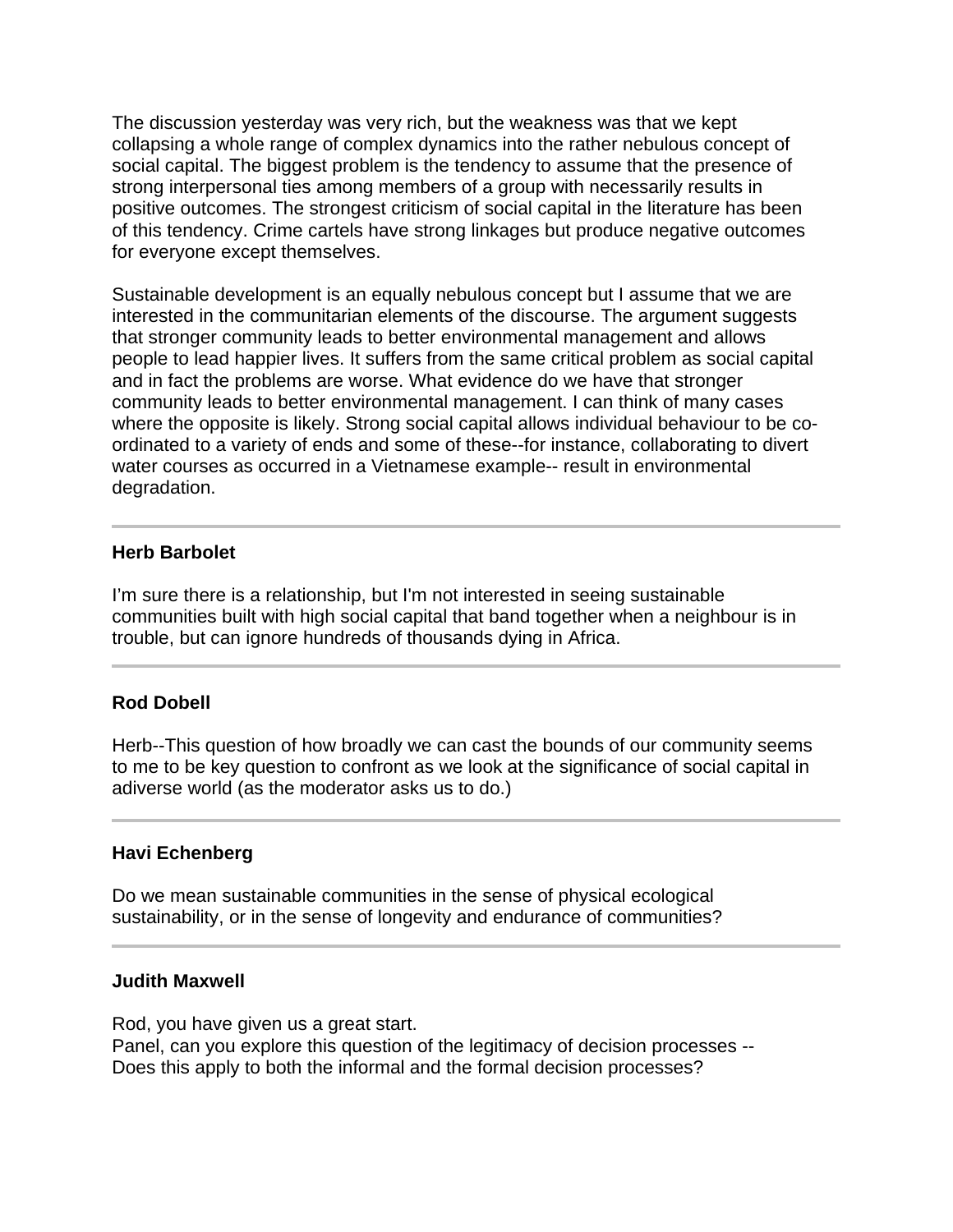### **Peter Robinson**

Good question ... what legitimizes decision making. I think we like to think that under the umbrella of social capital that individual input into the process is what legitimizes it. I'm concerned, however, that majority decision making often comes at the expense of minority rights.

# **Havi Echenberg**

I'd suggest that the only way to create compassion in communities, even ones with high levels of social capital, about distant communities, is to open up international decision-making to more engagement.

#### **Judith Maxwell**

j

We have a lot to chew on here. Let's see where the panel members take us next.

#### **Havi Echenberg**

If I think I have some influence over what happens in Africa, I would be more inclined To consider it as part of my community.

#### **Herb Barbolet**

Rod: It's not so much how broad the community is, it's what the mind-set of that community is. As we spoke about yesterday, social capital has positive and negative aspects in seeking sustainable development, I believe that we need to put our energies toward building communities that have a connection to their immediate physical locale but maintain a positive global sensibility.

#### **Rod Dobell**

How far can we realistically hope for shared meaning in the face of deep diversity "in the borderlands where cultures edge each other"? (A reward for anybody who can help me remember who I'm quoting.)

#### **Judith Maxwell**

Ī

In community capacity building, people find shared meaning in making the basics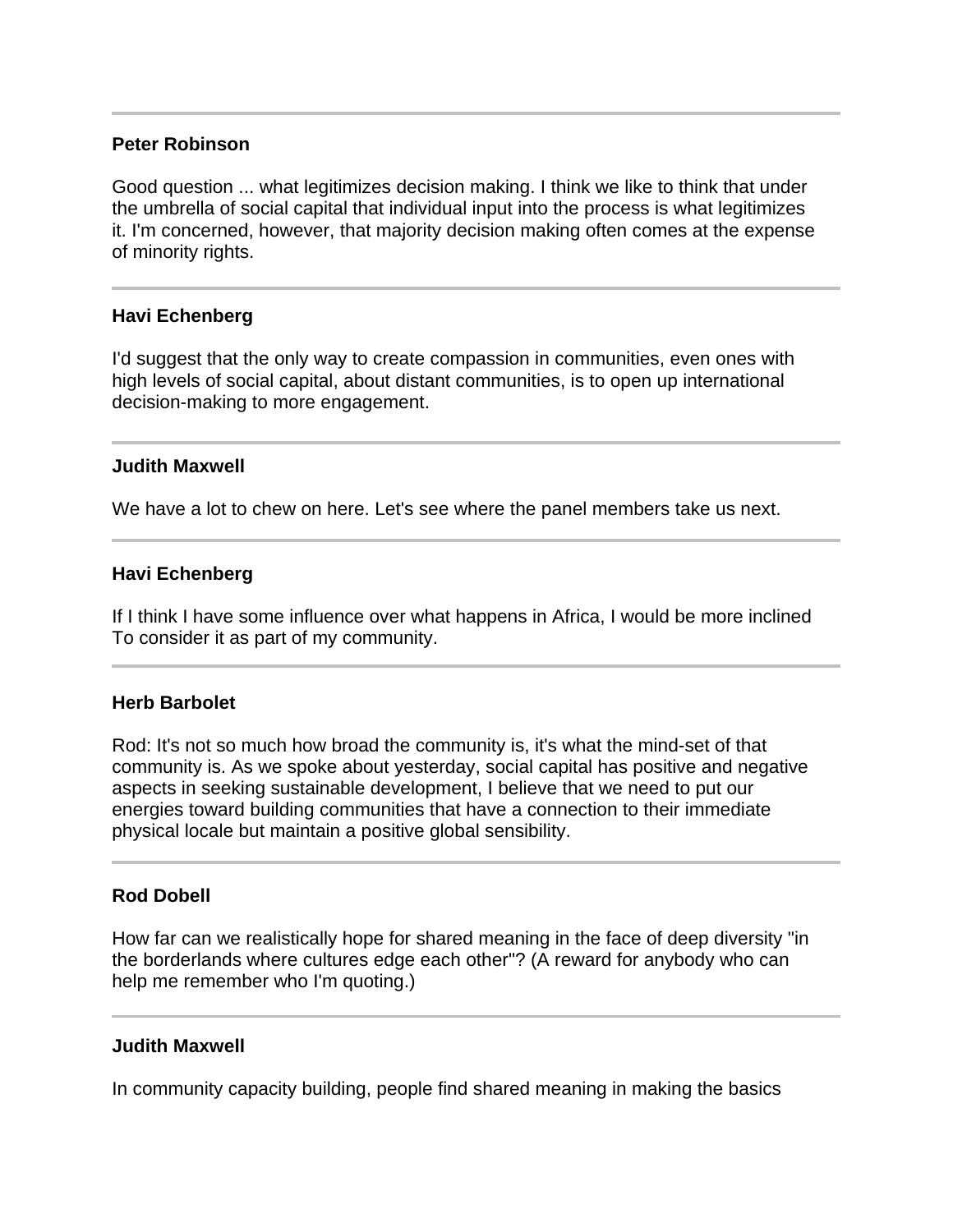work better.

In 123 GO in Montreal, this often revolved around feeding the children. Adults who never spoke to each other could mobilize around this shared goal.

### **Herb Barbolet**

Creating social capital requires shared understanding and time. Both have been severely eroded especially in highly developed countries and in this age of instant gratification.

# **Havi Echenberg**

Ī

I

I'd argue that the depth of diversity is based on how "foreign" the other culture is. I recognize that cultural relativity has its limits, but I think the borders get blurred when the terrain is somewhat less forbidding, when we have a sense of what to expect... so tolerance for diversity might result from social capital, but social capital could be created through exposure to diverse cultures.

# **Rod Dobell**

Okay, then, back to the business of sustainable development...I'd argue that the state sphere, the business sphere and the civil society sphere are converging in the ways that they think about pursuing sustainable development (for reasons of intergenerational equity in part), and they are all, one way or other, thinking of social, cultural and institutional capital as resources that help in organizing human activity so as to ensure adequate stewardship of natural capital.

#### **Peter Robinson**

James - I agree that "strong communities" as you have illustrated them can also cause negative repercussions. Perhaps, though, the definition of sustainability needs to ensure not just an assurance that future generations will not experience an eroded quality of life - but current generations that are part of another community. If we expand the definition to be take the time element out - then we're left with something that says decisions / actions on the part of one party / generation must be undertaken in such a fashion as not to impede other parties / generations.

By the way, we could come up with a list of "strong communities" that benefitted the public good - similar to examples of those who eroded it. I wouldn't use this as case to reject the notion of creating robust communities - just that they have to be responsible.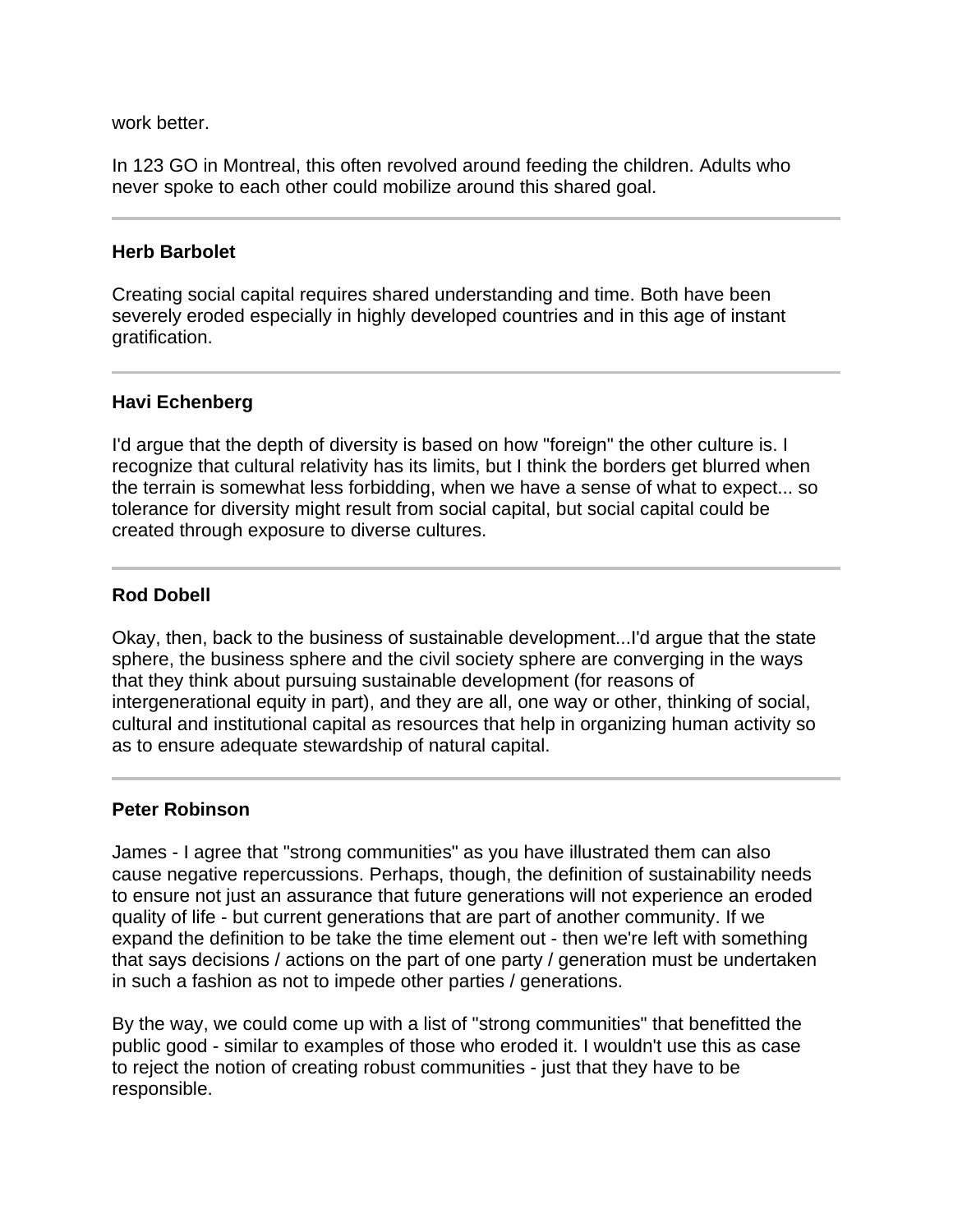# **James Tansey**

Peter, it would certainly help to move beyond the rhetoric of social capital to compile examples of strong communities that have generated positive outcomes. What we would find is that there is a lot more behind these outcomes than strong ties among the members of the community. A useful elaboration on the idea of social capital is to think about the resilience of social groups. A group with strong shared identity will likely allow individuals to rely on one another for support but that may not be sufficient to allow for resilience. I am currently looking at forestry communities on the island that have higher levels of social interaction than the Canadian average. The question is 'What would make these communities resilient to external shocks?'. If by sustainability we are asking what will make these communities endure these shocks then I think we are getting into some interesting terrain.

#### **Judith Maxwell**

An interesting question from the audience related to institutional capacities, "I wonder if the panel might begin to address how they would propose to make social capital a normative and routine feature of organizations - since large-scale organizations (public, private, and third sector) still remain the central player in substantive and collective decision-making practices (e.g. through social policy, environmental policy, etc.)"

# **Havi Echenberg**

l

j

If the question is how organizations can routinely help to create social capital, then I'd suggest it's by being more inclusive with its stakeholders, defined widely.

#### **Rod Dobell**

I wonder if this last question from Judith (passing on audience question) is the right way to pose the question. Organizations may be in a position to draw on a large stock (high levels) of social capital in order to pursue their objectives. Given what we've said before, they can maintain this social capital by assuring legitimate procedures, respectful discourse, reasonable vehicles for the voices of those affected by decisions (and presumably ultimately some convergence to either consensus or a decision, perceived as legitimate, in the absence of consequence)?

#### **Havi Echenberg**

To elaborate, if governments were involving citizens in the setting of policy agendas,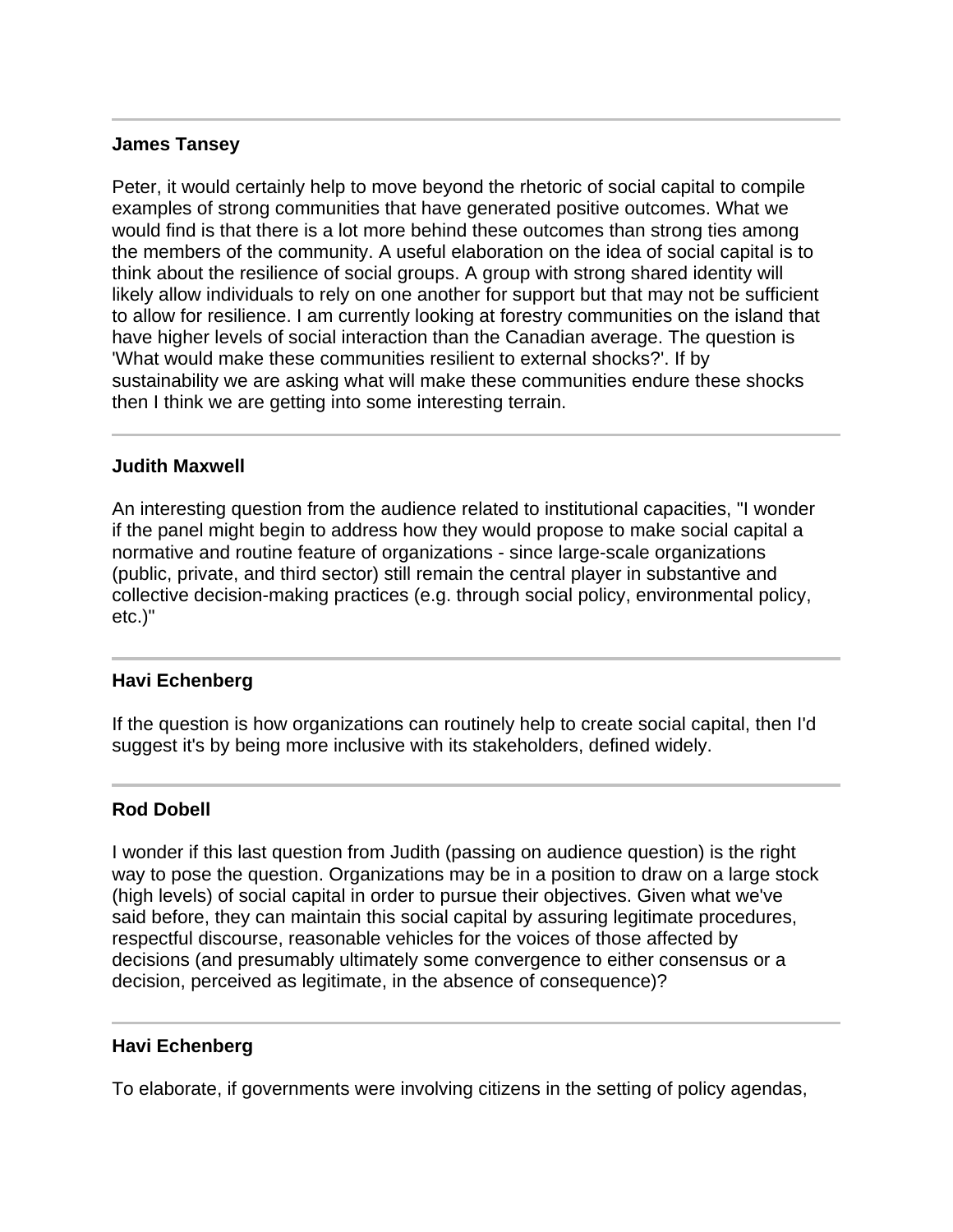as well as in responding to government initiatives, there would be more social capital created in the process. If businesses engaged its consumers in determining future products and services, for example, in some fashion other than by watching consumption patterns, social capital might be created. And, in both cases, if the organizations allowed the stakeholders to discuss these things with each other, then social capital is a byproduct.

#### **Judith Maxwell**

Ī

I

I

And another related question from our audience, "What are the barriers, as you see them, to implementing elements of the social imperative (i.e. social capital) into mainstream policy?"

#### **Peter Robinson**

Barriers to social capital entering mainstream policies? Self-interest for one. However, as I wrote a few messages ago - I think it's increasingly self-interest in the political sphere which is most damaging. And nothing new here ... we've argued that enterprises (i.e., elected governments) who work in short time horizons are part of a system that cannot view the long-term development of social capital or sustainable development.

#### **Herb Barbolet**

Re: Barriers - The better large-scale organizations are at including the larger community, the greater are the time and resource demands on those of us who wish to participate in the democratic process.

#### **Havi Echenberg**

Another barrier to making social capital part of mainstream policy making is a perplexing one: if we believe representative democracy works, then what is the role of the democratically elected decision maker compared to the views of interested citizens? Should elected leaders give up control of policy direction to a wider social engagement approach?

#### **Rod Dobell**

I

I don't understand the idea of social capital as a social imperative. Social capital is a feature of the society. Fairness may be a social imperative, and a tradition of fairness in procedure may build social capital that helps to achieve other social goals. But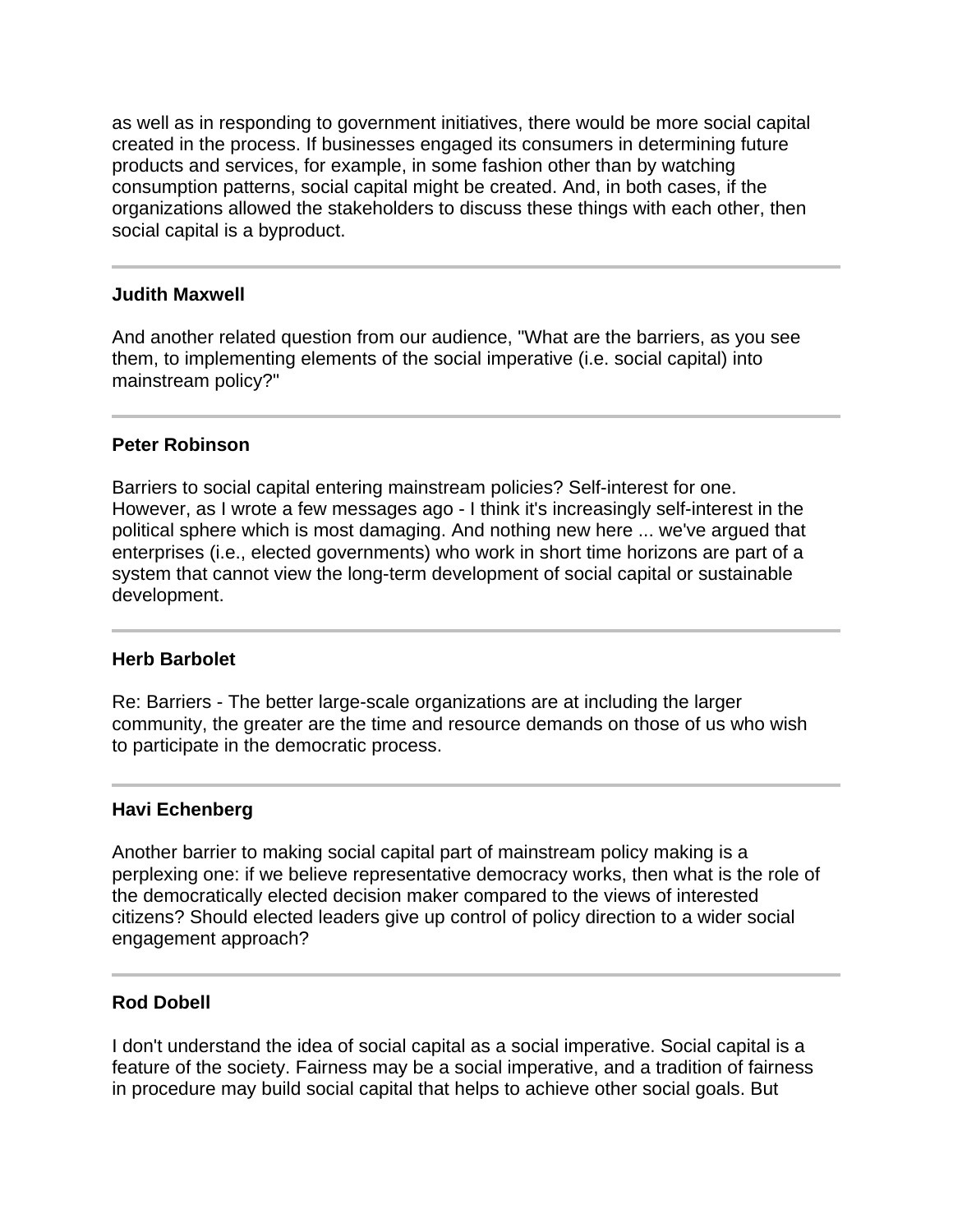social capital is an instrumental resource, not a goal or an imperative. Yes?

### **James Tansey**

Ī

Rod, that is a nice way of putting it. Social capital is instrumental and may be used to a number of ends. Fairness is one of many social imperatives.

# **Peter Robinson**

A quick comment on Havi's note that businesses need to determine future products and services other than by watching consumption patterns - I'm not so sure the consumer is the best judge of what to produce.

Let's use the business I'm in as an example. Mountain Equipment Co-op regularly dialogues with members to determine their wants and needs - a lot of which don't fit the bookends of what the co-op feels comfortable with. Yeah ... we could sell lots of stuff if we did so - but we'd lose our core purpose in the process.

#### **Judith Maxwell**

To pursue the question of social capital in large organizations, so far the panel has Suggested:

a. greater involvement with stakeholders, which demands more time from the stakeholders but gives them voice

b. greater use of social networks as in Emilia Romagna.

Can we add more to the list?

#### **Havi Echenberg**

Ī

I

Intentionally seeking diversity inside large organizations, including through such strategies as employment equity, assists in building social capital, I think, both inside the organization and more widely outside the community as well.

# **Peter Robinson**

Judith ... to your list I would add public reporting. Having the courage to report on social capitals can no doubt leave an organization (business, government, NGO, etc.) open to scrutiny - but it's a vital way to get through the propaganda.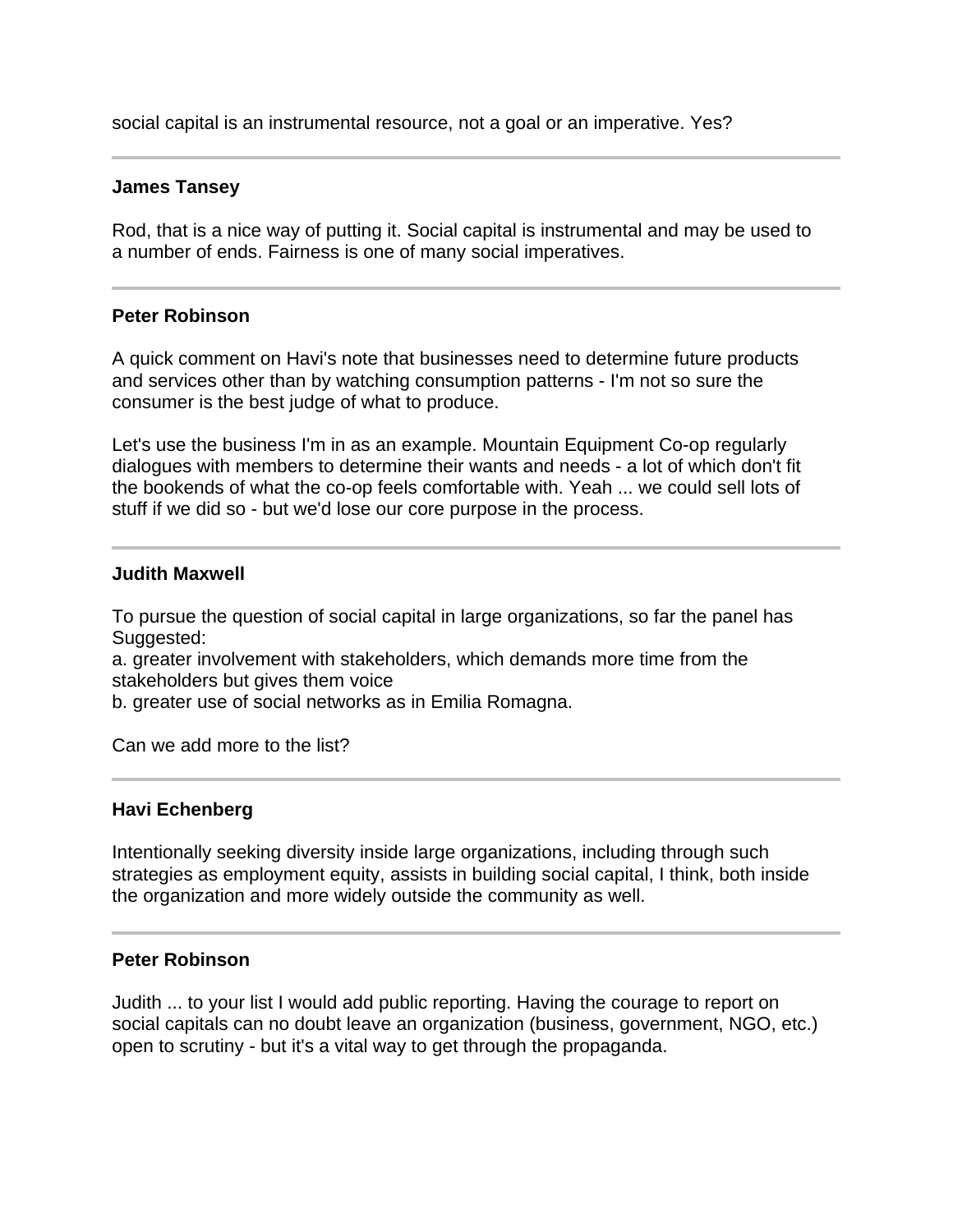# **Judith Maxwell**

Thanks Peter. We should also add seeking diversity within the organization, as well as your idea of public reporting.

Good public reporting gives legitimacy and strengthens trust.

# **Greg MacLeod**

[My apologies, this is my contribution from an airport and will be the only one for the day.] It almost seems that financial capital and social capital are inversely related. The poorest communities are in small town rural Canada and they seem to be richest in social capital.. voluntary relationships.. mutual help groups etc.

Canada is the most urbanized country in the world. Most of the population is in 4 huge, growing centers. I believe that the disadvantage of being poor in communities with high degrees of social capital can become an advantage.

It is possible that the tools of the new economy could help convert such social capital into financial- business capital. However, conventional corporate structures are not adequate... Such structures refuse relationships to any particular society...... they thrive on being self- enclosed systems that are neutral... that do not depend on any society.. .they are place-neutral.. they are the opposite of what we talk about in social capital. I promote the idea of community based corporate structures that are linked to a local community, that build on the social capital that is already there. There are enormous amounts of loyalty, social cohesion and commitment in the poorer communities of Canada. The challenge is to link the technological tools of the Information Economy to the needs of the marginalized societies.

I do not believe that the modern detached corporate forms can last.. There will be more Enrons.. These forms destroy social capital... shutting down branch plants.. impervious to social needs, and ecological needs.. etc..

It is possible to build on social capital and be globally successful.. The empirical cases are Mondragon Corp with 12 billion in annual sales and the complexes in Emilia Romagna. Italy.. using flexible manufacturing networks which depend on social links. this is not airy fairy dreamy thinking... it is possible to do real successful business and still have social improvement as the basic corporate mission.. This is heresy in the corporate religion.... but the facts of society will tell us which approach best helps society to survive in the long run.

We must begin to build new types of corporate structures that reinforce social capital...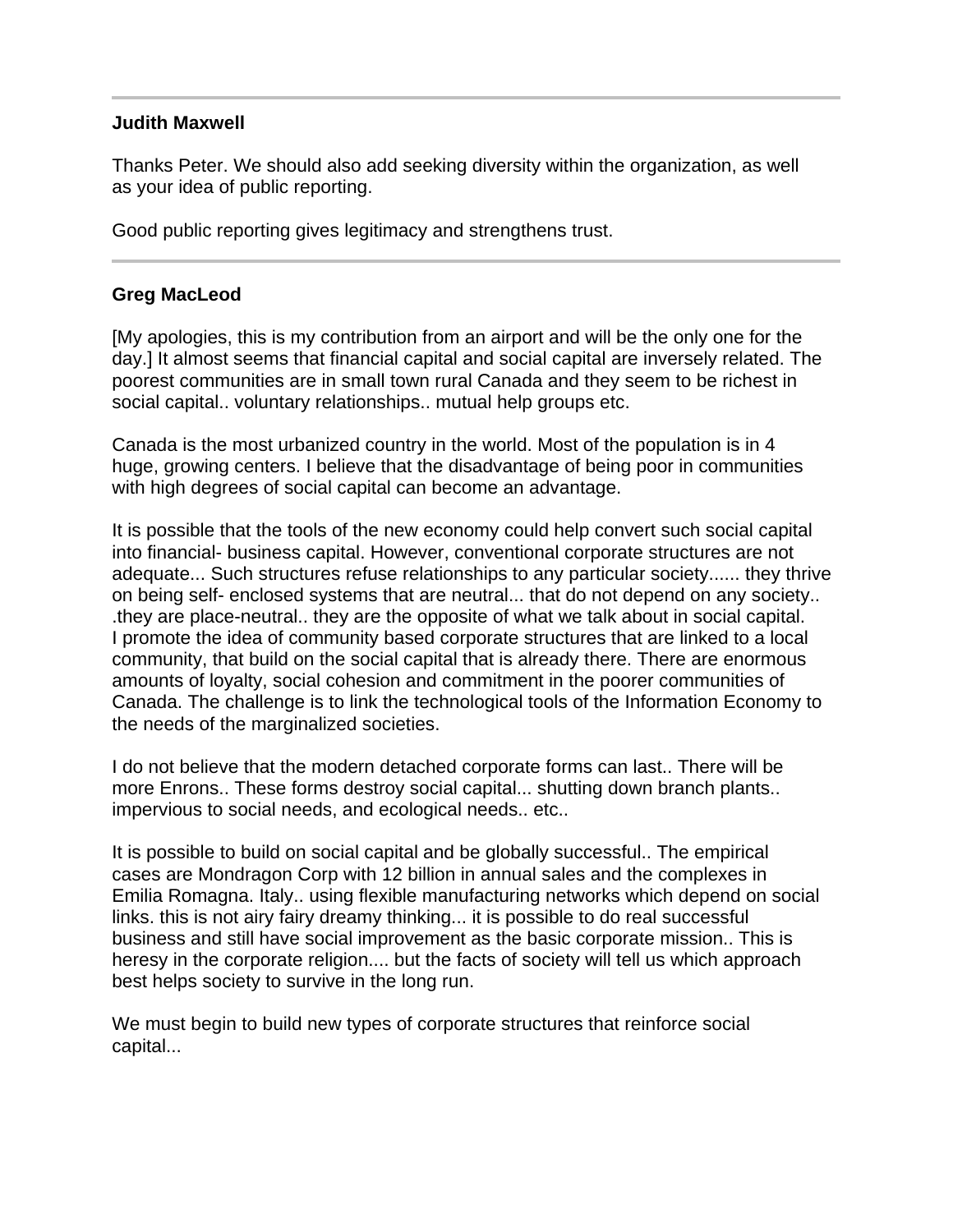### **Judith Maxwell**

Peter, do you want to respond to Greg?

### **Havi Echenberg**

Is converting social capital into financial/business capital a good thing? Is this part of what Jeremy Rifkin was talking about when he wrote about access being more important than ownership, and access becoming commodified?

# **Rod Dobell**

Oh, wow, Peter--we're losing consumer sovereignty along with Canadian sovereignty? Both economists and poli sci folks will be losing their professional reason for being.

#### **Herb Barbolet**

Are people aware of Dr. John Milar's report on Social Determinants of Health and Well-being? In it, he argues that the 2 overwhelming indicators of whether a community is healthy is the narrowness of the gap between the richest and the poorest, and the degree to which people feel they have control over their decisions that affect their lives.

#### **Havi Echenberg**

Ï

l

Herb, I've heard low-income people define poverty as the lack of choices in their lives, linking both aspects of what you described.

#### **Judith Maxwell**

Any thoughts on Havi's question about linking social capital to financial capital? If we want legitimate institutions and legitimate processes, do we need these links?

#### **Peter Robinson**

Greg has raised an interesting point ... he argues that financial capital and social capital are inversely related. However, my view is totally opposite - I believe that robust business who wish the creation of robust financial capital have to also show robust social capital. I'm seeing the intersection of these two capitals increasing day-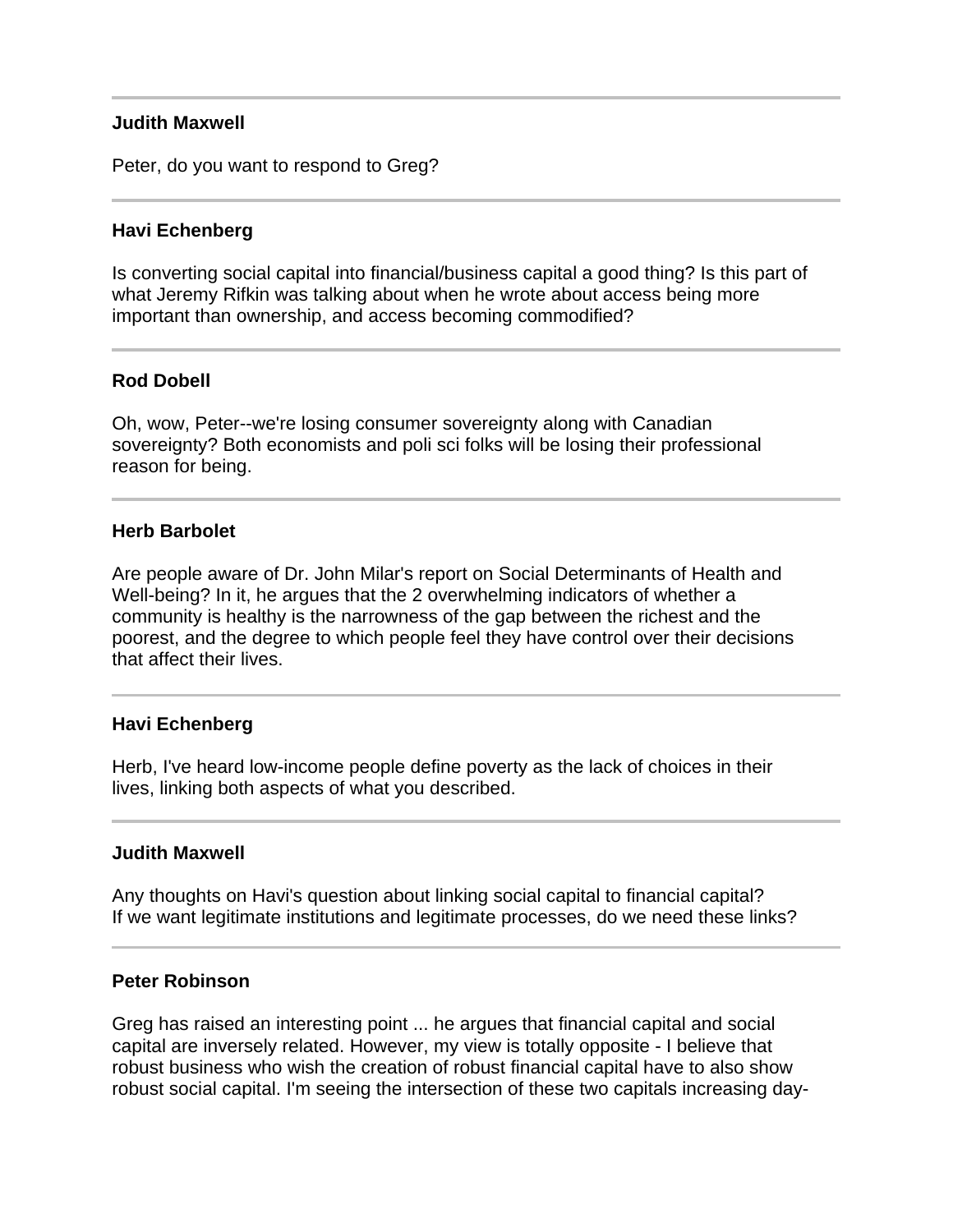by-day, and in fact ... social capital should show up in a positive way on the corporations bottom line.

Let's use Nike as an example. They were roasted for sourcing practices in lesserdeveloped nations. They've realized that such negative criticisms impact on their bottom line - and now have one of the better sourcing policies in the world. I know be cause we're trying to learn from them how to improve our own practices.

# **Herb Barbolet**

I

Ī

Peter: with Nike, I think you've reached a crux of a problem. Transnational corporations can be seen to be responding to community concerns and turn this to their PR advantage, while continuing to homogenize the world and destroy communities elsewhere.

I assume that those who think "Coke is the real thing" have difficulty with real understanding and communication necessary to build SC.

# **Peter Robinson**

Herb - I think your question is about whether Nike is engaged in "greenwashing"? But let's check this for a second - if a company changes its business practices - and capitalizes on the results in the process - is that such a bad thing? Okay, it might be a rhetorical question, but I think Rod captured the answer nicely. Companies that "do the right thing" are increasingly rewarded by their shareholders. The rest of us should probably celebrate that.

To take it back to sustainable development - if business practices around recycling, energy efficiency and clear sourcing practices become part of the way we do business - then we've added to the health of the community.

#### **Havi Echenberg**

Peter, did the criticism emerge from isolated individuals, or from people who were somehow linked?

#### **Rod Dobell**

I'm sorry, I don't understand this question of converting social capital to financial capital either. If a firm has such a strong reputation or such great customer loyalty that its going concern value is way bigger than any valuation of its tangible assets, that shows up as goodwill on the books, and represents a financial asset for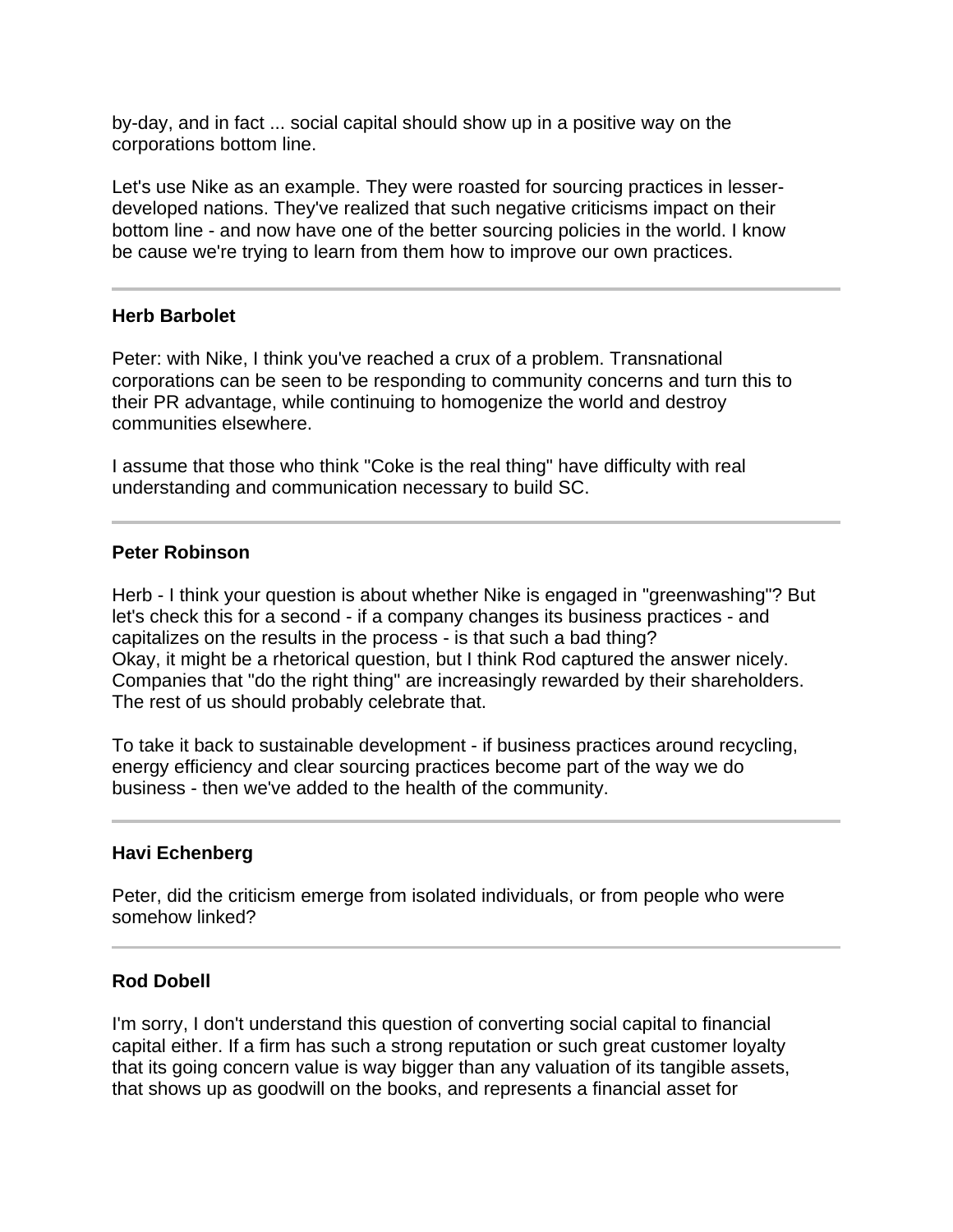shareholders. We'd like to think it also reflects a high level of social capital evident in dealings with employees, customers, neighbours and all the other stakeholders. I don't see any problem with this.

# **Rod Dobell**

So I'm with Peter on this one.

#### I **Rod Dobell**

By the way, John Millar's report as Provincial Health Officer was instrumental in focusing attention on the outrageous disparities between conditions on reserves and more generally in Northern BC, and the Lower Mainland in BC. His focus on socioeconomic determinants of health really initiated wide debate here about the importance of inequality (and sense of control/coping) rather than simply levels of poverty.

# **Judith Maxwell**

Yes, Rod. In the literature, this is referred to as neighbourhood effects. It is much harder for disadvantaged people to build a life, let a lone build networks when they are surrounded by people facing similar disadvantages. For example, low income children in high income neighbourhoods (or schools) do

much better than those who are in low income settings.

# **Judith Maxwell**

Havi, you raised an interesting point about poverty. Is social capital affected by access to other resources? Is social capital dependent upon strong ecological capital?

# **Peter Robinson**

Judith ... I think it might be that ecological capital is dependent on high social capital. There's a reason why strong environmental programs occur in more developed nations - these are the nations with the networks, education and financial resources necessary to ensure the integrity of environmental systems.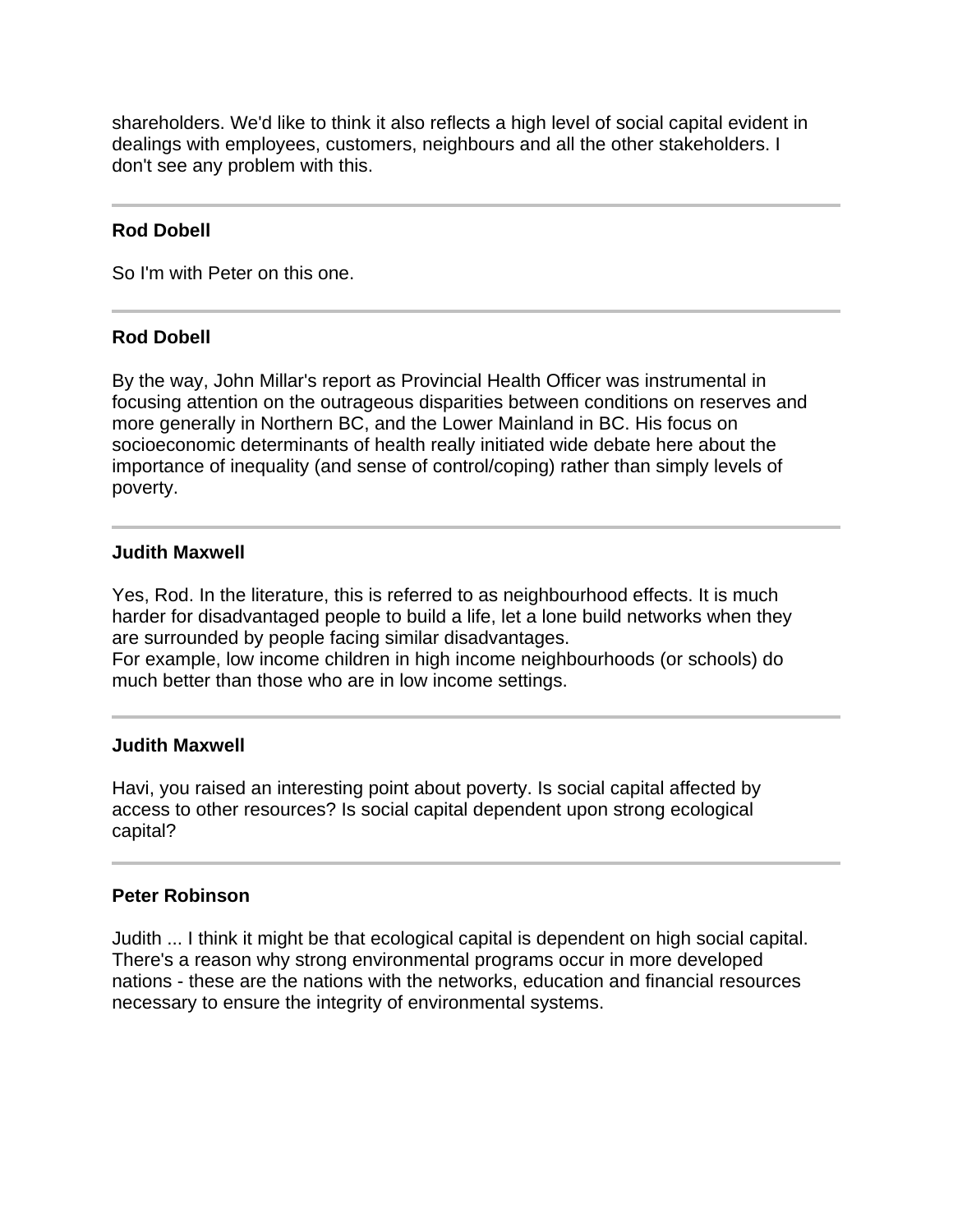# **Rod Dobell**

Judith, isn't the relationship more likely the other way 'round--maintaining stocks of ecological capital and ecosystem integrity is likely to hinge on (or at least be easier to achieve in the presence of) high levels of social capital?

### **Herb Barbolet**

Havi's linking of lack of income disparity with feelings of personal power is excellent. Can we explore this further?

#### **Judith Maxwell**

Ī

Ī

I

Herb, the point was the wide disparities, with people at the low end feeling their lives are out of control and they have no choices. I agree this point is central -- let's pursue

# **Havi Echenberg**

Low-income communities often build social capital out of necessity -- reciprocal services that others might buy. But poor people don't aspire to more social capital; they aspire to being able to buy the same services with their own income.

#### **James Tansey**

Peter, I had a very interesting conversation with an MEC staff person about the kind of relationship that the co-op would like to have with its members/customers. It struck me that the kind of relationship implied by a co-op is exactly like the kind of brand loyalty that for profit organisations are struggling to cultivate. MEC holds a steady hand on the tiller around some of the core values of the organisation such as 'selfpropelled activities' and my from the recent consultation I attended in Vancouver, you seem to be expanding that to include sourcing and production policies. So the co-op may be able to expand and to become more successful precisely because of the higher social capital involved in the member relationship.

The question is 'Do MEC customers feel different when they buy things from you rather than from Sport Chek?' If they do, then you have a different form of engagement that might be described as higher social capital.

#### **Peter Robinson**

Ī

James ... yes MEC members feel differently. We have a metric arrived at through 3rd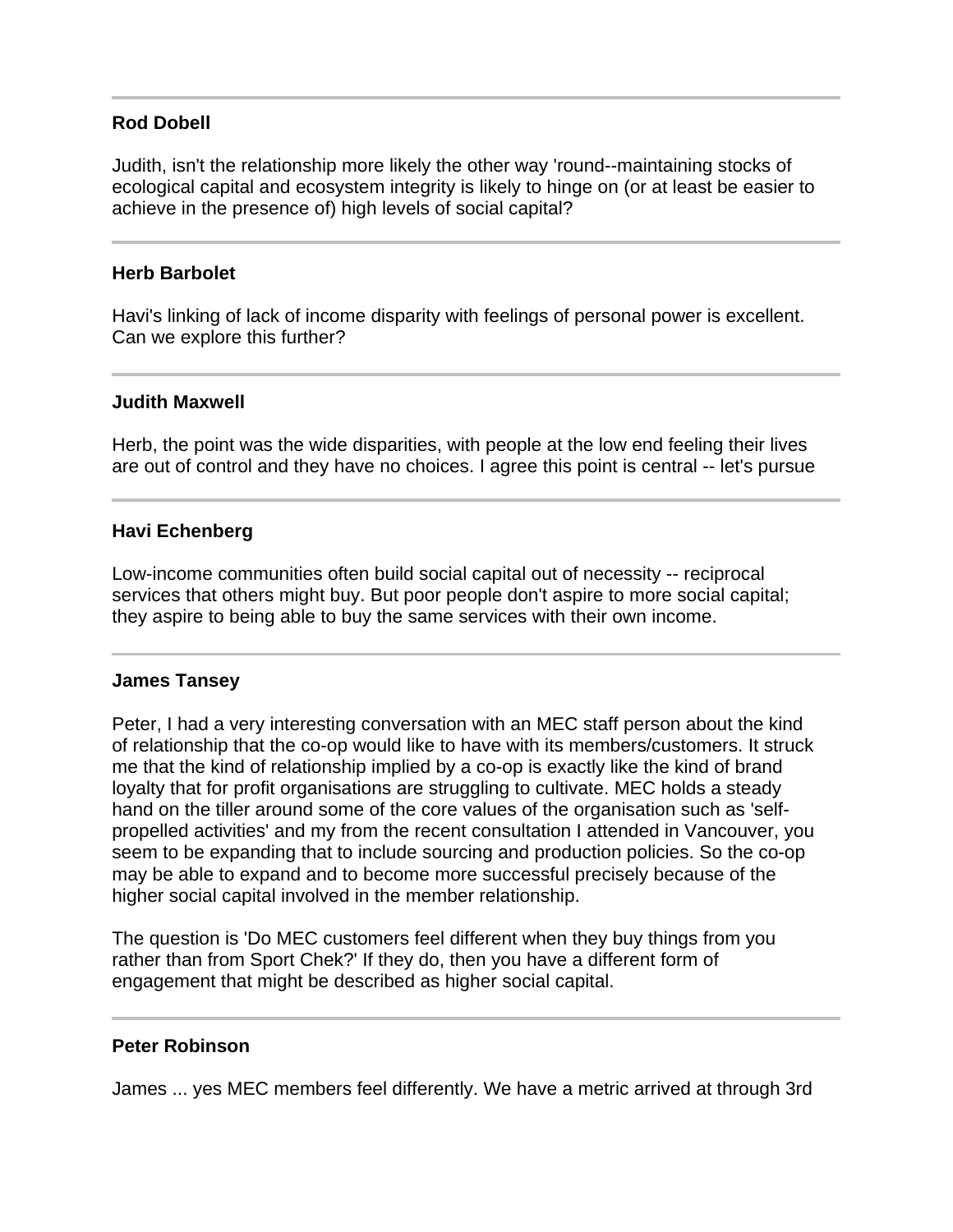party polling that says 70% of our members come to the co-op because of the values of the organization.

So ... I guess we're trying to add to the bank of social capital and sustainability - and that's why I'm arguing today that businesses in general are increasingly doing this. But there's another thread in this dialogue about poverty which businesses like MEC are clearly ignoring. It's just not in their sphere of interest.

# **Rod Dobell**

Peter, don't feel guilty. People and societies create different institutions to address different problems. As great an organization as MEC is, it may not be a very effective institutional structure for curing the poverty problem, or the inequality problem, or even a deficiency of social capital. I think maybe one of our problems with our approach to some organizations is that we want them to address all social problems themselves.

# **Rod Dobell**

The point about the importance of social capital in societies where there isn't the purchasing power to do everything through market transactions raises some fascinating questions about our social inability to see resources in other than market terms. If the big bad government finds that some urgency around disappearing natural capital necessitates closing down a mill, the holders of financial capital are compensated. The owners of human capital and social capital (and all the other nonphysical, non-financial capitals) are not. Nor are they when the firm decides that disappearing markets necessitate closing down the plant. Interesting schizophrenia.

# **Herb Barbolet**

Ī

I would argue that transnational corporations changing their business practices to satisfy middle class, largely white, urban, North American sensibilities is not equated with doing the right thing. What is the impact on the social capital of the countries in which they're operating in terms of all of the things we are defining as positive?

#### **Judith Maxwell**

Good point, Herb, I think you are asking Peter if Nike's change in business practices created any benefits for the producers in developing countries. What do we know about that?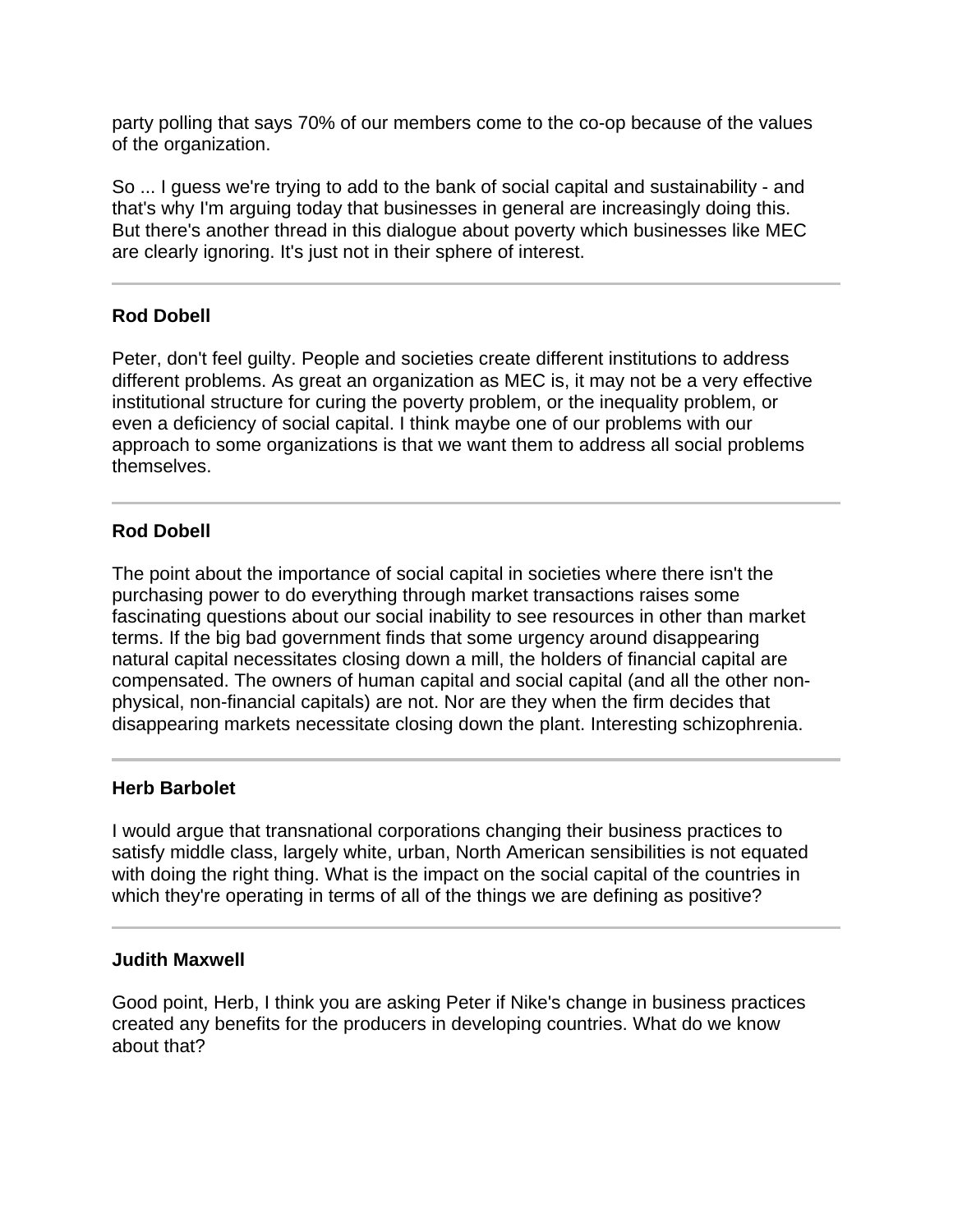# **Havi Echenberg**

Uh-oh.. I'm agreeing with Rod again! (just kidding) The one compelling reason I can think of to measure social outcomes, including social capital gains and losses, is to have them taken into account in quantified decision-making.

# **Peter Robinson**

Rod ... a quick comment about your reference to purchasing power and market transactions. Having worked in Rwanda for six months - where the formal market is very weak - my observation is that the informal economy is vibrant. So - informal economies in areas of high poverty (as defined by whom?) may have high social capital quotients.

Correspondingly - they might also have very low environmental capital balances.

# **Havi Echenberg**

If MEC took into account the impacts of its decisions on social capital in other communities -- whether low-income communities at home, or communities that are based on employment to produce its goods, would that not be a good thing?

#### **Herb Barbolet**

 $\overline{a}$ 

l

I think you made my point, Judith. Nike has made craftspeople, artisans, citizens into producers and producers not only for western markets, but producers that displace indigenous practical and useful and culturally appropriate articles with what they western advertising colossus deemed "acceptable."

This also relates to your comment about a poor child in a rich school doing better. This may help individuals, but doesn't build community in those poor schools anymore than does creaming the elite professionals from 3rd world countries for our benefit.

#### **James Tansey**

Peter, the trouble with sustainable development is that even when you are on the cutting edge, as I would argue MEC is, you will still be criticised for something. Not fixing poverty is one of the usual candidates.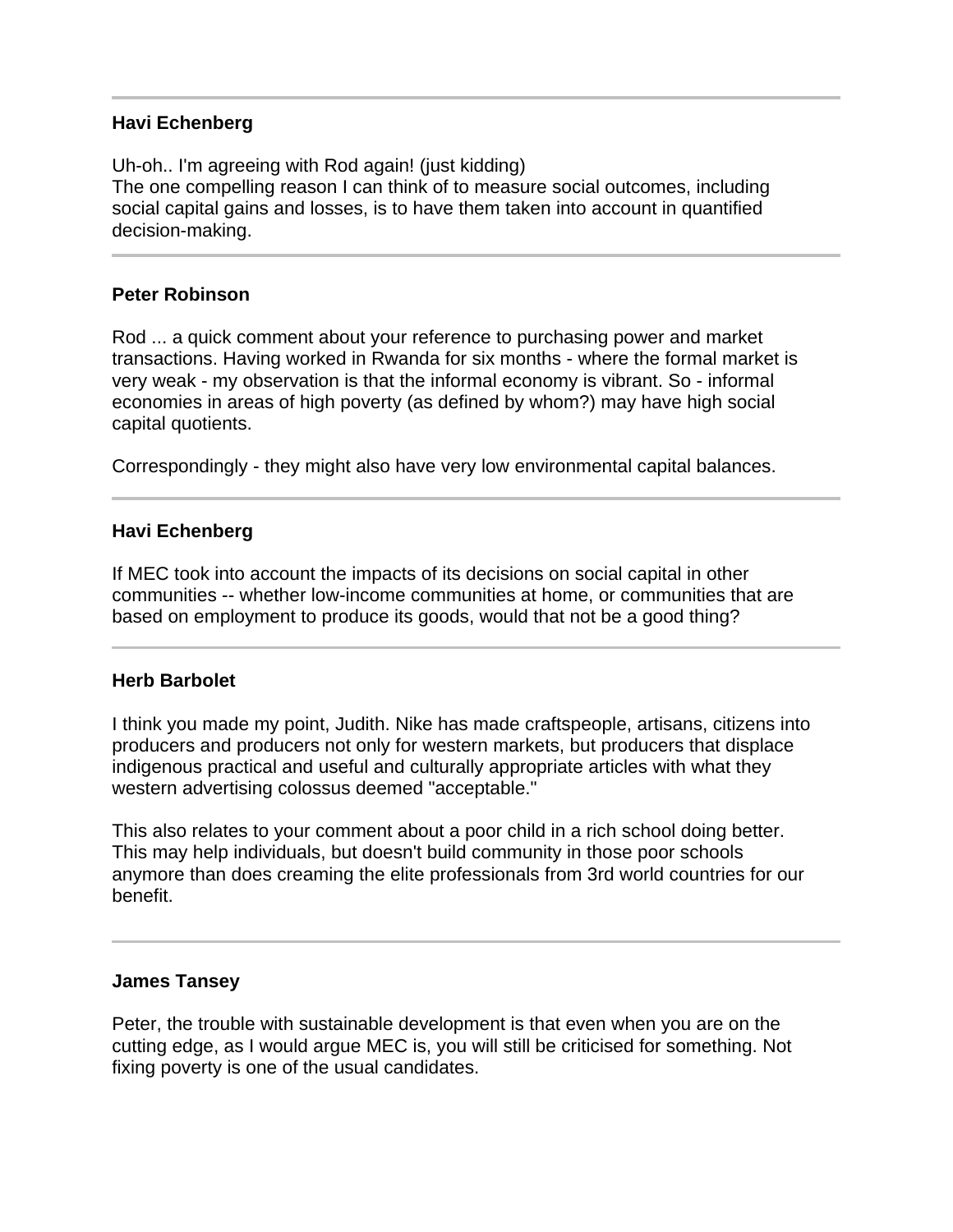Well nobody is very good at fixing poverty and I would argue that this is for a number of reasons. First it is a moving target if we measure it in terms of inequity. For instance, if everyone in the population remains at the same level of income and the top ten percent get ten times richer then inequity has increased. Second, we tend to focus on income measures when the real issues may be security and agency (i.e. do you control your own life). Surely it is still possible to have a low income and to be happy. Thirdly, we just measure the wrong things. This is a deeper philosophical question about whether we should be aiming to make people happy, as though that was the holy grail of our existences. The work Helliwell has done using this crude measure does not show a strong relationship between income and self reported measures of well being.

Finally, and perhaps most importantly, problems that take a long time to create take a long time to solve, even for the agencies that have as part of their legitimate goals the task of reducing poverty. In the west it is a multi generational and habitual problem that is never solved within electoral cycles. If MEC was to get involved it might be in setting up a clothes bank for used MEC products; initiatives that are close to your competence. But you would have no more success addressing poverty that you would diversifying into wedding wear.

# **Peter Robinson**

Well ... I've got enough input on MEC to last me a week now. This is better than hiring a polling group!

Seriously, I want to address Herb's point about Nike - or more broadly, the impact of large corporations going into the third world. Do they displace and erode indigenous industry? Do they erode traditions?

When I talk to social activists who work in such markets - they say that investing in the developing nations is incredibly important. It allows an individual who might work in such a facility / factory / enterprise to develop a skill, earn a high (a relative term but it's higher than the local standard) wage. The alternative is that the disparity is too wide - and results in economic migration around the globe. Economic migrants are an incredibly vulnerable population!

#### **Judith Maxwell**

j

I know I must sound like the old lady with the lists, but here is what I have so far for the barriers to social capital and to sustainable development. Are these all applicable to both?

Self interested politics Short policy time frames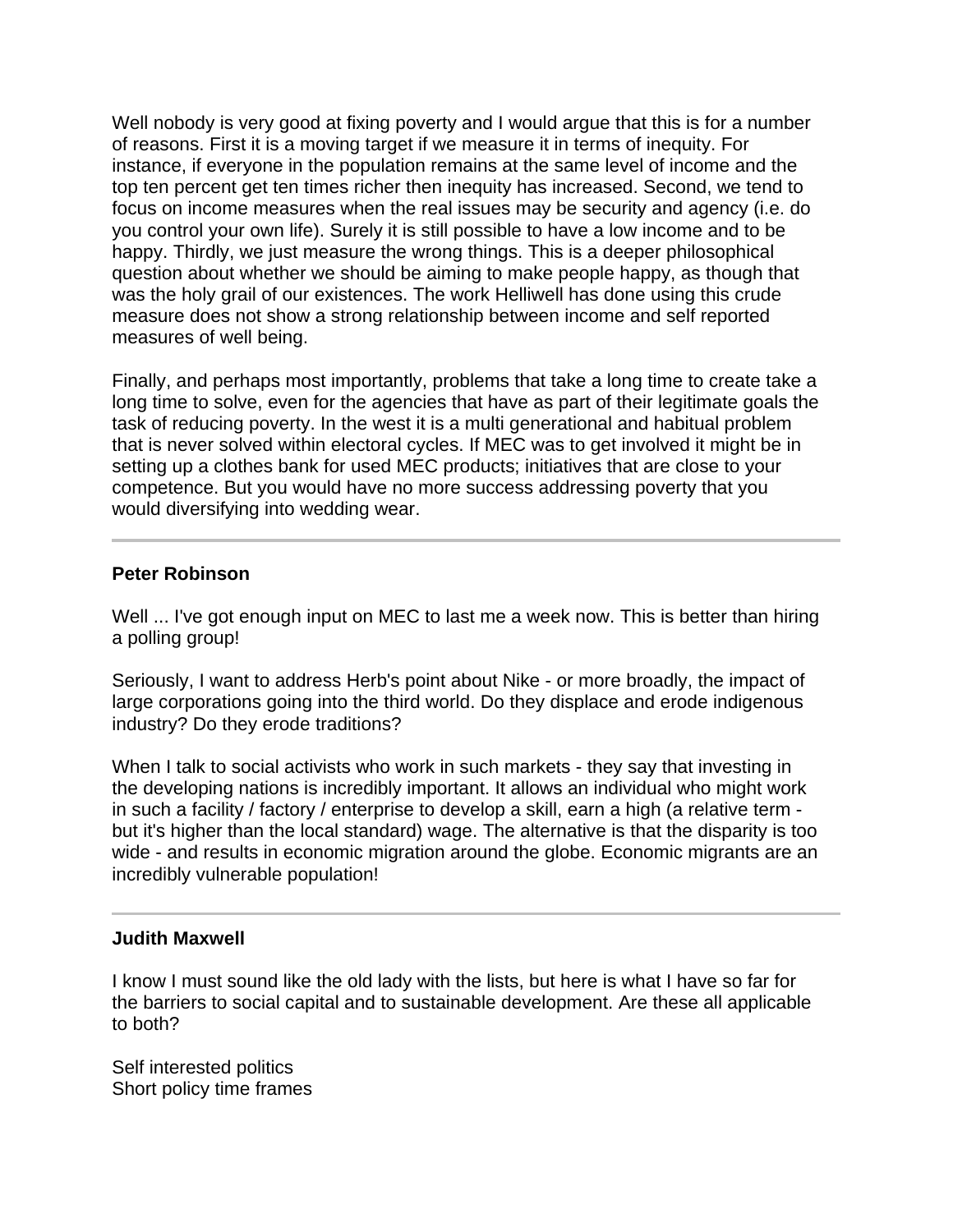Income inequality Lack of control over life Lack of diversity Lack of ecological capital What do you think?

#### **Judith Maxwell**

j

Does social capital build only in response to crisis or the perception of a crisis, that is, saving a particular species, not siting a waste dump?

#### **Havi Echenberg**

I think social capital builds in response to any common endeavour among those who did not otherwise know and trust each other. It might be building a new community centre, or developing a performing arts company -- not crises, but still common endeavours.

#### **Judith Maxwell**

And Havi raises an interesting point, maybe we should enlarge our concept of what constitutes community?

#### **Peter Robinson**

Judith ... a very good point. Maybe social capital IS created in response to some crisis or problem. It sure seems that way in the developed world. However, if social capital is also measured by the gradual accumulation of good-will within a community based on tradition, common interest, kinship, etc. ... that would be something else. I would argue that the creation of social capital is both pushed and pulled along.

#### **Rod Dobell**

Surely social capital builds through an orderly deliberative process to seek consensus around a siting decision, among other ways. And it would be nice if MEC could take into account all the impacts not signalled through prices (that is, all the externalities) arising from its decisions. And that's one reason for arguing for consultative processes and exchange of information outside of (beyond) the genius of the market. But realistically, it's pretty hard to imagine getting all the info on all the impacts into anybody's decision processes (which is why comprehensive environmental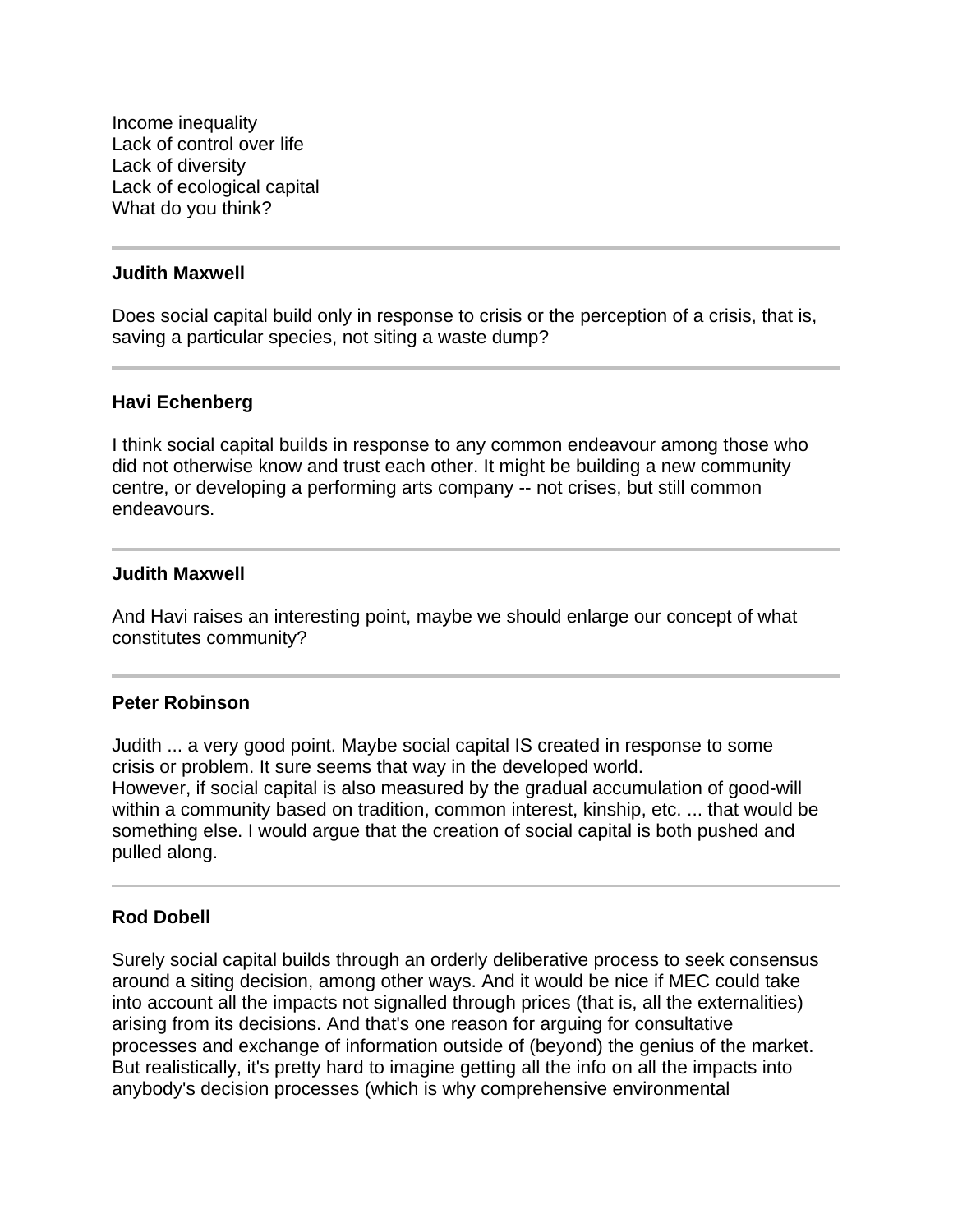assessments go on for decades, I guess).

#### **Judith Maxwell**

Another question from our audience, "what are the links between social capital and civil society?"

#### **Havi Echenberg**

 $\overline{a}$ 

A healthy civil society, I'd argue, both requires social capital and contributes to it, assuming again that it's doing more than creating collectivities that pursue narrow self-interest at the expense of others.

#### **Rod Dobell**

Tightest link I can think of is that civil soc, social cap and sustainable development are all words that make us feel warm all over.

#### **Peter Robinson**

Rod's on to something that I've been pondering over the last two days. We've used so many terms that are virtually interchangeable that I'm concerned we've eroded their meanings. One of the outcomes from this dialogue might be to get some clarity down the road?

#### **Rod Dobell**

Seriously, though, building bridging and linking social capital within the formal civil society organizations seems to be an important complement to building bonding social capital in informal civil society and in communities of place.

#### **Herb Barbolet**

Regarding Social Capital and Civil Society...

One of the most successful new movements is called Slow Food. It started in Italy. Its premise is that countering the effects of the fast food society by re-localizing food from production through putting food on our table creates health, appropriate economic vitality and well-being.

The movement now has over 100,000 members worldwide and is growing rapidly.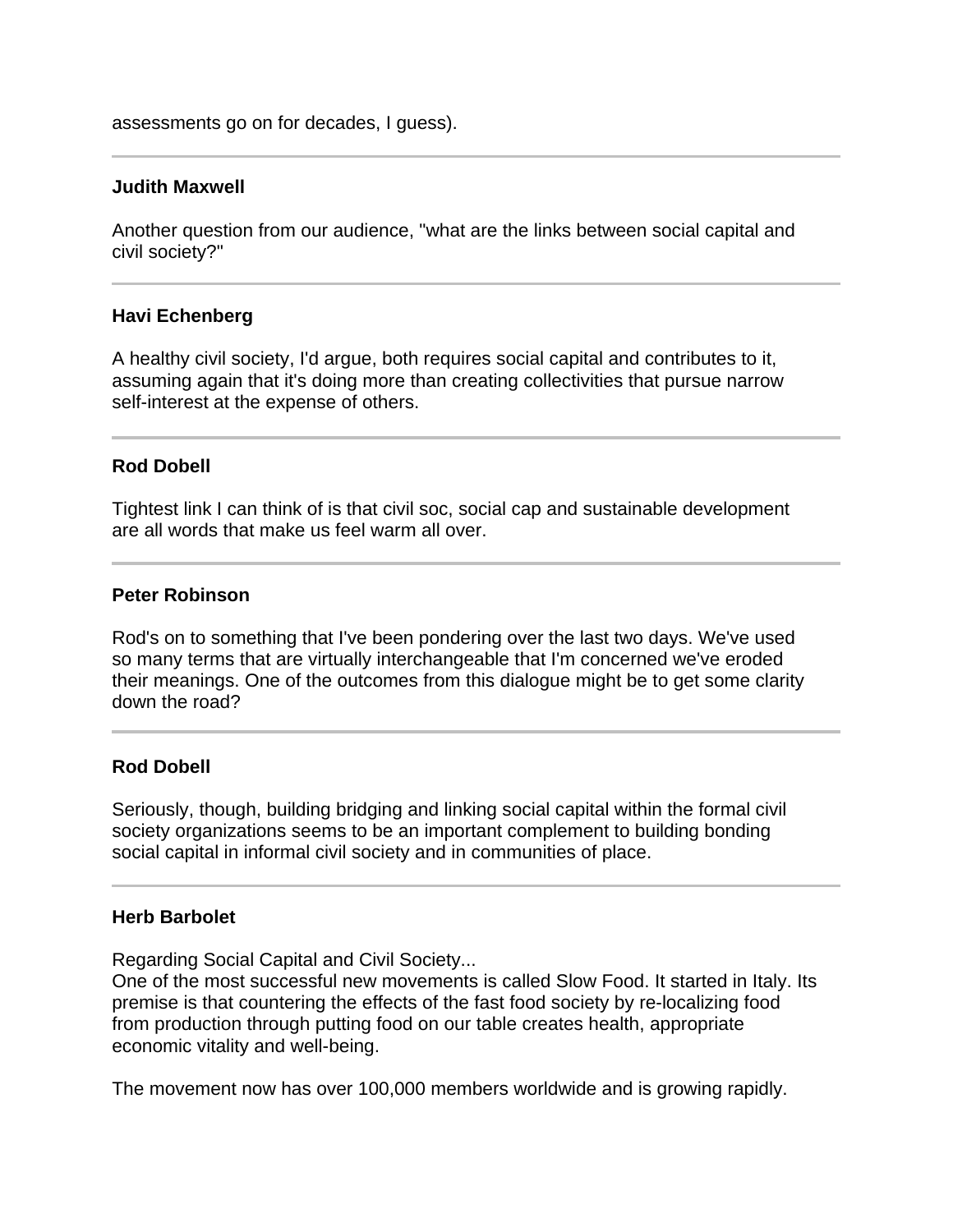# **Judith Maxwell**

Ī

And now for something completely different, another question from the audience, "To what degree is a concept like social capital vulnerable to political ideology? Would a Conservative see it differently than a Liberal?"

# **Havi Echenberg**

On the question of ideology.. it seems very likely to me that different ideologies would imagine different applications for social capital. And some would see it as a "good thing", and others would see it as dangerous, including to their own power.

#### **Judith Maxwell**

Well, colleagues, our time is winding down, and it is time for your last comments. You have done a great job of exploring ways for large organizations to make building social capital part of the routine.

You have decided, for the most part, that building social capital and financial capital are mutually reinforcing, and help to create legitimacy for decisions. You have established a lot of milestones/barriers on the road to building both social capital and sustainable development, and I might add to creating more legitimate processes.

We have not really dealt with the income inequality issue. But James is right to point out how deeply entrenched it is.

And we have struggled with the global-local linkages and our sense of responsibility for people in developing countries. But Peter's stories about Nike encourage us to be optimistic that there are synergies or positive feedbacks here as well.

So, what are your parting thoughts, panel? Do you want to pursue the question about political ideology?

#### **Rod Dobell**

A good objective and disinterested Liberal economist student of social capital would not see it any differently from her Conservative counterpart. But she might well weight its value and significance in social organization differently. Depending whether you think we are better served by competitive economic mechanisms oriented toward transactions, or cooperative social institutions oriented toward relationships, you could assess the significance of social capital very differently.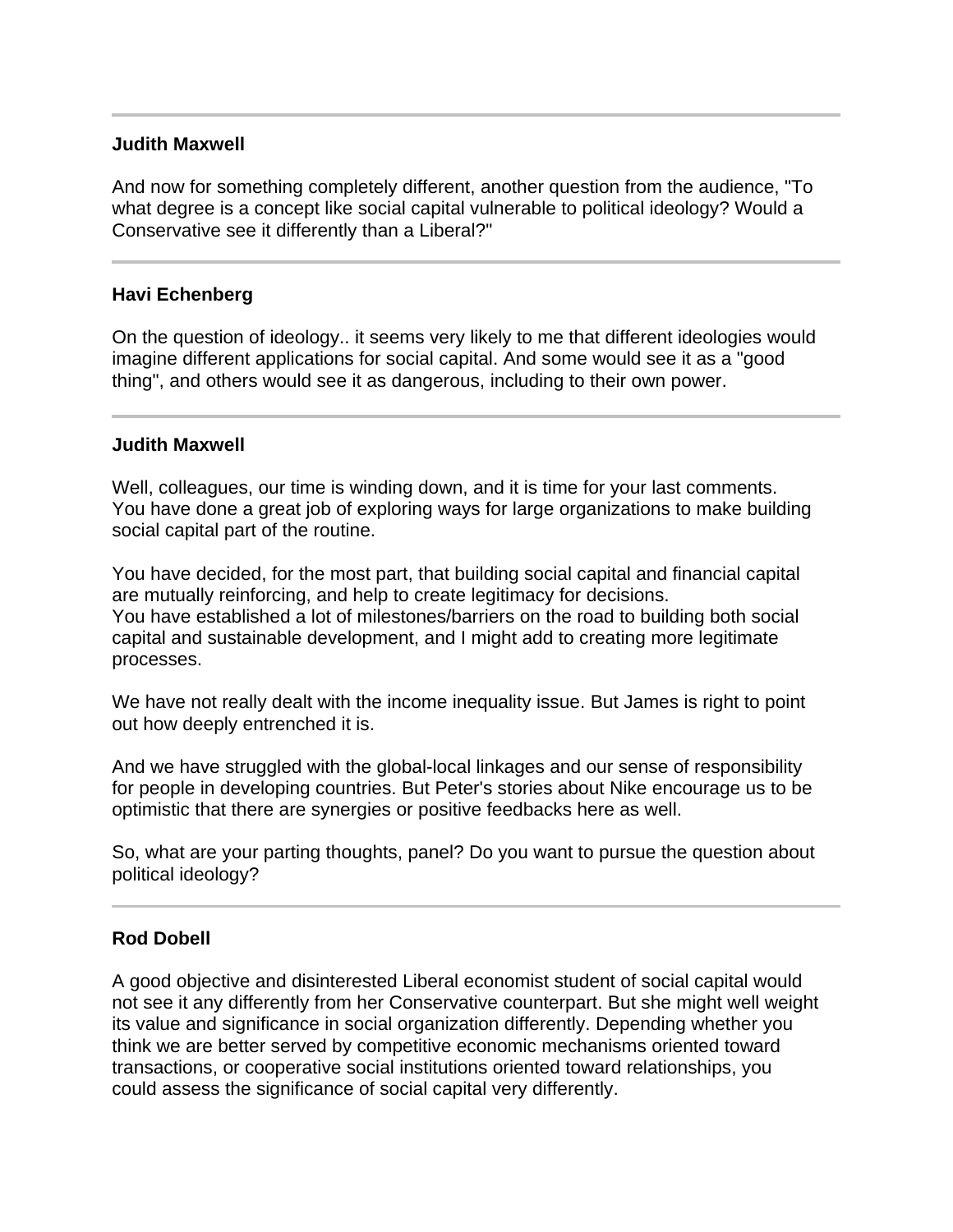# **Peter Robinson**

Social capital and ideology? Hmmm ... I'm hoping that social capital exists outside of the political realm. But of course, political ideology can also enhance and / or erode social capital. If a particular government runs up against a fiscal crisis - no doubt they can help to decrease social capital through policies that cut programs or put people on the street. So - yes, there is a link between social capital and ideology - at least in the arena of political action.

# **Havi Echenberg**

Ī

Ī

l

Rod, I thought we'd agreed that there were more likely to be individual transactions if there were stronger relationships.

# **Herb Barbolet**

The cost of providing clean, safe water to the third world is arguably less expensive than the amount of money currently invested in biotechnology - which has no proven long term benefits. However, large corporations have not found a way of making windfall profits from providing for basic human needs.

#### **Judith Maxwell**

Talking about relationships, here is an interesting observation from one of the audience, "I like to use His Holiness the Dalai Lama's description of spirituality as being concerned with qualities of the human spirit - compassion, love, tolerance, contentment, a sense of responsibility - that bring happiness to self and others. (in contrast to religion, which is concerned with faith traditions, ritual and prayer). It seems to me that the spiritual aspects are the essence of the 'glue' that creates social capital - that helps develop the trust relationships that are the key social element of social capital.

I'd say the spiritual 'glue', plus physical components that permit connectivity are 2 key components of social capital.

# **Greg MacLeod**

I find that people are using the word social capital in different senses.. It is not simply a relationship as when NIKE buys products from a foreign country.... that is a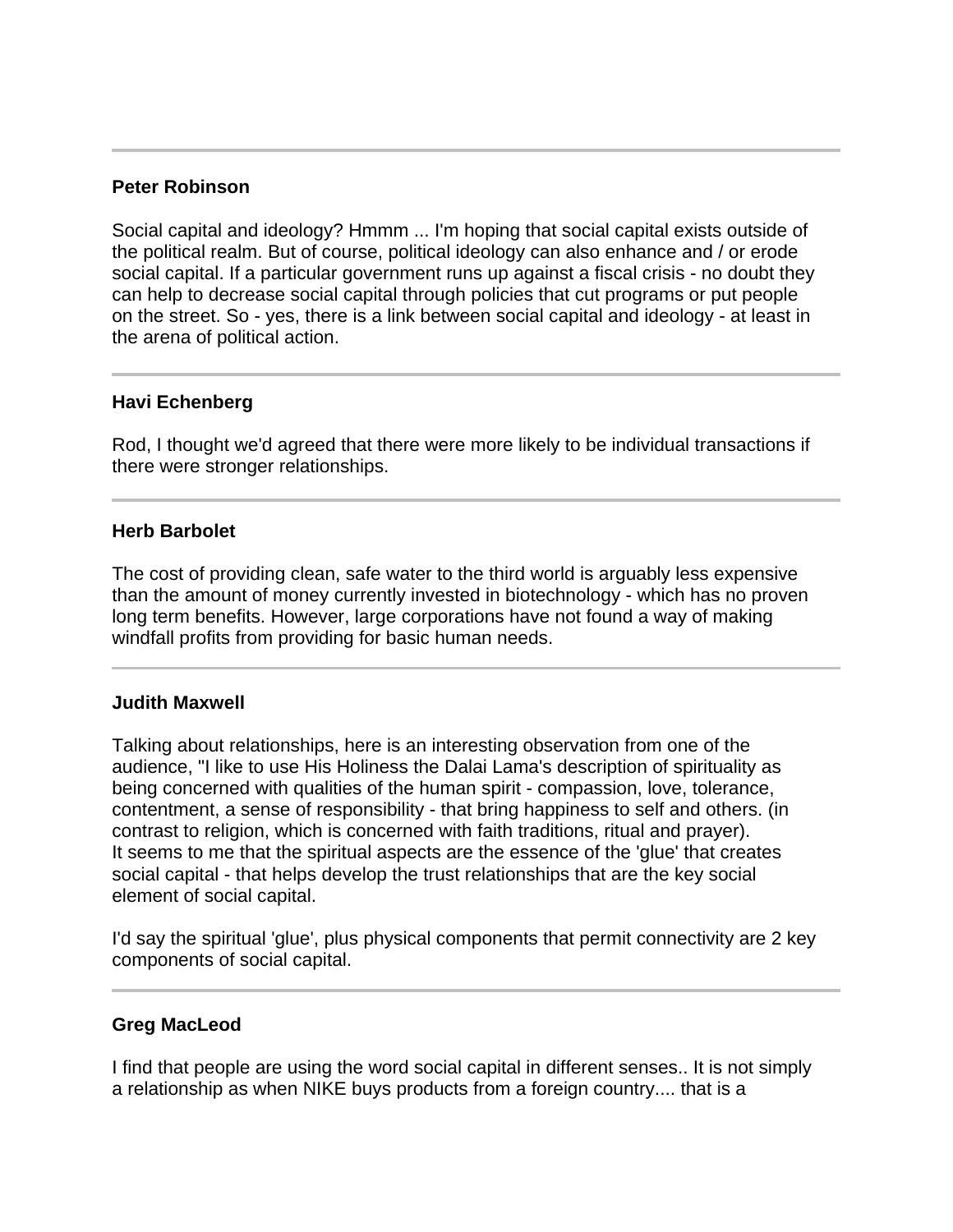business relationship.. client customer supplier I think of stable relationships that last over a period of time and geographically stable.. I see this as a contrast to corporate and worker mobility... in that system there is no permanent relation.

# **Rod Dobell**

I'm sorry to be finishing up so crassly, but spirituality is a good thing and social capital Is a good thing, but neither is essential to the other.

#### **Judith Maxwell**

Thank you everyone for a great discussion. Panel and audience. You sent us some great questions!

It is time to sign off for day, but there us another dialogue tomorrow. See you all tomorrow. Same time and same station. A bientot.

# **Dialogue** - Day Three: **Who Can Build or Destroy Social Capital?**

# **Judith Maxwell**

First, to summarize some of our previous two days of discussion. On Day 1, we looked at "what is social capital?" and over the last two days it is clear our ideas may be supported by different paradigms. We will be working today to clarify each of our perspectives. Furthermore, on the first day we identified some of the key elements that can build or destroy social capital. We identified factors such as trust, respect, participation, appreciation, good will, common goals, reciprocity, interdependence, common needs, empathy, transparency, as well as symmetry of meaning. Factors destroying social capital include self-interest, oppression, dependency on outside economic forces, bad policy decisions (lack of respect for citizen voice), lack of reciprocity, lack of voice in community affairs. We also discussed the impact of fear, crisis, and technology (television, computers).

Yesterday, several themes emerged in our discussion of social capital and sustainable development, including the importance of dialogue and shared meanings in a diverse world, engagement and the role it plays in defining our sense of "community", access and inclusivity with regards to decision-making processes and the resulting legitimization of such processes, as well as time. One focus became the relationship between social capital and financial capital, with panelists agreeing for the most part that these seem to be mutually reinforcing. In conclusion, we returned to the idea of relationship, focusing on large organizations and its clients/community and how organizations are and might be able to make building social capital part of business practice.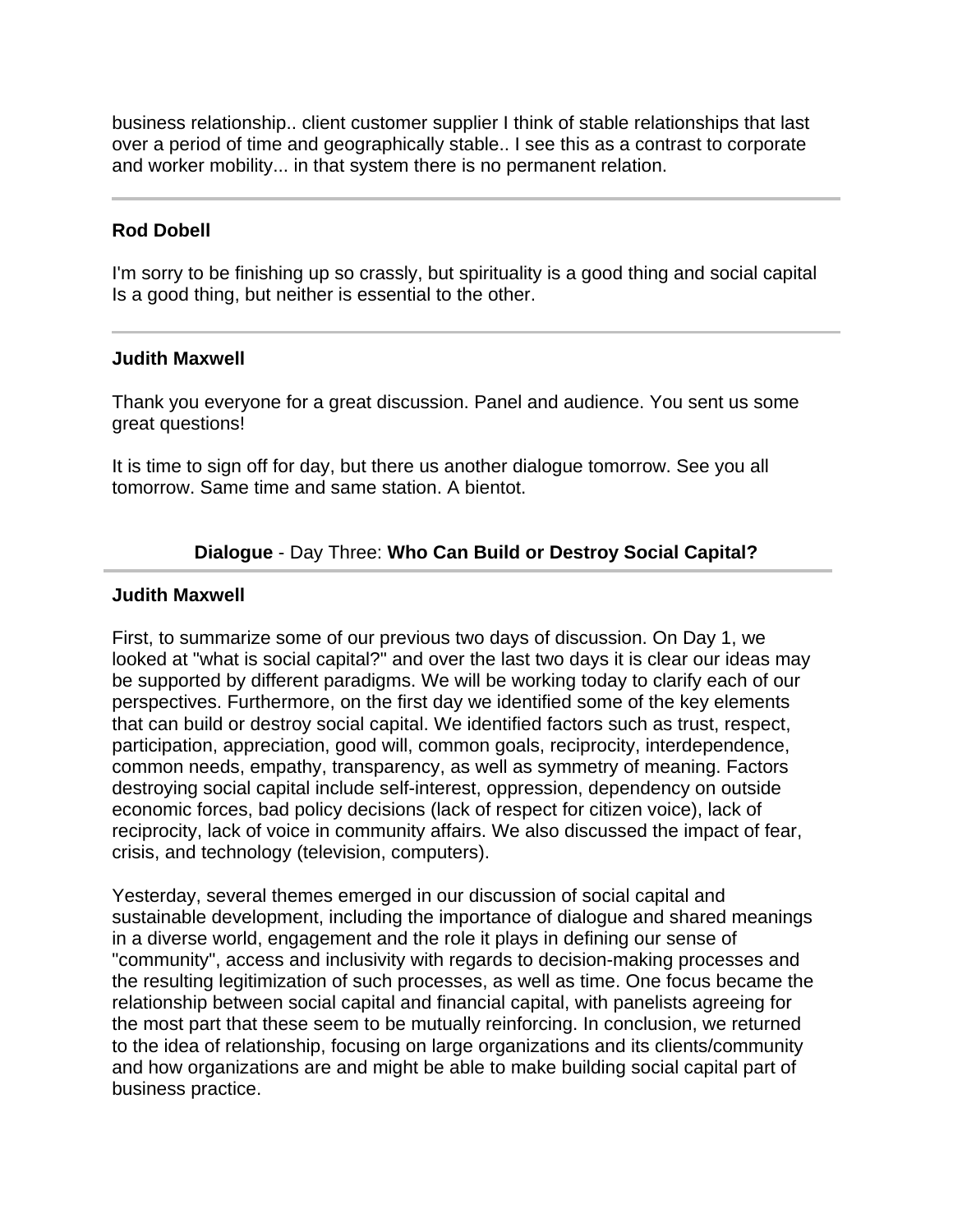I would like to suggest that we keep Etzionni's observation that we have lost "shared understanding", and that healthy communities engage in moral dialogues from which shared understanding arises with behavioural changes and self-controlled behaviour in the back of our minds for today's discussion.

We have had a number of requests from the audience to talk about the links between social, ecological and economic 'capitals'. I would like to start today's discussion with each of you clarifying your understanding of social capital and its relationship to the other capitals.

# **Herb Barbolet**

I

The link between Social Capital, Economic Capital and Ecological Capital A key element of building and managing capital of any sort is clarity of purpose. It is easiest to achieve clarity of purpose in the economic realm. That might be one reason why it has come to dominate all else.

Clarity of purpose, in part, rests on logical and critical thinking and the ability to communicate thoughts and feelings.

If we are trying to communicate with clarity and precision then we need employ critical thinking and recapture the pleasure, delight, force and discipline of using the King's English to the fullest extent to which we are capable.

Um, well, like you know, has replaced the discipline of finding the right word out of the more than 450,000 available to us.

It takes time and care to think out a problem. It takes time and care to build a common vocabulary. And, it takes time and care to build the social capital thingy.

# **Rod Dobell**

I'd argue that there are no necessary relationships among the stocks of the various tangible physical resources—the produced means of production—and stocks of natural capital, or among the stocks of intangible social resources—like social or cultural capital. Having fuller stocks of social resources enables us in principle to do a more ingenious, more responsible job of managing human activities at the margins where our human (socio-economic) activities impinge upon and possibly compromise the networks and functioning of the natural systems. By being more ingenious we might be able to manage human activity so well that we sustain the functioning of those systems into the future.

So you might argue that the mechanisms of the economic system are nested within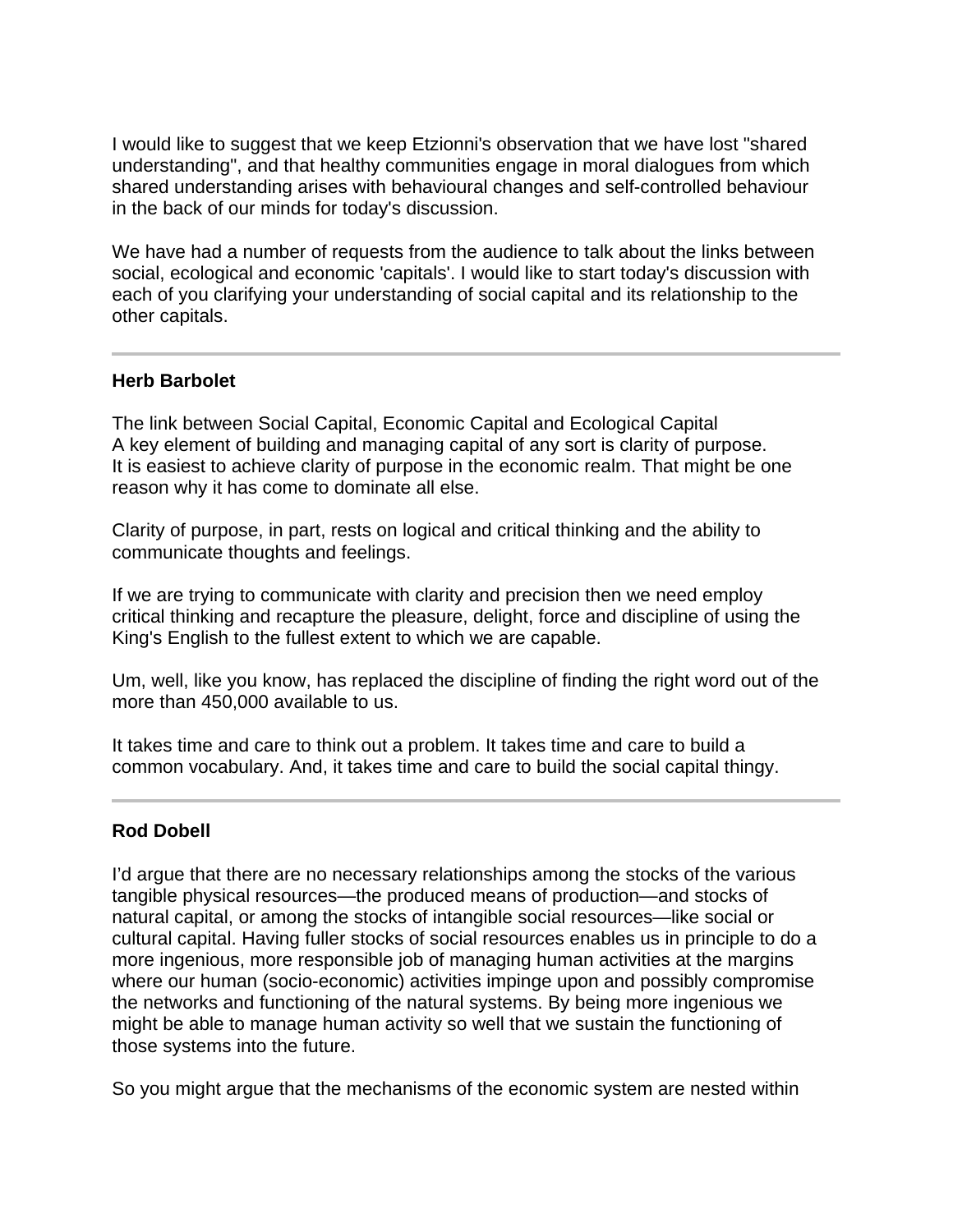the larger socio-cultural institutions (including formal political or organizational institutions) of the human system, and that the human systems themselves make up what is strictly a subsystem of the natural systems within whose (largely nondiscretionary) dynamics we must subsist. The main task of the various social and cultural capitals might then be seen (given the present scale of human numbers and industrial impacts) to be to manage human activities at the margins with the natural system in such a way as not to destroy the systems features on which life depends. That's a serious relationship. Let's hope it's sustainable.

# **Greg MacLeod**

l

Social Capital is generally defined as the relationships, networks and norms that facilitate collective action. " (p. 6 ISUMA)

First I think we should use ordinary language, non-academic definitions. Minimum agreement: It refers to relationships between people. Which of these do we agree on?

- 1. They include only voluntary, non-paid relationships…so not paid employment.
- 2. Excludes commercial buying and selling relationships
- 3. Requires face to face relationship
- 4. may be institutionalized as a club, or non institutionalized neighbourliness

As Judith said… "there is a physical component to relations but it is the spiritual that makes the glue.." I take spiritual in a wide sense of intention and attitude. I claim that we should design business structures that reinforce social capital. Doing business at a distance is an enormous problem for those wishing to enhance social capital. Thus we promote local ownership as a counterweight to the global.

# **Havi Echenberg**

l

I'd suggest that social capital supports the creation of ecological capital, in that the awareness of our interdependence contributes to the preservation and restoration of ecological capital, and that some degree of social capital is necessary to the formation and operation of markets, which are in turn necessary to the creation and growth of financial capital.

# **Rod Dobell**

I'd have to ask for some amendment to Greg's principles.

1. I wouldn't want to exclude virtual relationships.

2. Not sure that social capital can't be built through an accumulating tradition of commercial activity.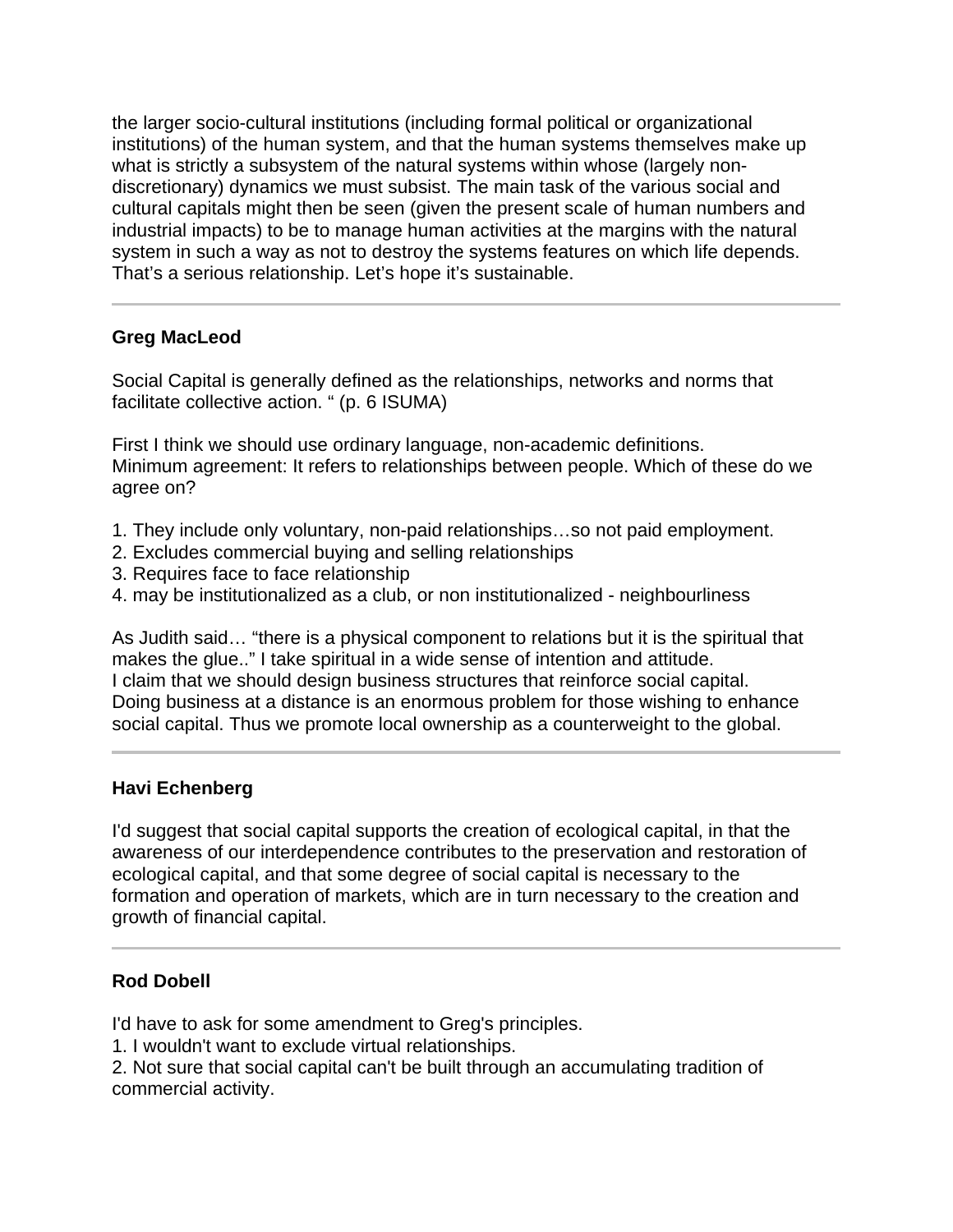#### **James Tansey**

Ī

I

To a degree, this is the discussion coming full circle. When Bourdieu first defined social capital, it was in the context of a range of other sources of capital. I don't have Bourdieu's full typology in front of me, but he recognised that there are functional similarities between forms of capital but that there is something to be said for creating distinction.

#### **Havi Echenberg**

I'm making a habit of agreeing with Rod... hmmm... I'd argue that virtual relationships build social capital, too.

#### **Havi Echenberg**

Herb, do you think there is any greater clarity of purpose than that shared by parents working to save an arts program, for example, in their local school? Not the economic realm, but very clear.

#### **Rod Dobell**

I

 $\overline{a}$ 

I'm encouraged by all this, Havi.

Not sure about Bourdieu, but the Dobell typology (below) would argue for seeing social capital as among a whole range of accumulating human conventions and norms about working together, and ecological capital as among a whole range of stocks governed by 'real systems' 'out there', not just a social construct, if I may venture into such territory.

#### **Herb Barbolet**

Sorry, Havi, I'm not clear on your question.

#### **Greg MacLeod**

Remember that social capital like other capital is a more or less. It can be reduced or increased..I think all societies have some social capital.. more or less.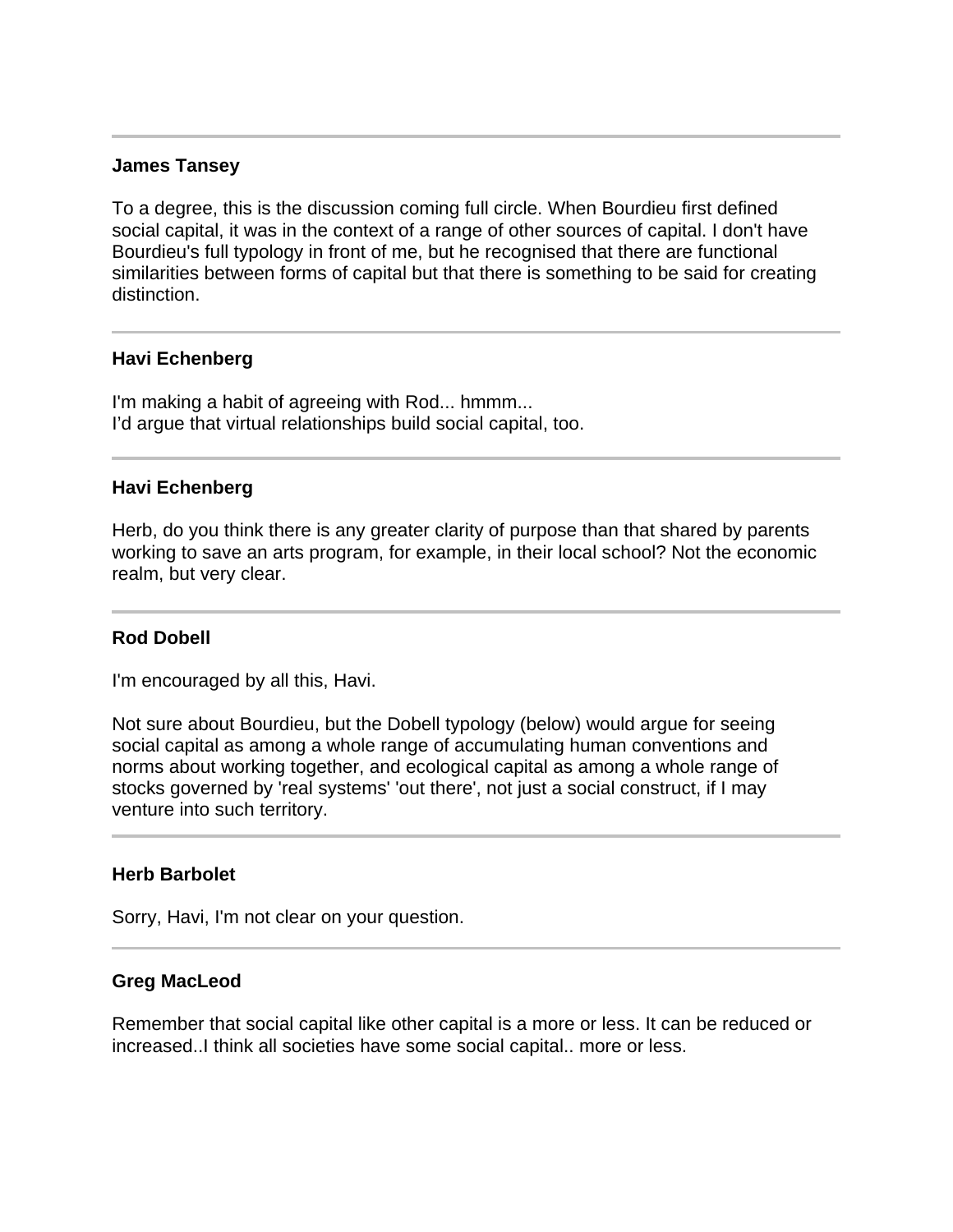# **Havi Echenberg**

Herb, you talked about clarify of purpose being clearest in the economic realm; I was asking whether you didn't think that clarity can exist in other realms, my example being the protection of an arts program in a local school building social capital among parents.

### **Herb Barbolet**

j

Havi: Yes, absolutely! But, that type of clarity in areas outside of the economic seem to be achievable only at very basic levels or single purpose issues. For understanding of larger systems, it seems that none match the artificially presumed comprehension of economics.

#### **Herb Barbolet**

It seems like this has been good bridge-building. It might be time to move onto another question.

#### **Judith Maxwell**

I think we all agree that face to face is important, but I think there is a strong case to say that virtual can reinforce, supplement, and perhaps initiate. We may need both in the world we are entering. What do you think?

#### **Havi Echenberg**

I

Having been involved in virtual communities for more than ten years now, I have personal experience, and know that social capital can be built in shared "virtual" space as it is in shared physical space. It's happened in professional communities of interest, recreational communities of interest, and among those who share the same rare disease, for example.

#### **Greg MacLeod**

Remembering Orwell, I believe in paper publications as I believe in the importance of physical enduring communities in one place. It is good for some people to leave and new ones to come.. but I think it extremely important to keep continuity.. For instance I am uncomfortable with resettlement of indigenous people.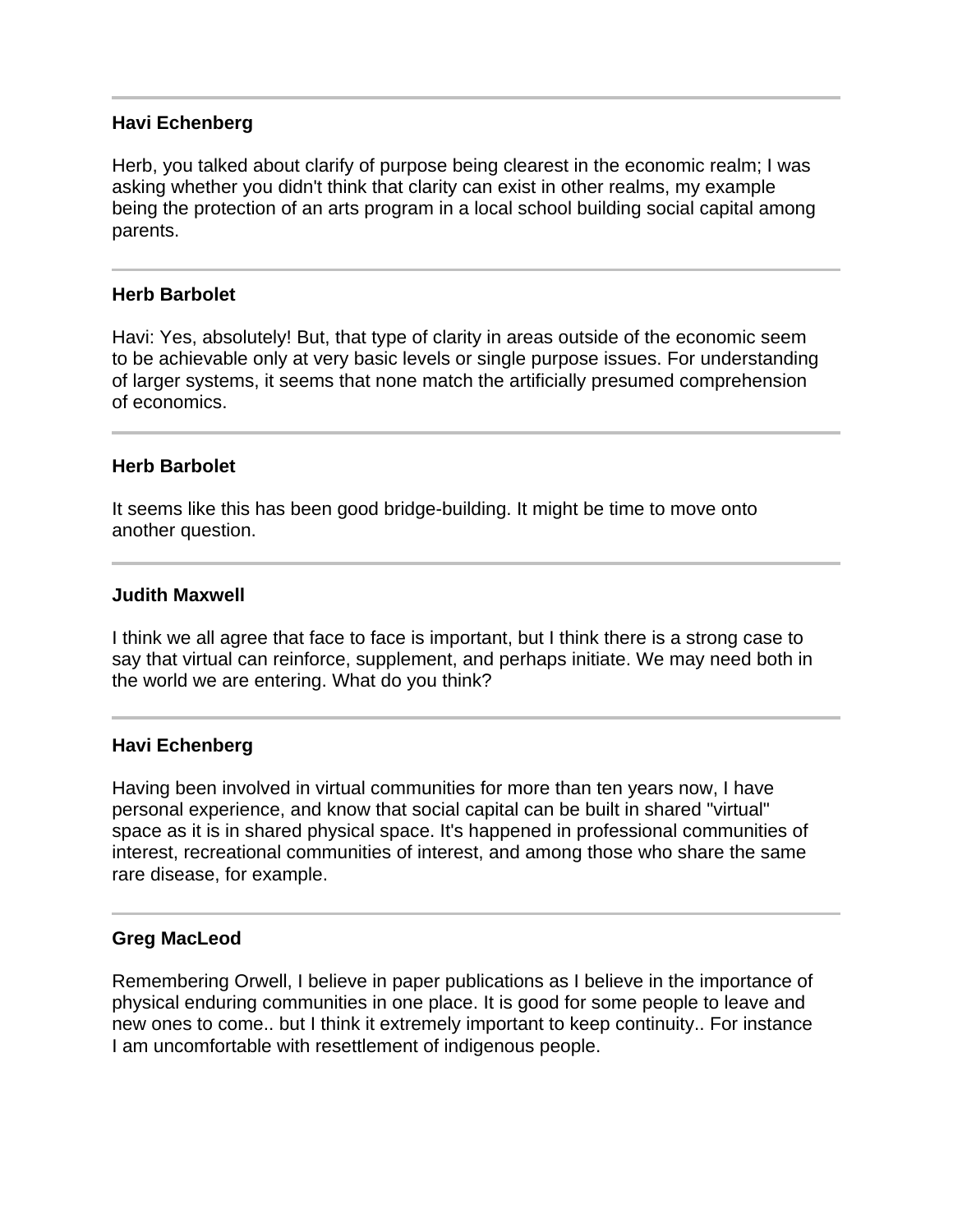#### **Herb Barbolet**

We have been able to contribute to building some significant movements using virtual technology, there always comes a time when it's critical to have face to face meetings in order to maintain and build trust and especially to expand the universe of people involved in the movement.

# **Rod Dobell**

What can I say? I agree with Havi (and the others) on this one. I'm not even sure that in the end the face-to-face encounter is essential, though obviously the linking character of the virtual remains somewhat different from the bonding character that might be built face-wise as they say.

#### **Greg MacLeod**

Ī

I am throwing out an hypothesis that groups who have been together in the one place for a longer period tend to have a higher level of social capital???

# **Rod Dobell**

The literature on high-context societies (Hall and all) might support Greg on the effect of longer association. So might the literature on epistemic communities (Haas and all).

#### **Herb Barbolet**

If, as often stated, body language constitutes the vast majority of communications, and if humans still are social animals, then fact-to-face encounters are in fact essential.

#### **Judith Maxwell**

So far, I see a consensus emerging that you can't have virtual without face to face. But you can have face to face without virtual. An asymmetrical relationship. Next question: panel.

Yesterday we talked about business and social capital. Today, I would like you to talk about governments and social capital.

First question: Can governments destroy social capital? If so, give us some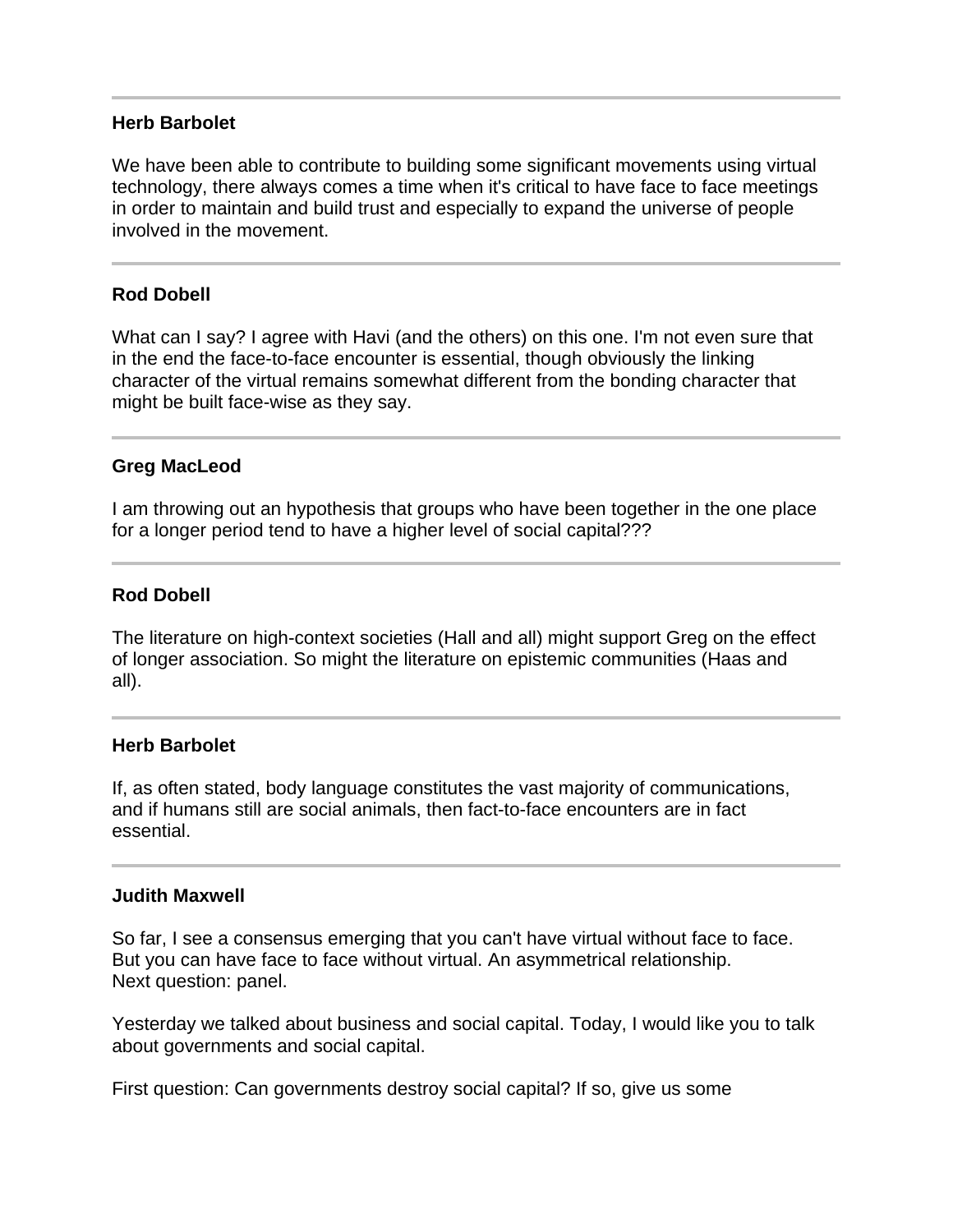examples.

# **Havi Echenberg**

Governments have destroyed social capital. Examples have been the persistence of relocating the youth of northern and isolated communities southward for their secondary and/or post-secondary education. Another example was the physical elimination of "slums" in the 1960s, in the name of urban renewal.

# **Greg MacLeod**

 $\overline{a}$ 

The biggest example for me is the resettlement programs for Newfoundlanders, first nations and a number of other groups.

# **Peter Robinson**

I'm joining the discussion late today - but will enter with a point about governments destroying social capital. Yesterday we briefly touched on the short time-horizons that government work to, which would appear to directly contradict one of the key elements of developing the "intangible asset" of social capital - namely that it takes time, trust and a history of reciprocity.

Perhaps we could also add to this the problem in constituencies that have regular ideological changes. The "doing" and "undoing" of policies has a dreadful effect on what we're now referring to as social capital. It erodes trust and undoes a carefully built up network of reciprocal actions. The matter is compounded if the very bulwark of the state - namely a skilled and neutral civil service - is also politicized.

#### **Rod Dobell**

Governments destroy social capital by pitting groups against one another through arbitrary action that does not appear to offer opportunity for voice for those affected or consensus-building amongst those interested.

#### **Havi Echenberg**

More subtle forms of destruction of social capital may include sins of omission more than commission: the gradual physical degradation of community facilities or urban infrastructure, the failure to support cultural activities in a particular community are examples of this kind of more insidious destruction.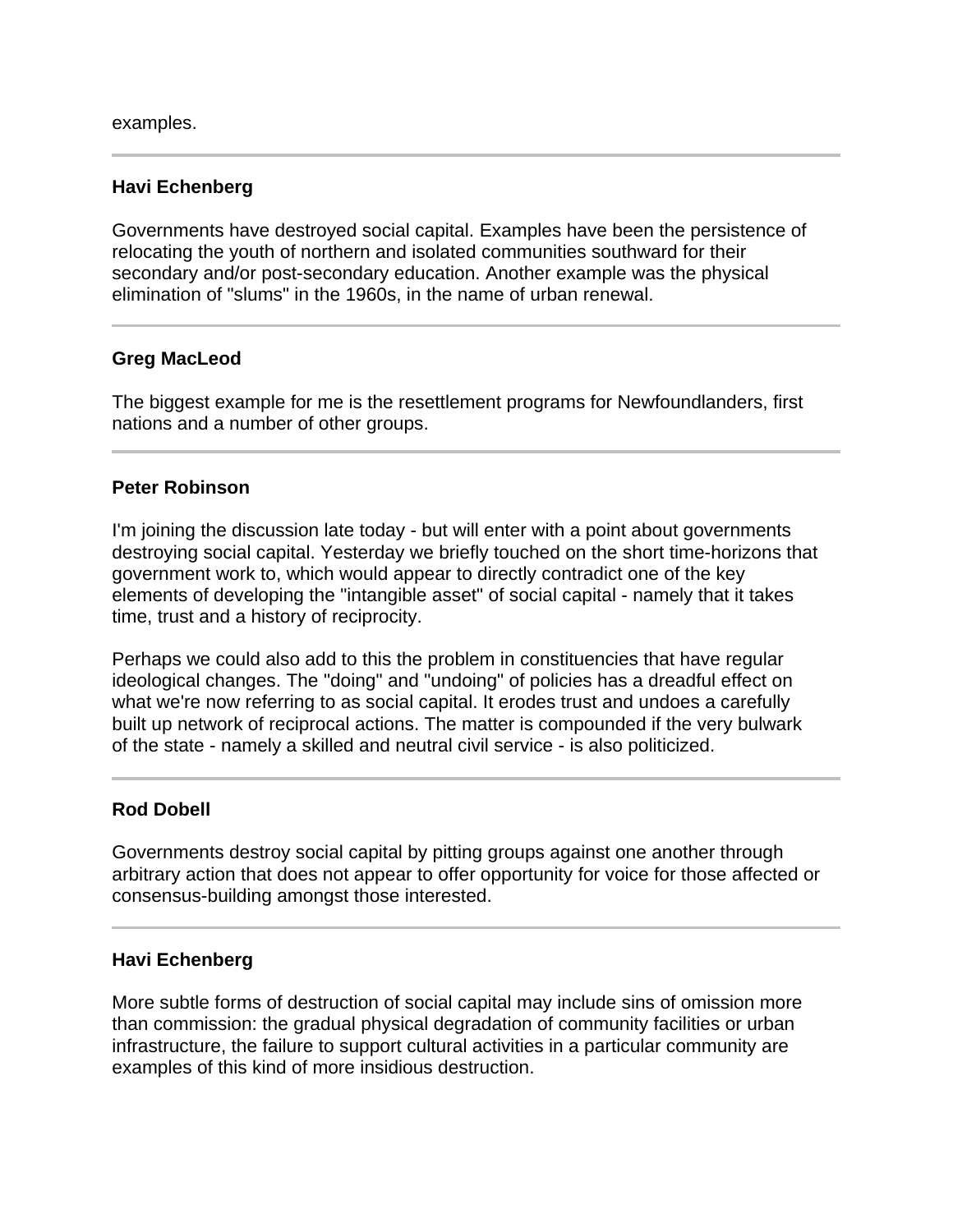# **Herb Barbolet**

l

Yes, governments can destroy social capital. The BC government's referendum on native land claims is one example. The federal government's refusal to require labelling of genetically-modified foods, despite 95% of the public being in favour of it, is another.

# **Rod Dobell**

Peter-- Right on. Exactly right. Gee, now I'm agreeing too much with two people.

#### **Judith Maxwell**

Peter, I can give you an example of governments doing and undoing. In Nova Scotia, the government recently decided to reduce the number of regional health authorities from 8 to 4 (not sure of the numbers). One manager told me "we were just getting the systems and the people to start working together so we can give good service to people, and now we have to take it apart and rebuild a new set of networks."

### **Greg MacLeod**

Just as plants are different, communities are different. I find that technocratic governments cannot differentiate.. usually there is one programme for all even though the problems are very different. It is extremely difficult but I would like more custom made programmes for different groups or sorts of communities

#### **Peter Robinson**

l

I

Rod ... I'm wondering if you're referring to "western" governments here. In a constituency that does not operate on the basis of first-past-the-post system, where the structure of government is built on long tradition, would we see a difference in how it might destroy or erode social capital?

In other words, is really that governments destroy social capital - or government structures?

#### **Havi Echenberg**

Another local example.. the creation of community boards to oversee home care in Ontario a few years back have now been relieved of their responsibilities, as it's been euphemistically described.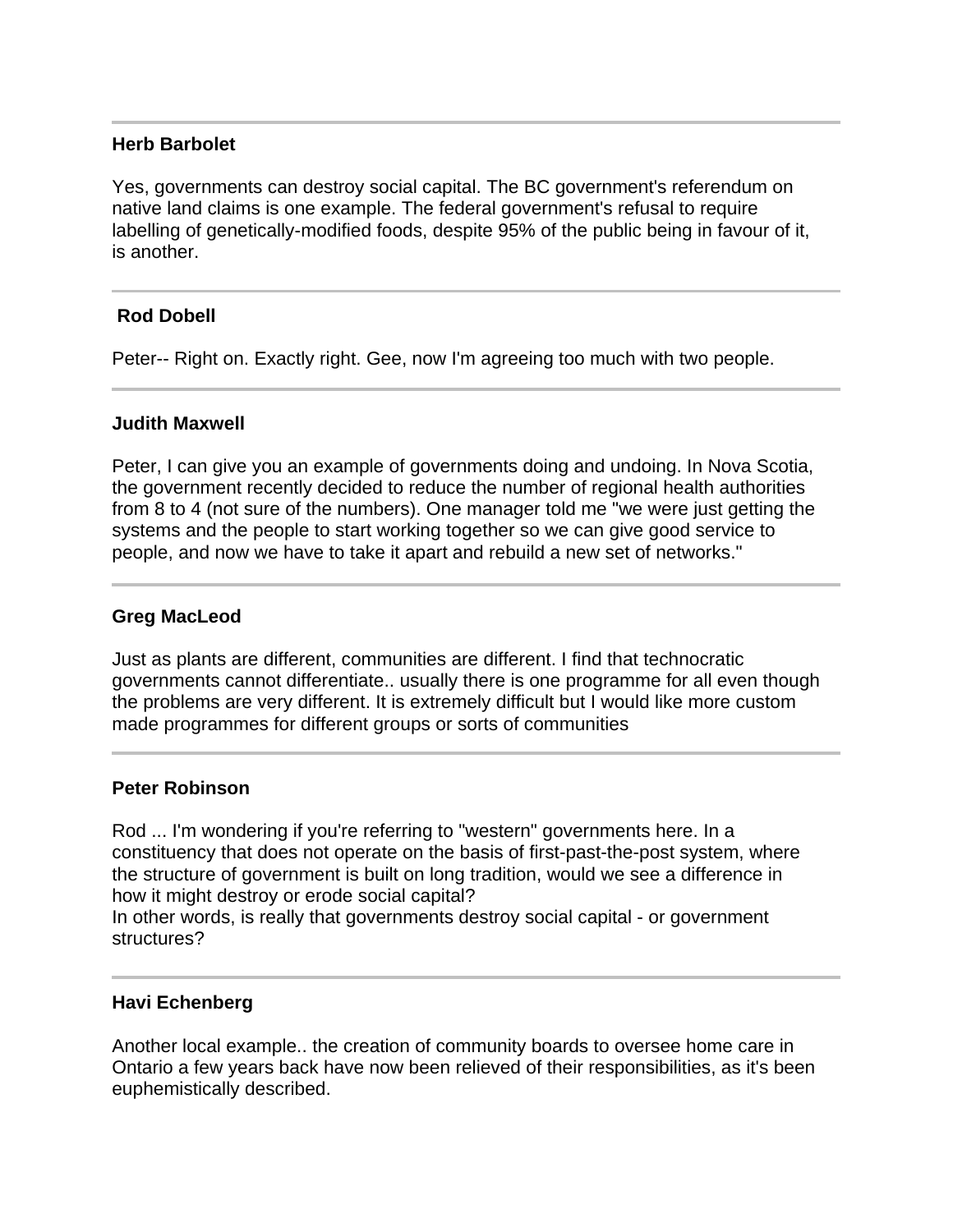# **Herb Barbolet**

Government principles have long been "when in doubt, reorganize."

# **Rod Dobell**

I hesitate to do it, but the comment about GMOs tempts me to raise the question about government's obligation, on the other side, to get to a decision in the absence of consensus (and perhaps to make that decision in line with some facts--dare I say 'sound science'?) despite the impressions of others involved. (I'll duck out now.)

#### **James Tansey**

I don't think we are going to get anywhere with the crude models of causality embodied in sentences like 'governments destroy social capital'. Social groups are not like machines that can be manufactured and pulled apart. There are examples-- Newfoundland communities around confederation for instance--where local social ties were weakened when government intervened with formal support programmes. There is lots of evidence that the welfare programmes create dependencies with distant arms of government. But lets not pretend that these communities were previously the vibrant hubs of social discourse that was trampled by the heavy boot of government. In lots of the these communities, household and extended family lived in relative isolation from one another. It's much too easy to use the rhetoric of social capital to beat up government with these kind of simple causal models. The truth is that the capacity of government institutions is typically very limited and if anything, the outside impersonal programme may reinforce community solidarity.

#### **Judith Maxwell**

Ī

This panel has built so much social capital that there is a lot of agreement! If we all agree that governments can destroy, perhaps we should move to my next question. Can governments increase social capital? How?

#### **Peter Robinson**

It appears we are aligned on this ... but perhaps the answer is self-evident. Let's go the idea of what happens when a government is manipulated by private business interests. I'll stress up front that I believe that businesses can evolve to something more reflective of a sustainable "capitals" model - but the inertia to get there on the part of large organizations is overwhelming. So ... we're back to the notion of social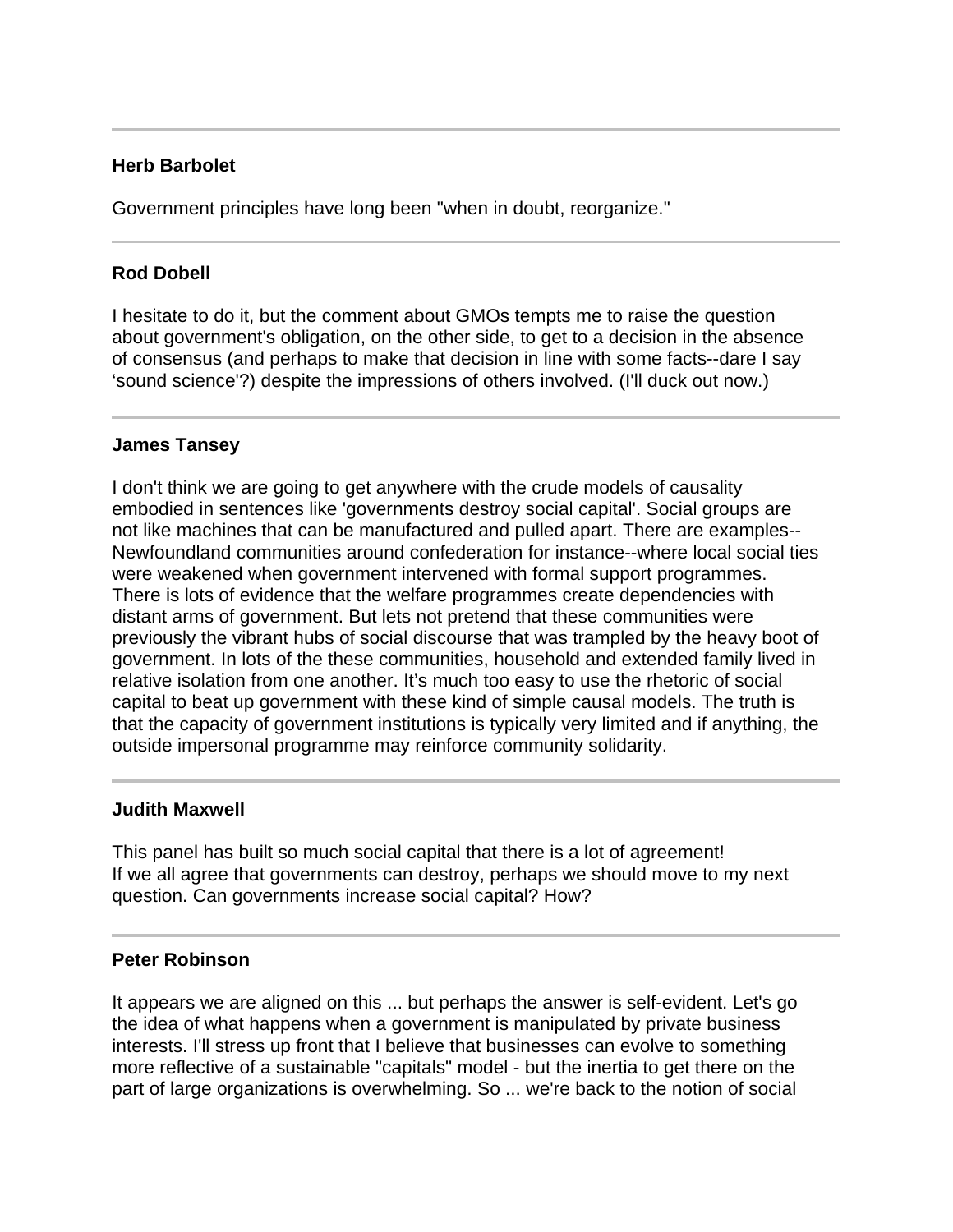capital and scale - do small communities, small businesses, small government might have higher social capital quotients?

### **Herb Barbolet**

Peter: I absolutely agree that scale is one of the critical components of a successful application of social capital. It's funny how I keep getting back to decades ago and people like Schumacher, Illich, and others spoke of issues of home or place and conviviality.

# **Havi Echenberg**

We keep bumping up against social capital as being undermined by democratic, representative government of the western variety. Yet social capital is surely a contributor to the durability of government structures?

# **Herb Barbolet**

Ī

One school of political economy postulates that government has but two functions: one is to assist in the accumulation of capital, the other is to provide social control mechanisms for those who don't benefit from the first. The role social capital plays in those 2 instances would be quite different - one from

# I

the other. Do we wish to explore this possibility?

# **Rod Dobell**

I'd claim that the BC NDP government's efforts, through CORE and otherwise, to enter into consultation on land use and end the 'war in the woods' is a good example of governments building social capital (but subject to all the caveats implicit in my last message).

#### **Greg MacLeod**

Yes governments can support social capital.. example.. accepting the notion of seasonal work in small places .. fishing, tourism, etc. Most HRDC rules were based on industrial models.. as much as possible help people to live the way they want to live.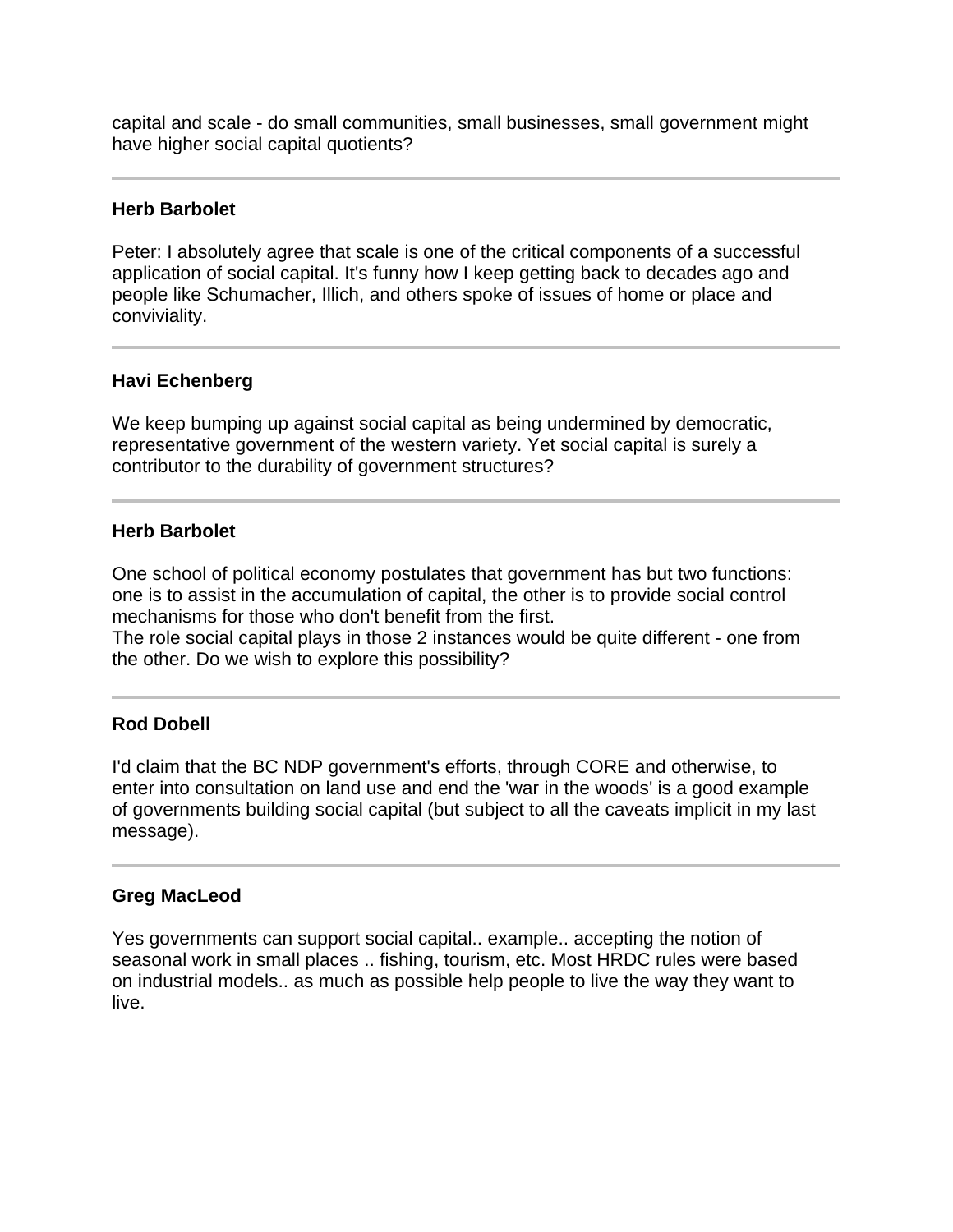#### **Peter Robinson**

Can governments create social capital? Well, of course - just like they can destroy it. Perhaps the question is can they preserve it?

#### **Judith Maxwell**

Let's all pick up on Herb's question, is it the role of government to assist in the accumulation of capital or to try and provide mechanisms for its equitable distribution?

# **Rod Dobell**

Great question, Herb. I wonder whether one could argue that social capital is less important for accumulation, and more important for distribution decisions, precisely because the market and self-interest incentives are stronger in the former, less evident in the latter.

#### **Havi Echenberg**

Ī

If Adam Smith were here, he'd say the markets would create the capital, and the state should deal with redistribution (without messing up the capital creation too much, of course). Are we all agreeing that Adam Smith was right?

#### **Peter Robinson**

Assist in the accumulation or mechanism for equitable distribution? Depends on your ideological framework. The business sector might say it should do neither - just ensure that peace and good government exist so that individuals and firms can create wealth (I use wealth here to also denote the various capitals we've discussed).

#### **Rod Dobell**

Ī

We all agree with Adam Smith, but only after we read his Theory of Moral Sentiments On the need for social and ethical norms and frames around the market.

#### **Havi Echenberg**

I can't just agree with Adam Smith. If we (collectively, through governments) do something to make capital accumulation more accessible to more people, then surely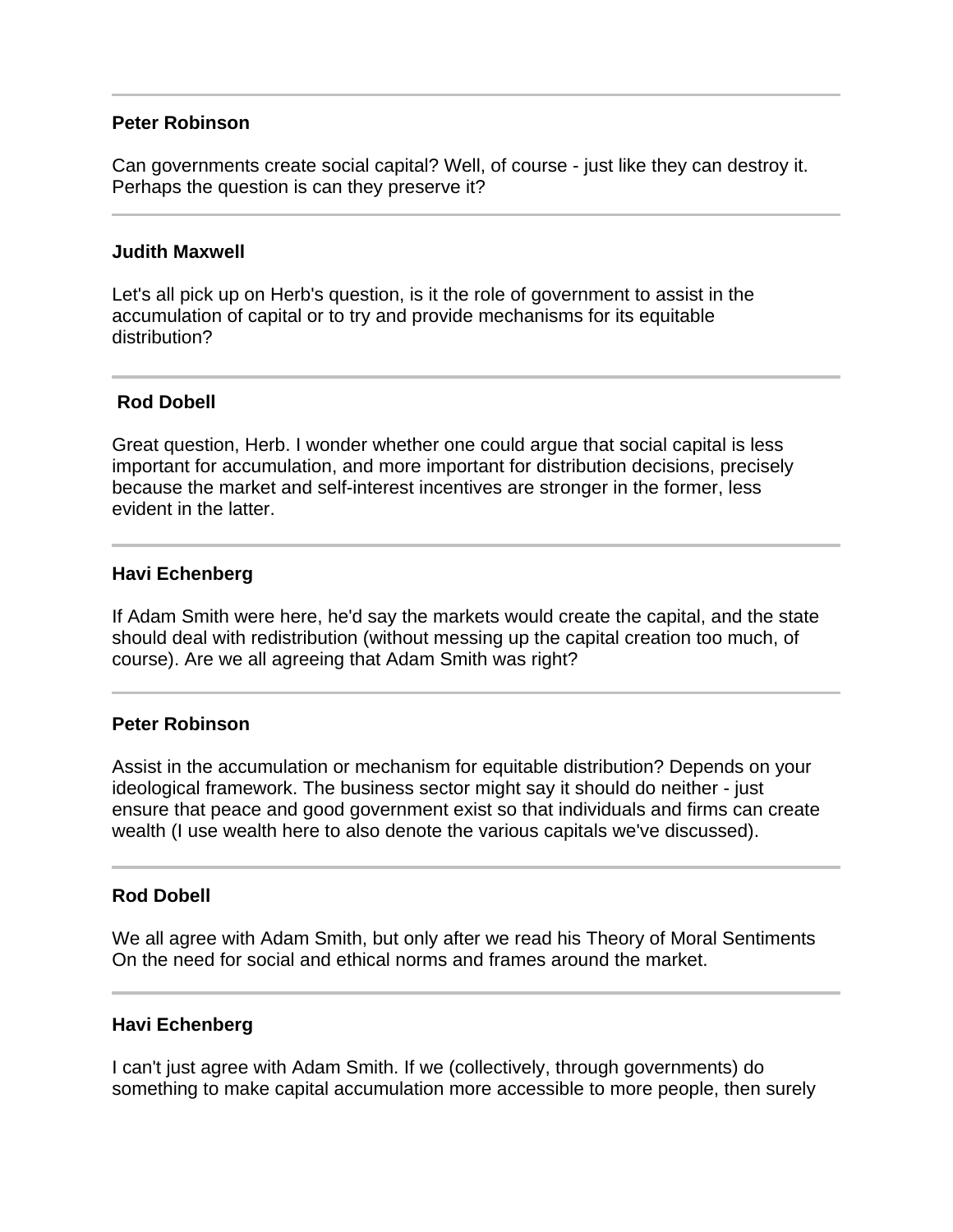all we've done is persist in sustaining inequality, and we seem to be suggesting that we build social capital to make that happen. That's not what I'm interested in doing.

#### **Peter Robinson**

Rod ... why not recognize that social capital, as an intangible, should be something that should be accumulated? An organization (government, business, NGO, etc.) that has built high social capital (variously defined over the last two days - but seemingly referring to trust, good-will, reciprocal action, etc.) should have a higher success factor, something vital when things go wrong - which they invariably do.

# **Greg MacLeod**

Ī

I

Adam Smith did not foresee our kind of global society.. he opposed business at a distance as being irresponsible.

We really don't have a free market in a fair sense.. it is impossible for the weaker parts to catch up with the stronger parts without some sort of intervention

# **Rod Dobell**

Ah, Havi...just when we were getting along so well... I'm prepared to work for greater social capital to build greater material well-being for the (better distributed) betterment of more people.

#### **Greg MacLeod**

I don't think government can create social capital.. it simply grows in a healthy society.. government can enhance and support it though.

#### **Judith Maxwell**

Peter, your comment about relative scale is one I would like the panel to explore further. I'd like to know whether small communities, small businesses, etc are more likely to contribute to social capital?

Herb has got it started. Shall we continue?

#### **Peter Robinson**

Herb ... yes, the issue of scale is quite relevant, isn't it? I'm wondering, however, we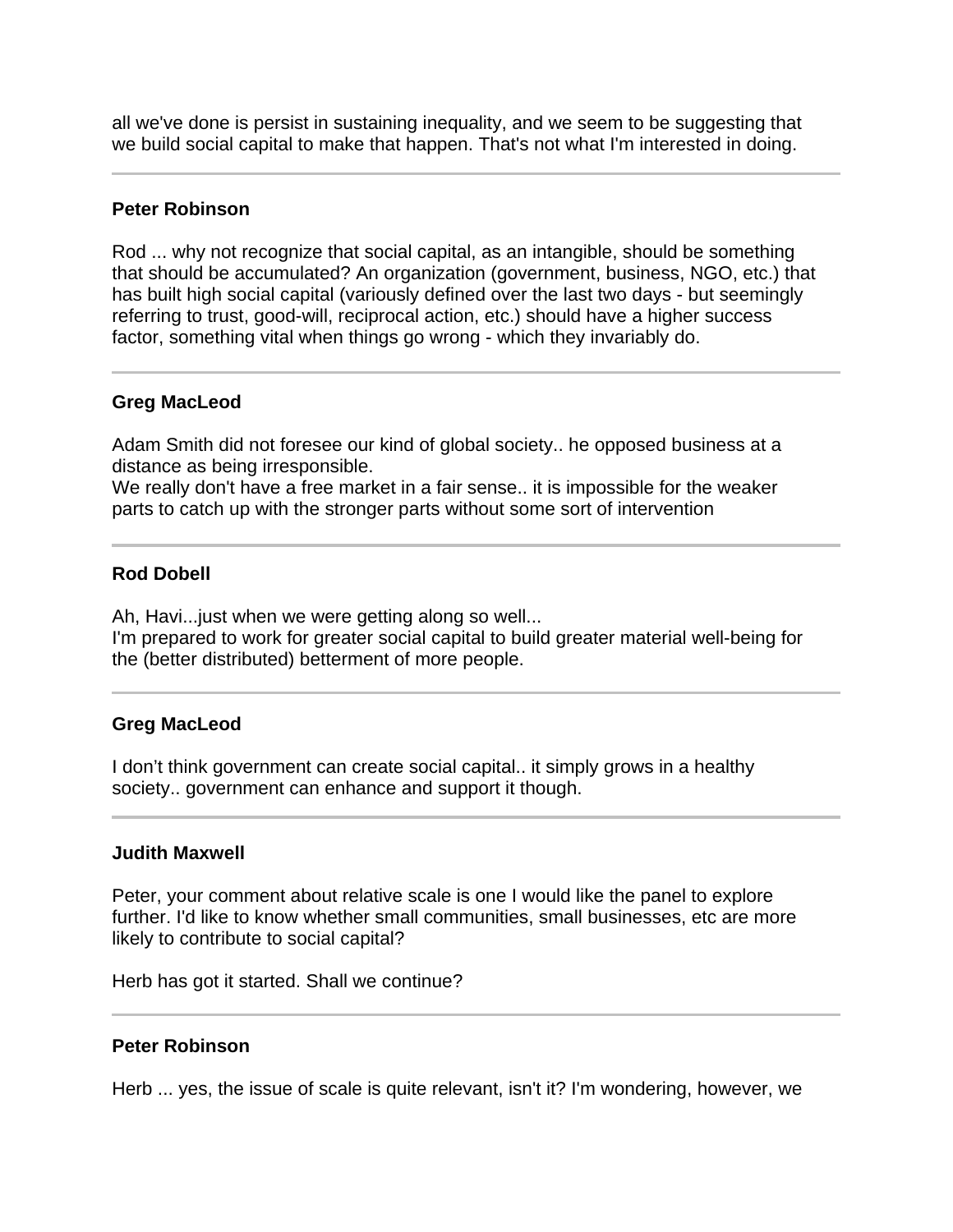could ever develop a "minimalist theory" of social capital - i.e., at the global level what are the minimum elements of social capital we need to develop in order to ensure health and sustainability? Small scale groups would add on to this base as they chose.

# **Havi Echenberg**

Ĩ

If the hypothesis about scale is correct, then we would see a decline in social capital as Canada continues to urbanize. Or can we create smaller scale within cities? Neighbourhoods? Condominium owners' associations? Will these work as small towns did? I fear not.

# **Rod Dobell**

Peter--Once again you've got it right on, it seems to me. Basic needs and universal rights at global level, collective rights and identity politics at more local scale. We have nested systems here.

#### **Judith Maxwell**

Havi, can you make that fit with Peter's minimalist idea? It takes us to the importance of neighbourhoods, Community organizations, coops etc.

Anyone want to go there?

#### **Herb Barbolet**

I join those who argue that transnational corporations have displaced many governance functions. In part, they've done this by convincing populations that debt and deficit reduction are more critical than the distributive functions of government. As long as transnationals are free to transfer trillions of dollars internationally with no control by nation states or international bodies, smaller institutions will be at a decided disadvantage.

#### **Greg MacLeod**

Ī

I think that smaller is better for communities..when metro areas get too big, it is extremely difficult to maintain strong social relations. Recent census shows enormous massification in Canada.. following world trend.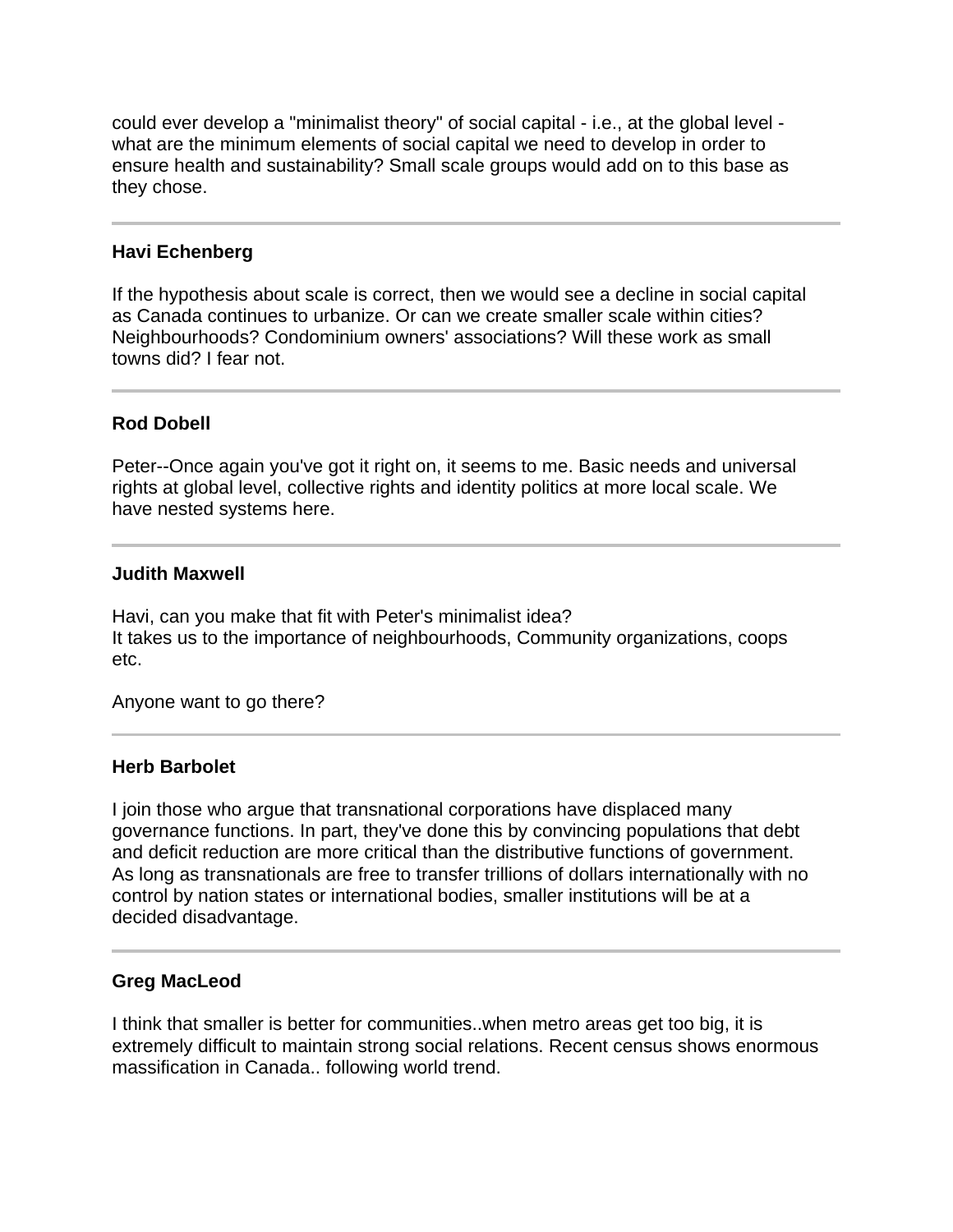# **Peter Robinson**

I

l

I

Ī

Havi ... you raise an interesting hypothesis - but I suspect that somewhere in the

continuum is an ideal size / scale. As one gets too small, one also risks losing access to the other capitals (financial, environmental, human, etc.) that are necessary to ensure what I would call strong and robust communities.

#### **Havi Echenberg**

At the risk of heresy, I challenge the notion of "small is better" when it comes to building social capital. I think smaller often means people are \*forced\* to reciprocate, but that doesn't not necessarily contribute to social capital as I understand it. But, I do agree that there are probably limits to the size of the group in which social capital can be built.

#### **Herb Barbolet**

Greg: maybe Adam Smith did foresee globalization and that's why "he opposed business at a distance as being irresponsible."

#### **Peter Robinson**

Thanks for the agreement, Rod ... I confess, however, to have borrowed some of this from Ignatieff's concept of a "thin theory of human rights" -where he says that there is a basic set of elements (freedom from torture and abuse for example) that constitutes an effective human rights regime.

#### **Judith Maxwell**

What about the argument that small communities can become closed communities - without diversity and not tolerant of change?

#### **Rod Dobell**

Let's not romanticize smaller is more beautiful, or social capital, either, too much. We can have different kinds as well as different extents of social capital at different scales.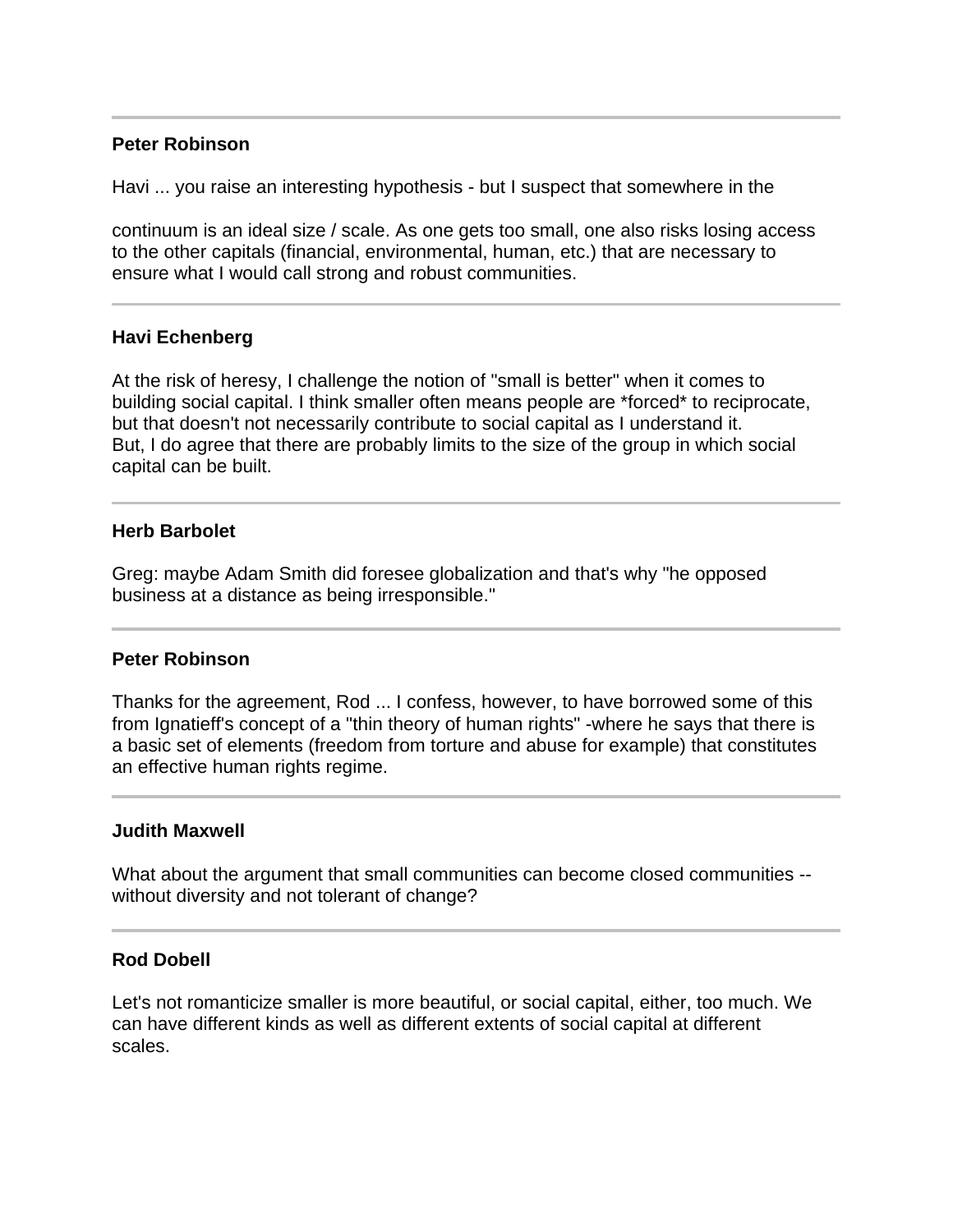#### **James Tansey**

Smallness of scale cannot explain levels of social capital. There are lots of small communities where it is low and lots of large communities where it is high. In other words, urbanisation doesn't necessarily undermine social capital, it just makes romantic images of rural life more common as the antidote to the city.

# **Havi Echenberg**

Ī

Ī

I

Are we looking for determinants of social capital? As we've considered determinants of health? Then I think the community needs to be large enough and the citizens empowered enough to be able to make choices about the relationships they form.

#### **Peter Robinson**

Judith - let's be cautious about generalizing that small communities equal closed communities equal unhealthy communities. Small communities with unique characteristics should be celebrated - the trick is to ensure they are part of a plurality of respect.

# **Greg MacLeod**

I think we need huge corporations to provide modern products .. these are usually global.. However, I think we urgently need a counterweight to the global.. Strong community businesses such as cooperatives build on social capital and can be that counterweight.. the key is to be locally rooted.

#### **Peter Robinson**

Greg - seriously? Huge corporations? Perhaps if they have open and transparent systems of decision making and governance - but I'm really not a big fan of oligopolies.

#### **Havi Echenberg**

It used to be (feeling old now) that manufactured products came from away, and other products and services were local. With the increases in franchises (as described eloquently by Rifkin), it's harder to find really local services.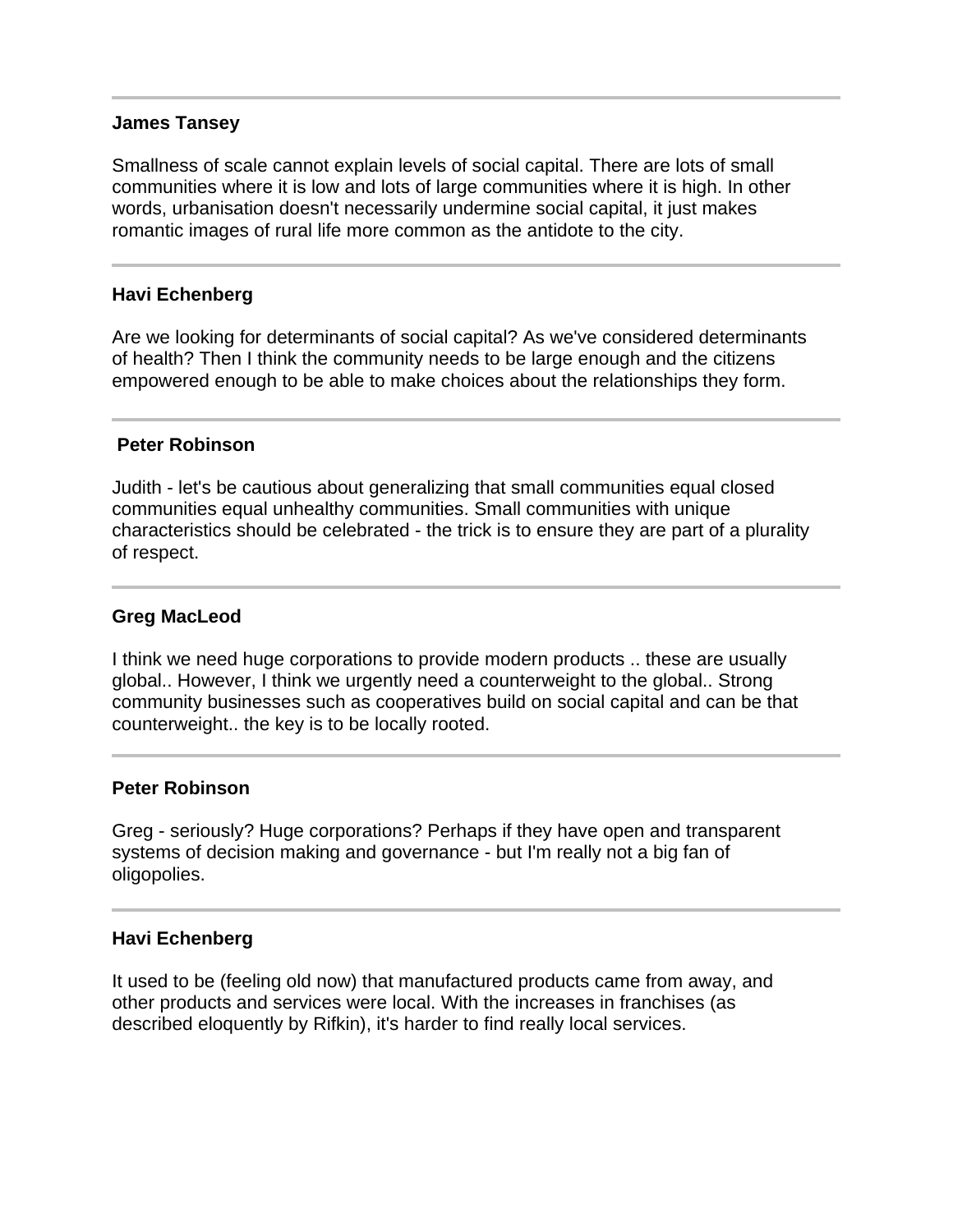#### **Herb Barbolet**

I think Christopher Alexander's pattern language may give us a clue to the question of scale. It isn't so much the size of the urban conglomerate as the way in which it's organization. It would be hard to argue that Paris, Rome, London or New York are worse than Lethbridge because they are too large. The False Creek community in Vancouver is a very densely populated area, but planned for the human scale.

# **Greg MacLeod**

Ī

l

I don't think that small businesses can produce airplanes and we need them. My rule is subsidiarity.. keep it as small and as local as possible but recognize where the large and global are required.

#### **Judith Maxwell**

Now I would like to explore examples of specific communities in Canada where social capital is high?

Greg and Herb, you both have direct experience with the co-op movement. Would you lead off this part of the dialogue, please?

# **Greg MacLeod**

I am impressed with Mondragon and Emilia Romagna.. Very old stable communities with very high levels of coop business. Unemployment is 4%. In Canada, Quebec is the best example.. much higher than anywhere in Canada.. more innovative structures in the community business movement also.. more innovative government programmes also.

#### **Peter Robinson**

l

Social capital at co-ops? Perhaps I can also add experience from Mountain Equipment Co-op. Do we have high social capital because of our governance structure - because we're in a business that links people to play and fun - or because we have human capital that cares?

Assuming the co-op has high social capital, which I believe it does, I'd have to say that the governance structure does relate strongly. Why? Because the primary motive is not the accumulation of profit, but the provision of goods and services for members. Taking the profit motive away actually enhances the co-ops ability to concentrate on things that are often considered 'non-traditional" in the business community.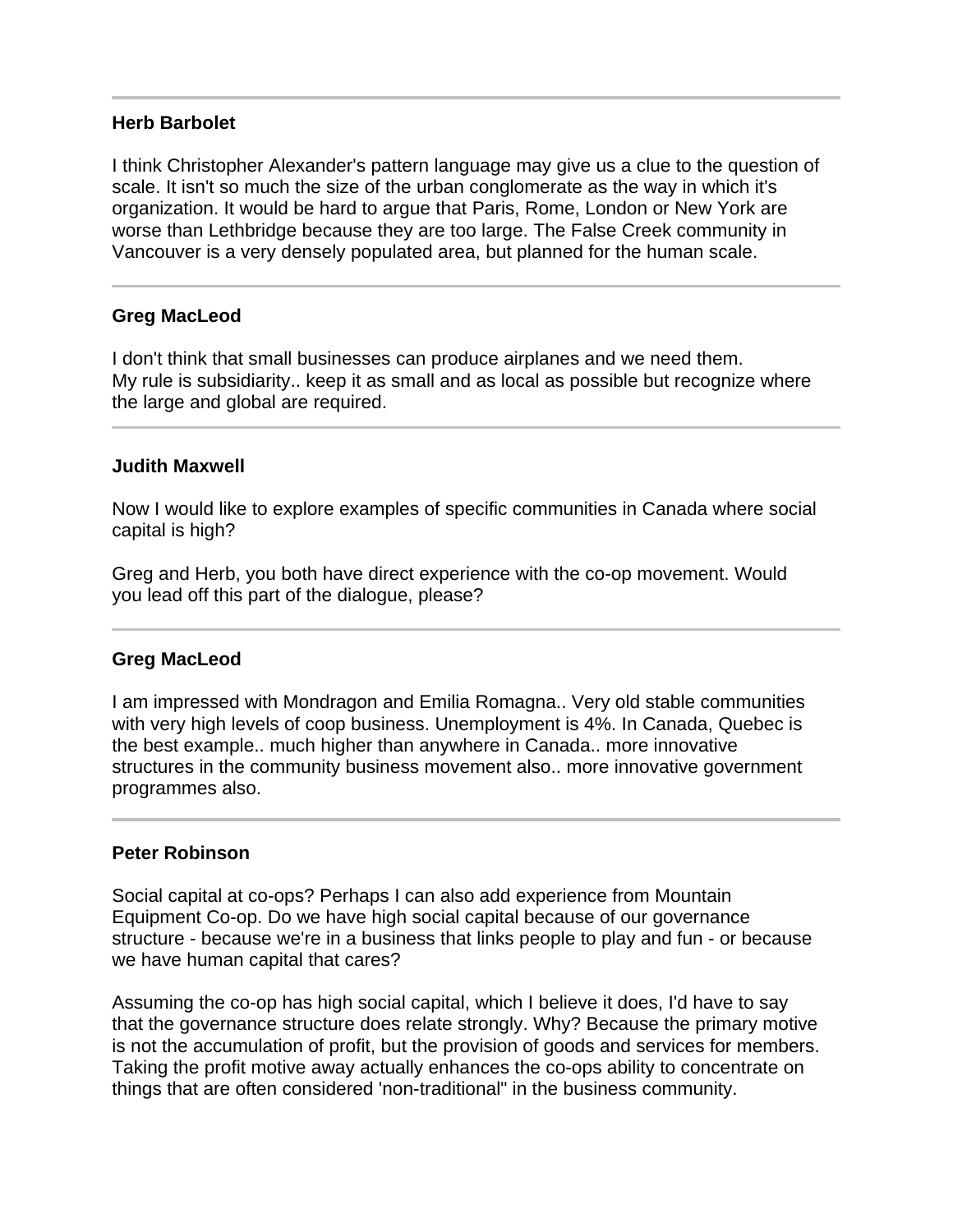# **Herb Barbolet**

In the 1970s, there was a strong and cohesive community built around food in Vancouver. Fed Up Coop and CCEC Credit Union and another worker's coop organized a network of buyers clubs and community businesses. The system worked well for many years, but finally broke down from two primary causes, among others. 1) the enormous amount of volunteer labour required became less available as families aged and society sped up, (2) a business mentality became more dominant and labour-intensive activities were replaced by machinery.

# **Greg MacLeod**

Ī

l

Ï

I think that the social capital pre-exists and allows the development of the communitycooperative business. Some Cooperatives however are like other corporations and do not have an attachment to a local community.. hence do not enhance social capital.

# **Peter Robinson**

Greg .. what's your sense of why some co-ops do well, while others fail? My hunch is that the very things that make other businesses successful pertain here - product / service relevance and efficient means of transaction are just as important. I think where they have a leg-up is in the more direct connection with the consumer.

#### **Greg MacLeod**

Peter I agree in that.. In Cape Breton, Newfoundland we had all kinds of cooperatives but they did not have the technical tools of business. I think MEC started because of

some people who had strong social relationships and values.. The challenge is how such a coop spread all over can maintain social, human relationships. It could be a great Canadian Social Capital builder

# **Rod Dobell**

I'm beginning work with several students over a wide range of community-based research projects involving people from the Clayoquot Sound region on the West Coast of Vancouver Island. Immense reservoirs of social capital built over the last decades...but also continuing social conflict, dissent, and disagreement. Not clear whether the social capital up through dense networks of civic engagement will finish up helping the community or not. Maybe bonding will outweigh bridging, to the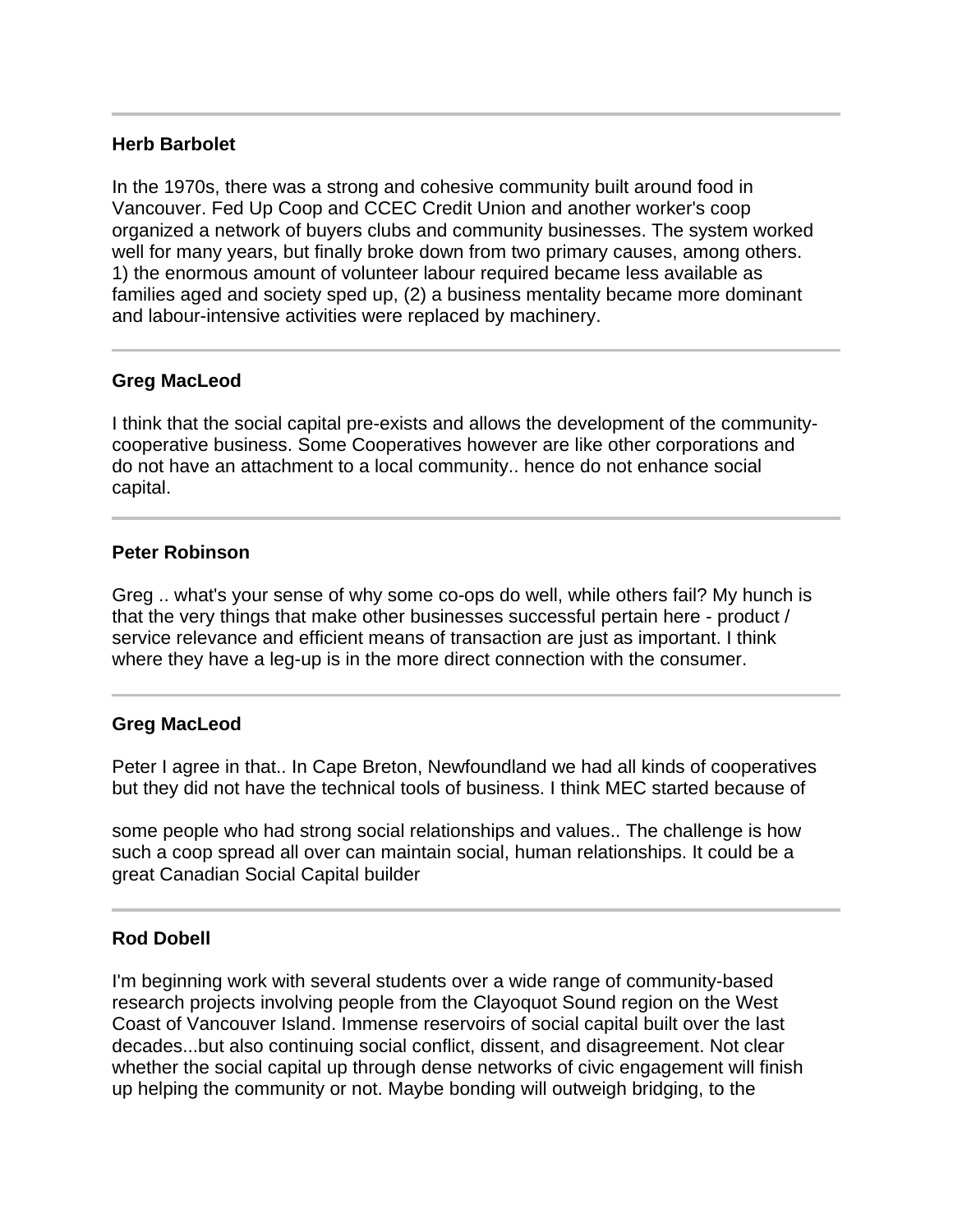detriment of all.

#### **Peter Robinson**

Rod ... I'm glad you touched on reservoirs of high social capital that also contain elements of dissent and dissonance. You're correct in that there is often a higher level of discourse - often animated - in organizations that are open and inclusive. I'd like to characterize such conflict as "creative tension" - I think that if one embraces such dissonance (as long as it's respectful) - you can continue to move ahead. Nevertheless, if the tension becomes too severe - and erodes those elements of social capital down to zero - then quite likely the group becomes irrelevant and fails.

#### **Judith Maxwell**

Is voluntary labour an essential ingredient for co-ops? Presumably many have paid work forces.

# **Havi Echenberg**

My sense from housing co-ops, is that it's the volunteer labour that in fact builds the social capital, even among geographic neighbours. This does not mean, however, that there are no paid staff.

#### **Greg MacLeod**

I think that is right.. high social capital ensures better government --low social capital requires strong authoritarian state systems.

#### **Herb Barbolet**

"Does low social capital destroy good government?" Yes.

#### **Greg MacLeod**

An essential part of community-cooperative business is voluntarism.. It is led by people because of their values, not because of money. Voluntarism is essential for Social capital -- that is why cooperatives seek best suited to such communities, I think.

But as Peter said, social commitment is not enough.. technical ability and capital are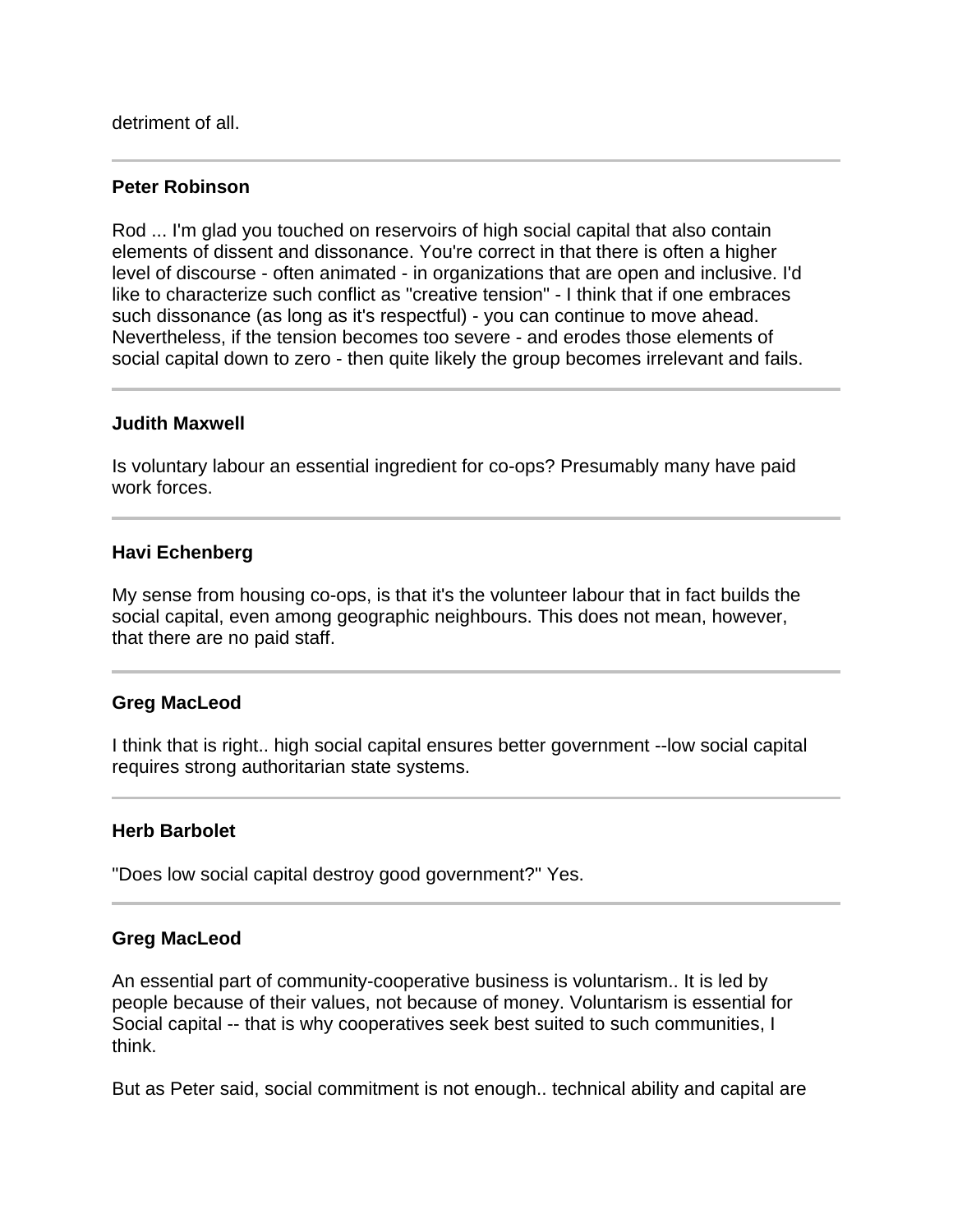required.

I

Ī

I

### **Judith Maxwell**

Let's move on now to some audience questions. First one, "Didn't Putnam's research in Italy on 'making democracy work' show that regions with high levels of social capital also had better government based on the citizen's greater trust in government? Maybe the question is does low social capital destroy good government?"

# **Havi Echenberg**

I'm not sure that Putnam's Italian research is relevant here, though, given that the communities he was studying were so homogeneous, racially, culturally. Hence, getting governments that reflected their views may have been progress for democracy, built on social capital, but I'm not sure it's replicable in more diverse communities.

#### **Peter Robinson**

Judith - a good question from the audience. I'm not sure, however, that one can uncouple the two elements of social capital and good government - I think they feed offf each other as you move up and down the scale.

#### j **Rod Dobell**

"Does low social capital destroy good government?" High social capital makes governance more effective, more likely to lead effectively from collective intentions, perceived as legitimate, to faithful compliance in accord with intentions.

Putnam's work found that where there were high levels of civic engagement there was better performance in delivery of government programs. But the indicators were not nearly so broad as to measure 'good government'.

#### **Herb Barbolet**

In the days of Tammany Hall, people knew who their ward boss was and had a personal relationship with the power structure. These days, so few people participate in constituency associations, therefore political power resides at a much higher level. Social capital certainly led to greater involvement, but not necessarily higher participation or better government.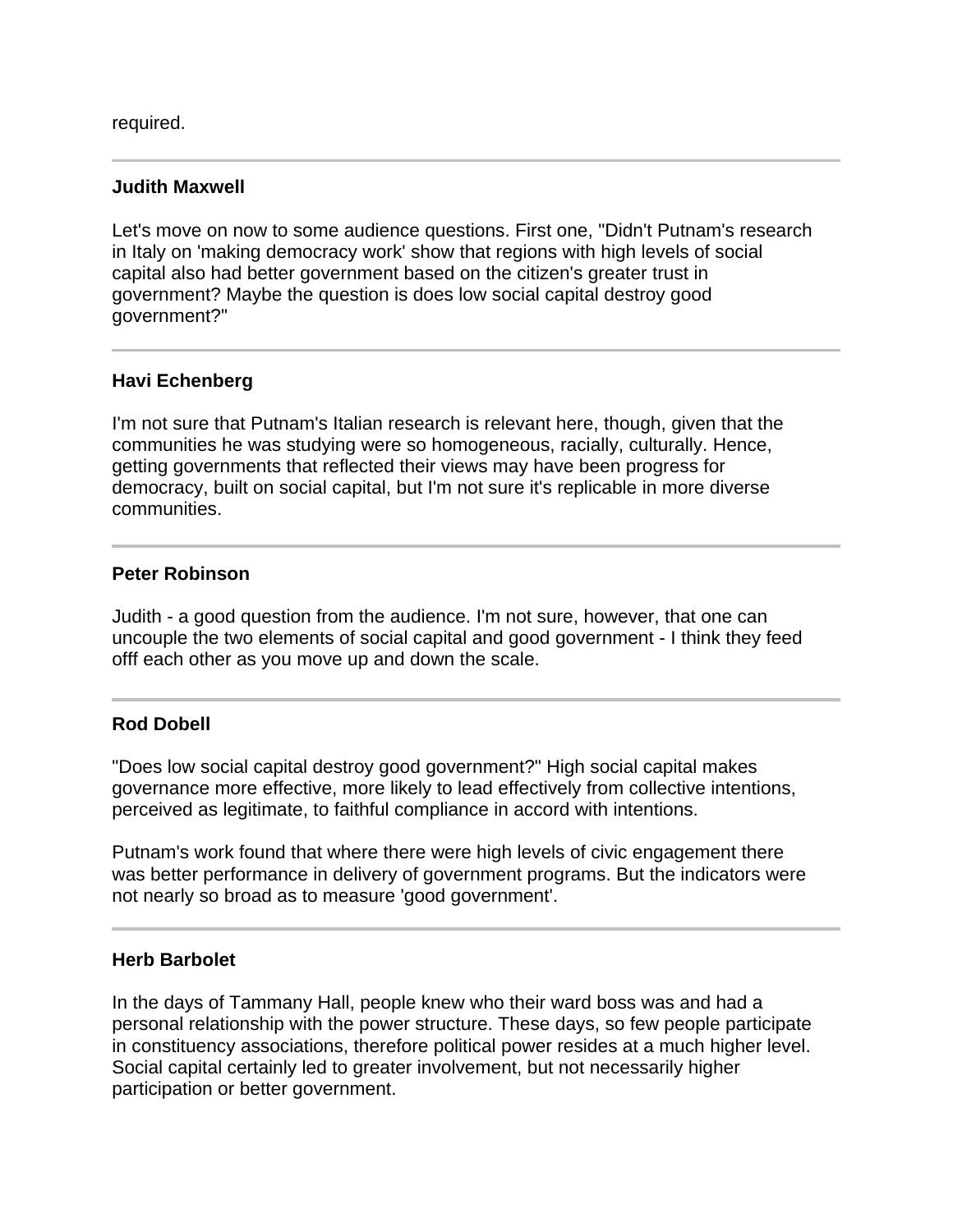### **Judith Maxwell**

Another one from the audience, "While co-operatives may not be overly effective at addressing poverty, would you not think they serve the purpose of increasing awareness?"

#### **Havi Echenberg**

In my experience, co-ops haven't displayed a great deal of interest in increasing awareness about poverty. But it's entirely possible I've missed something important and exciting!

#### **Peter Robinson**

I agree with Havi, co-ops don't necessarily act to create awareness of poverty - but then again, that's not their purpose. They are primarily about groups of people coming together to pool capital (labour, financial, etc.) for something that benefits them.

#### **Greg MacLeod**

Just because a business is a cooperative does not mean that it is built on social capital nor does it mean that it is dedicated to community good.

#### **Judith Maxwell**

I now want to ask you for your final comments, panel. We have not discussed the role of other civil society institutions -- that is other than co-ops.

Your portrayal of the co-ops is very interesting. You suggest that they begin with reservoirs of social capital based on a community of interest and perhaps volunteer labour; that the governance structure helps, because they can focus on their direct relationship with the customer. And the values base is key.

But you also noted that they need sufficient scale, good business practices, and the ability to manage dissent, conflict, while encouraging a lively discourse. It sounds like a recipe for a successful charity or community organization as well. What say you?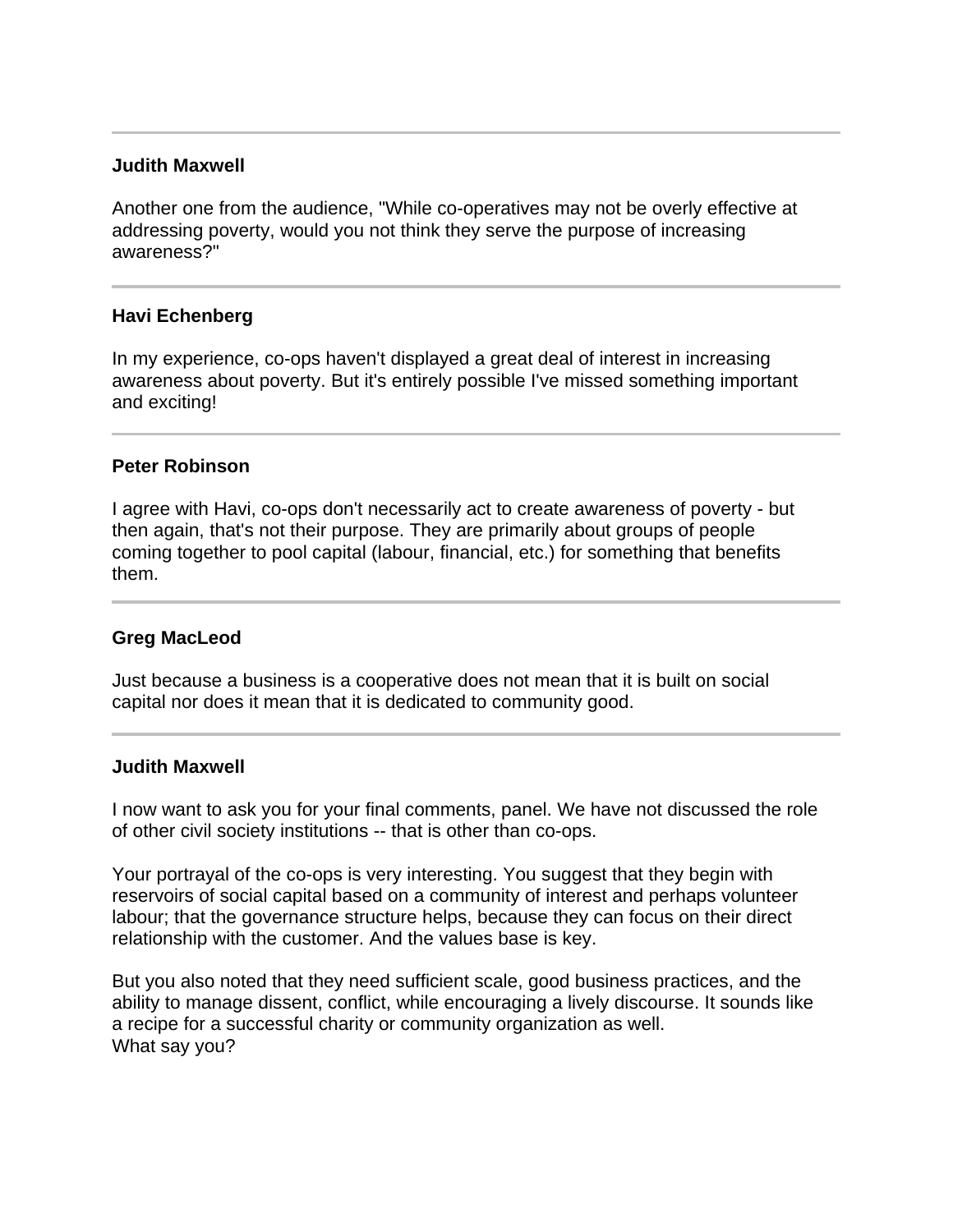# **Greg MacLeod**

I have suggested to charity organizations that they convert into community businesses.. Use capitalistic tools for social purposes

# **Havi Echenberg**

Ī

j

Ī

Community organizations vary so very widely in size. Some need to be large in order to carry out their missions, like those global corporations, though not quite on the same scale. Others, it seems to me, build social capital because they are transient and informal and small. The purposes of community and other charitable organizations vary so widely that their form does as well, and so, I'd suggest, does the degree to which they contribute to social capital.

# **Peter Robinson**

Judith ... I like your feedback, particularly because I'm in the co-operative sector. Nevertheless, I'd be remiss if I didn't acknowledge that social capital in respect of other issues (i.e., human rights, poverty, balance of power, sense of belonging) is also incredibly strong in non-profit groups, families, first nations communities and community-based enterprises. I think we need to expand the boundaries of social capital to include all those structures which enhance activities of reciprocal human relationships.

# **Rod Dobell**

Seems to me the issues are the same around any organizational forms. The question of scale determines how personal or how explicit norms must be, and how much reliance on formal text (with all the slippages introduced as different people try to perform the text). No matter what institutional structure of governance, there will be the issues of participation, involvement, engagement, voice and so on, with a continuing balancing act between procedure and principle.

So it seems to me the issues of social capital are the same in coops, corps, or community organizations structured on other lines. Getting the incentive structures bearing on individuals aligned with those of the group, the organization or the society is the issue.

What does any of that tell us?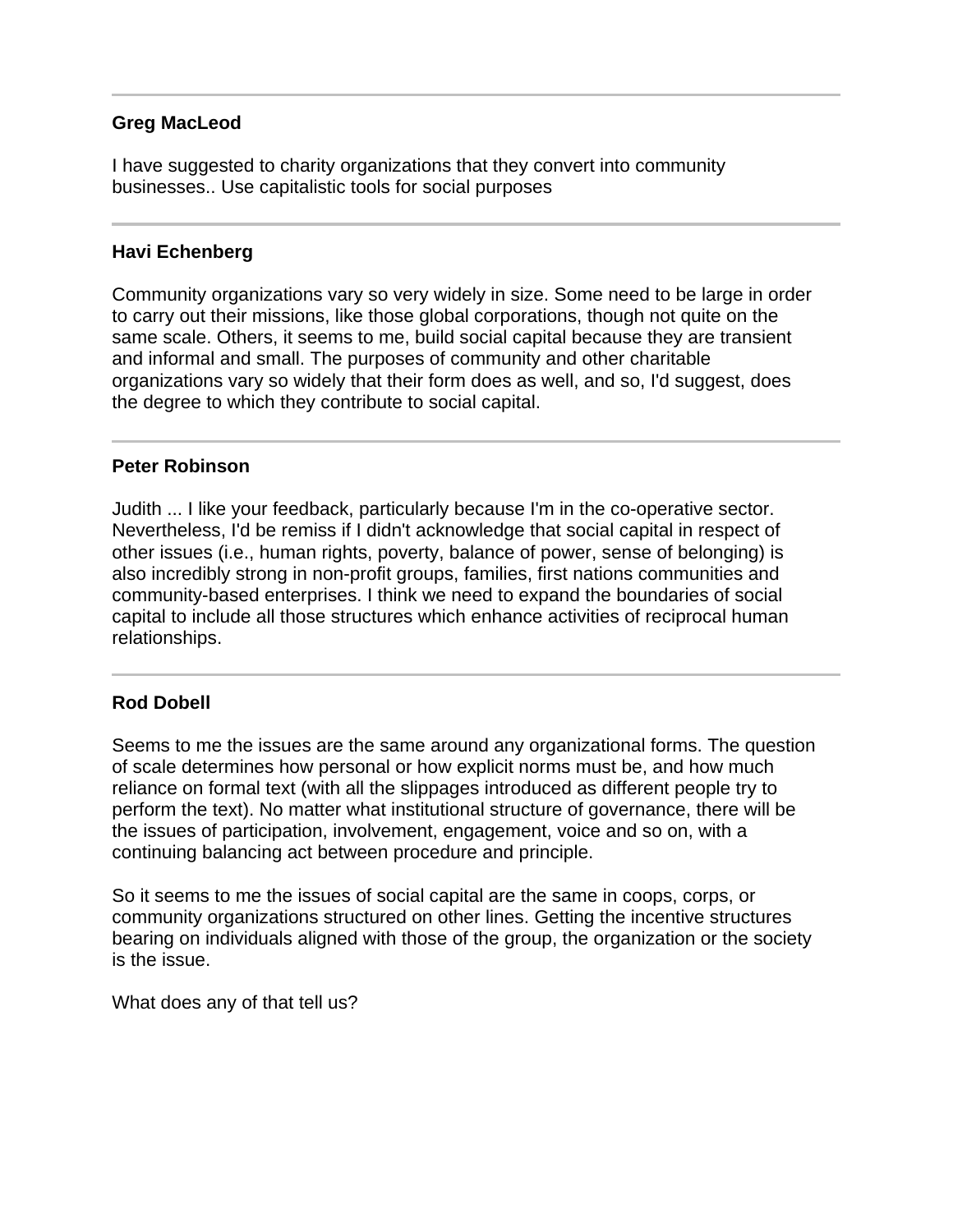# **Greg MacLeod**

While I recognize that there is informal social capital, I consider Rotary Clubs, Hockey clubs, church groups, Legions, unions etc as all part of the fabric of social capital..as well as cooperative businesses in a local community

### **Herb Barbolet**

There is a growing consensus that civil society organizations need to and are developing greater accountability - this will only help to develop and increase social capital (that's what I'm afraid of - I've been sucked into using this vocabulary.)

#### **Judith Maxwell**

Ī

Any last comments on the experience of the past three days?

# **Greg MacLeod**

I'm surprised at the degree of consensus. Short bites of dialogue force one to clarify.

# **Rod Dobell**

Fascinating discussion, and great fun. But as with all the other discussions of social capital and such things, I think we should be careful not to overestimate or overstate how much we agree, or even how much we have said.

Will take a lot of work to translate all this learning into something that works on the ground, which is where it matters--as Greg, Herb and Peter have kept (very properly) reminding us.

To quote yet another, "and evermore came out by that same door wherein I went...?

# **Havi Echenberg**

I believe that social capital is built, at least in part, on bridging across communities, or in our case, disciplines and backgrounds, so it's not surprising that we've made some progress in reaching more consensus. What I like is that we've maintained our differences as well, which is what good social capital should permit, in my view.